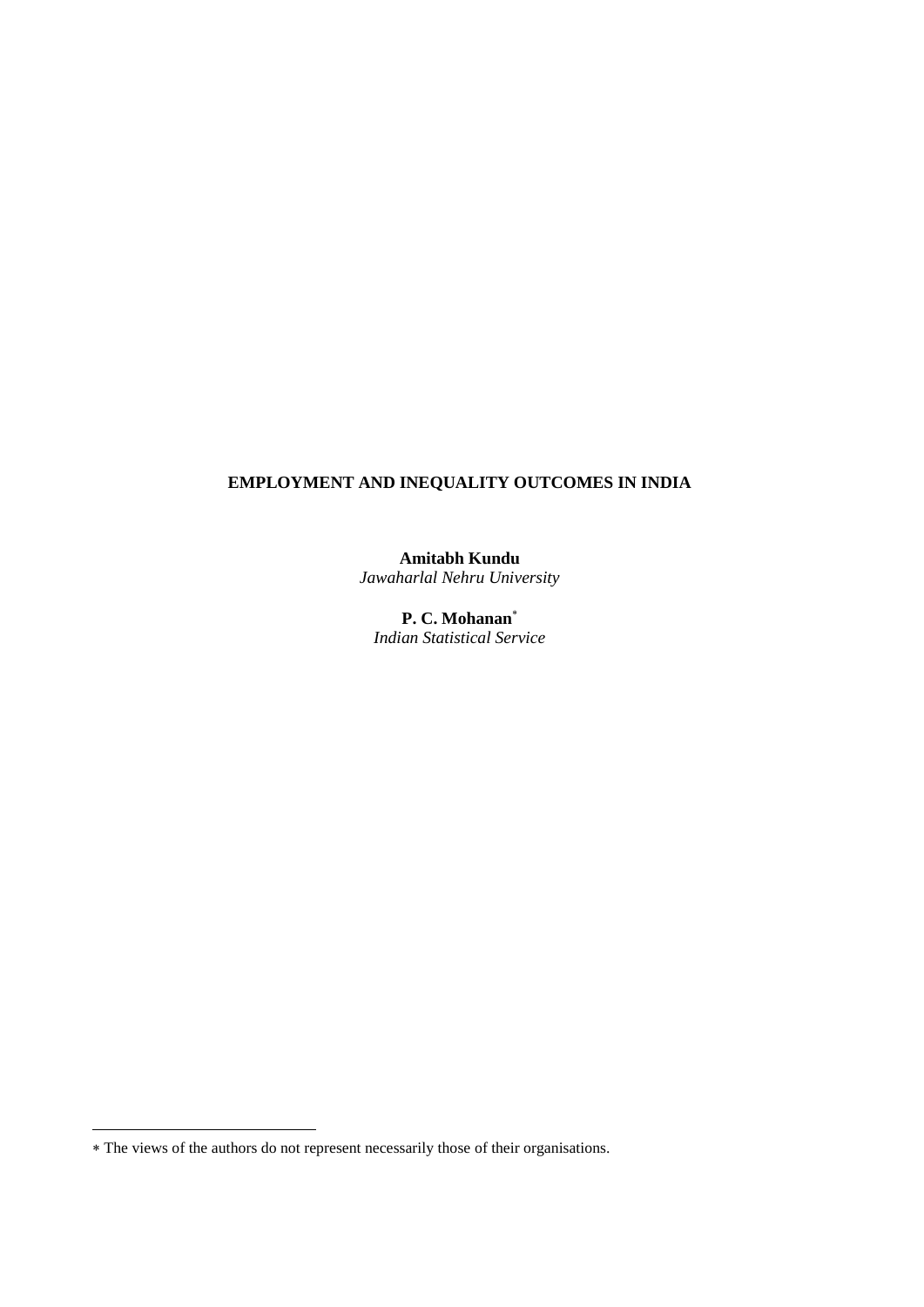# **TABLE OF CONTENTS**

| 4. Trends and patterns of employment and unemployment in India in the macro perspective of growth .16 |  |
|-------------------------------------------------------------------------------------------------------|--|
|                                                                                                       |  |
|                                                                                                       |  |
|                                                                                                       |  |
|                                                                                                       |  |
|                                                                                                       |  |
|                                                                                                       |  |
|                                                                                                       |  |
|                                                                                                       |  |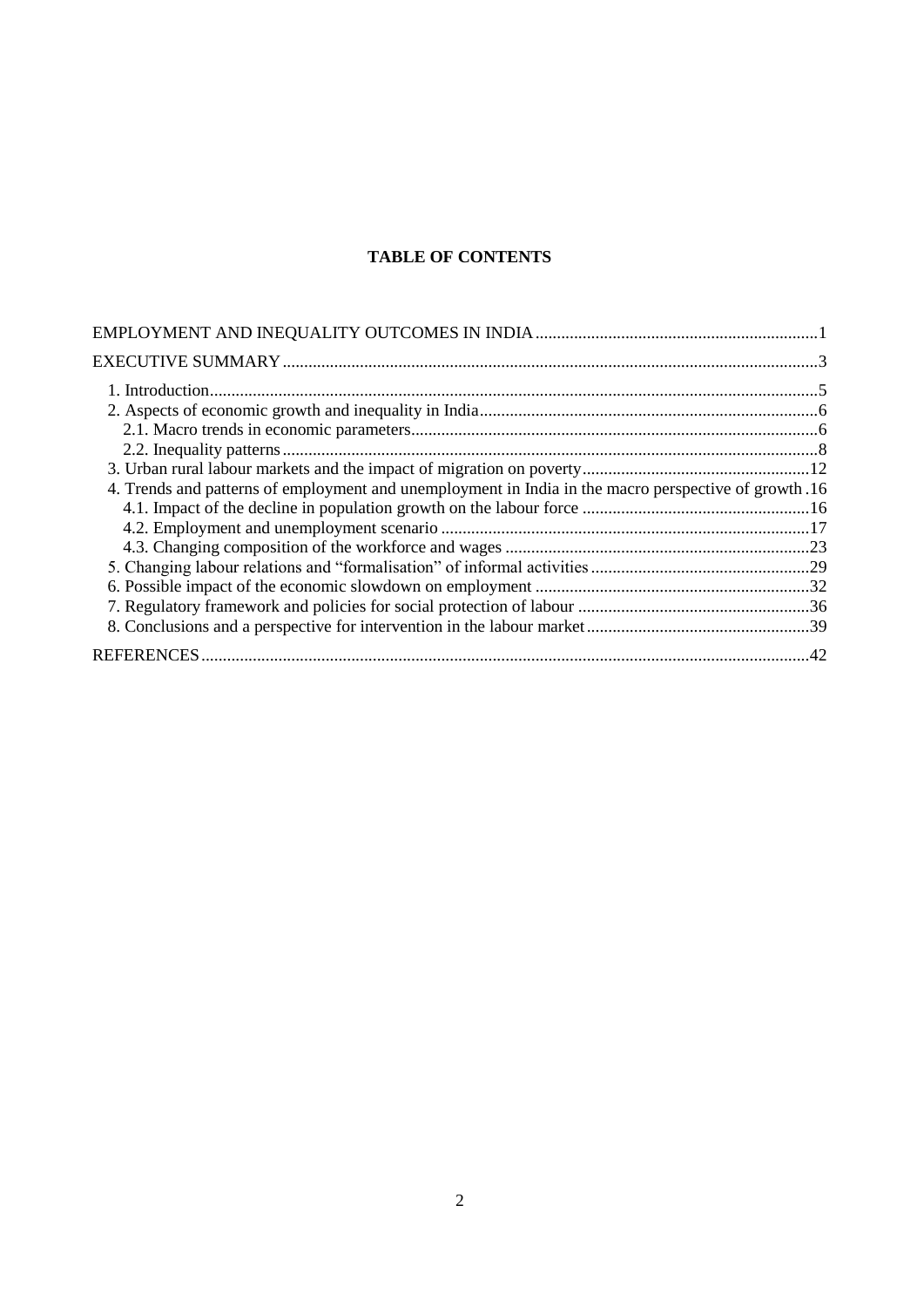## **EXECUTIVE SUMMARY**

India has come to enjoy a distinct advantage in labour market compared to most developed and less developed countries due to the fast changing age distribution of population. Further, the decline in worker population ratio in the adult age group has been stalled while the same has gone up significantly for women in recent years. However, the trends and pattern of economic growth does not guarantee that the growth in job opportunities will be equal to that of the working-age population or higher than that, after wiping out the backlog of unemployment.

The performance of the economy in the nineties makes a significant departure from that in earlier decades in terms of GDP growth as also a number of other economic indicators. Notwithstanding the high growth in the number of employed as also employment days during the past decade, concerns have been expressed with regard to low growth in productivity and fragmentation of labour market. Institutional and social barriers have resulted in labour market segmentation which has come in the way of dissemination of the benefits of growth to workers in backward regions, small towns, rural areas and underprivileged socio-economic categories of population. The inequality across social and religious groups has gone up in rural areas and small towns but not in large cities. Scheduled Tribe population have benefited the least in terms of consumption expenditure followed by Scheduled Caste and Muslim population. Other religious groups like *Parsis* and Sikhs have done relatively well along with upper caste Hindu population. Gender inequality has also emerged as a major area of policy concern.

Rural poverty has got concentrated in a few inaccessible and less developed areas and those with high incidence of socially disadvantaged population. Urban poverty, however, is high not only in backward areas/states but many of the developed states. Incidence of urban poverty can, thus, be attributed to lack of development as also to the nature and pattern of development. Importantly, vertical inequality in urban areas has grown faster than rural areas. As a consequence of all these, the elasticity of poverty reduction to income growth is likely to be less in the Eleventh Plan (2007-2012), compared to that of earlier plans.

Migration for employment from rural to urban areas emerge as a major tool of poverty alleviation, the prospects being definitely better for the migrants into large cities than those in small towns. There is, thus, a need to rescue migration studies from a negativist framework which relates it with immiserisation, epidemics, illegality, pressure on urban infrastructure and view it as an outcome of individual"s initiative to improve his/her socio-economic condition. Unfortunately, this window of migration is slowly closing down for the unskilled, illiterate population, particularly into large cities. Households in low expenditure categories report low percentage of migration, even of short duration variety. The metropolitan cities particularly are resisting immigration of unskilled and illiterate male population due to changes in the requirements in labour market, reflected in decline in the percentage of poor and deceleration in the rate of population growth in these cities.

Employment and unemployment scenario is characterised by relative stability in worker population ratio (for working age population) with a slight declining trend over the years, reflecting greater staying power (unemployment affordability) among better-off households, young adults going for higher education and frictional unemployment among the educated. This relative stability and minor changes in unemployment rate, despite violent fluctuations in income growth, suggest that employment tends to be unaffected by short term crisis. While the employment in organised sector is protected by the system of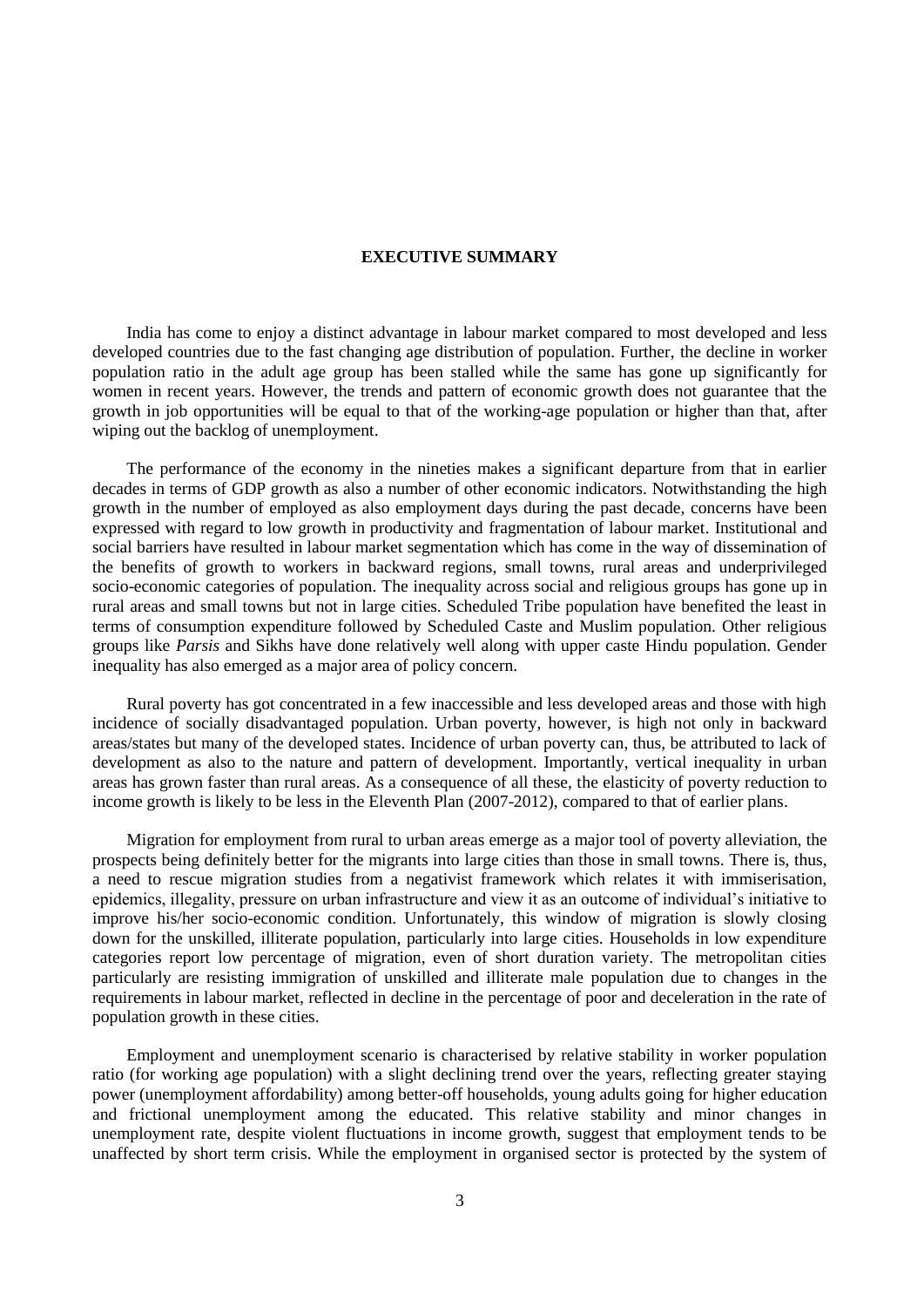legislated benefits, those in unorganised sector cannot afford unemployment due to their poor economic conditions.

There has been a shift in the pattern of employment in recent years with the process of casualisation being stalled and self employment going up both in rural and urban areas for men as well as women. To an extent, this reflects production units hiring individuals on contract for 'jobs' rather than employing them directly on a casual basis and the poor households evolving a strategy for survival by drawing more family members into work. This is helping in creating of a low cost support system for the organised sector, particularly in urban areas. Small entrepreneurs, seeking linkage with formal sectors or global market, are trying to formalise their arrangements with their workers through such contracts or by employing them on a monthly rather than daily basis, in order to meet the deadlines or specifications of the contracted jobs. A large part of women have been absorbed in various low paid services including in domestic help, facilitating the middle class to respond to time requirements of the global activities, resulting in significant rise of regular employment. Unfortunately, this has not helped in pushing up the real wages of the unorganised workers including those employed on a regular basis.

The formal industries and business owe their growth and profitability partly to employing workers in an informal basis without their being covered under social security system. Their growth is facilitated by informal industries supplying semi finished products at cheap rates and emergence of a low cost support system. A decreasing share of workers compensation in rapidly growing sectors reveals direct and indirect engagement of unorganised workers with very little increase in formal employment. A small segment of the informal sector is linked with the market and grows in response to the trends in demand and profitability.

The present social security system covers less than 10% of the total workforce, mostly belonging to the formal sector. Attempts have been made to cover the unorganised workers in a piece meal fashion through a plethora of legislations. The Parliament passed the Unorganised Sector Worker's Social Security Bill last December and it is yet to be operationalised. The existing legislated and occupational benefit plans are in urgent need of overhaul in order to cover the unorganised workforce in the country.

There has not been a major backwash effect of global economic crisis in terms of reduction in wages or informal employment in India. The deceleration in growth in some of the rapidly growing sectors has brought down the aggregative growth rate to about 7% in the current year, 2 percentage points below that of the previous five years. However, concrete data are not available for assessing its effect on employment at macro level, as its absorption in the informal sector would take some time and this, in any case, is unlikely to be very high. The absence of a linkage between growth in income and employment has been responsible for unemployment rate not shooting up in the periods of crisis. The benefits of high growth in the last five years were not shared with the informal workers. Understandably, there is not much scope for reduction in their wages or employment in the current year as that would make marginal impact in terms of cost reduction. There are however indications that the economy would see an upturn in the next few months.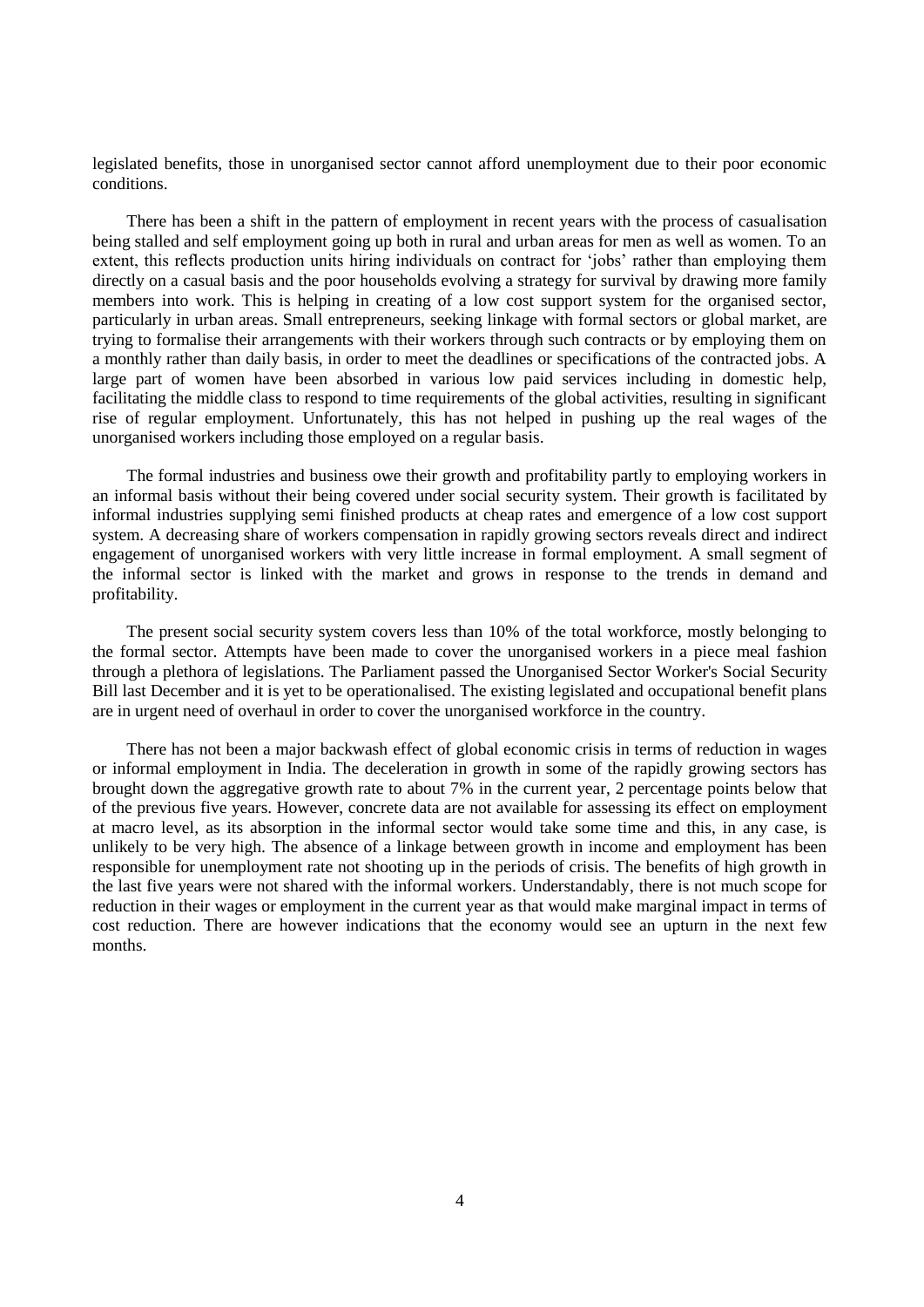### **1. Introduction**

The vision of India emerging as a Giant in the global economic scene seems to dominate the contemporary discussion on its growth performance, leading to coinage of phrases like "amazing India", "shining India" and metamorphosis of a "slumbering elephant" etc. The dynamism of the economy has been projected through stylized facts such as India equals continents like Australia in absolute terms and that it would overtake the US economy in about two and a half decades.<sup>1</sup> The country's 8% plus growth scenario during the Tenth Plan period of 2002-07 and a projected growth target of 9% per year in the Eleventh Plan have strengthened this perspective. Even the advance estimate of 7.2% growth during  $2008-09$  – the year of global economic meltdown – much lower than the average of the past decade but higher than that projected recently by International Monetary Fund (2009) and even slightly higher than that of China, has been hailed as an exceptional achievement. This is because this growth along with that of China is the major factor holding the World economy in the positive quadrant of growth, despite 2% dip in the economy for the developed countries – the first annual contraction in the Post War period. These are undoubtedly matters of happiness and yet they provide reasons to raise questions regarding the impact of this dynamics of growth on inequality and poverty. It would be important to probe into these questions by focusing on employment outcomes in terms of the volume and quality of jobs generated, wages received and coverage of the workers under programmes of social security.

India has come to enjoy a distinct advantage in the labour market compared to developed and less developed countries due to the fast changing age distribution of population. After a period of four decades since Independence, when the population growth rate was maintained between 2.1 and 2.2% per annum, it has come down below 2% during the nineties, the current rate as per the Registrar General (2008) being 1.57% only. As a consequence, the percentage of population in the age group 15-59 years is likely to go up in the next three to four decades. Further, worker population ratio has been rising in recent years, more particularly for women. The country would, thus, enjoy significant demographic dividends during the next few decades, unavailable to most other countries. The vision of the country maintaining its growth performance for the next few years – at least not slowing down dramatically – and emerging as an economic power gets further support from this process of demographic transition.

The impressive performance in terms of growth in real per capita income has been accompanied by that in consumption expenditure as also several other economic indicators. Planners are, however, a bit apprehensive about the low growth in employment as a consequence of switching over to a high tech growth path as the country forges strong linkages with global economy and launches measures of structural reform. Recent trend in employment, however, seems to have dispelled much of the fears about jobless growth. Notwithstanding high growth in the number of employed persons and also employment days, concerns have been expressed with regard to low growth in productivity and dearth of "decent employment'. Institutional barriers coming in the way of dissemination of the benefits in backward regions, small towns, rural areas and underprivileged socio-economic categories of population including women not getting a reasonable share in incremental income have also emerged as major developmental issues. With the decline in the growth in employment in government administration, many of the large manufacturing and business undertakings, both in public and private sectors, have shed their excess labour. The responsibility of labour absorption, in a sense, has been relegated to informal sector which has accentuated inequality in wages between different groups of workers. There are serious apprehensions that the labour market, dominated by informal employment, may not be able to generate the required volume of jobs at reasonable wages, to make a dent on poverty and provide reasonable social protection to the employees. Given the claims and counter claims with regard to India"s capability of proving a reasonable share of

<sup>1.</sup> Panagariya (2008) and Winters and Yusuf (2007)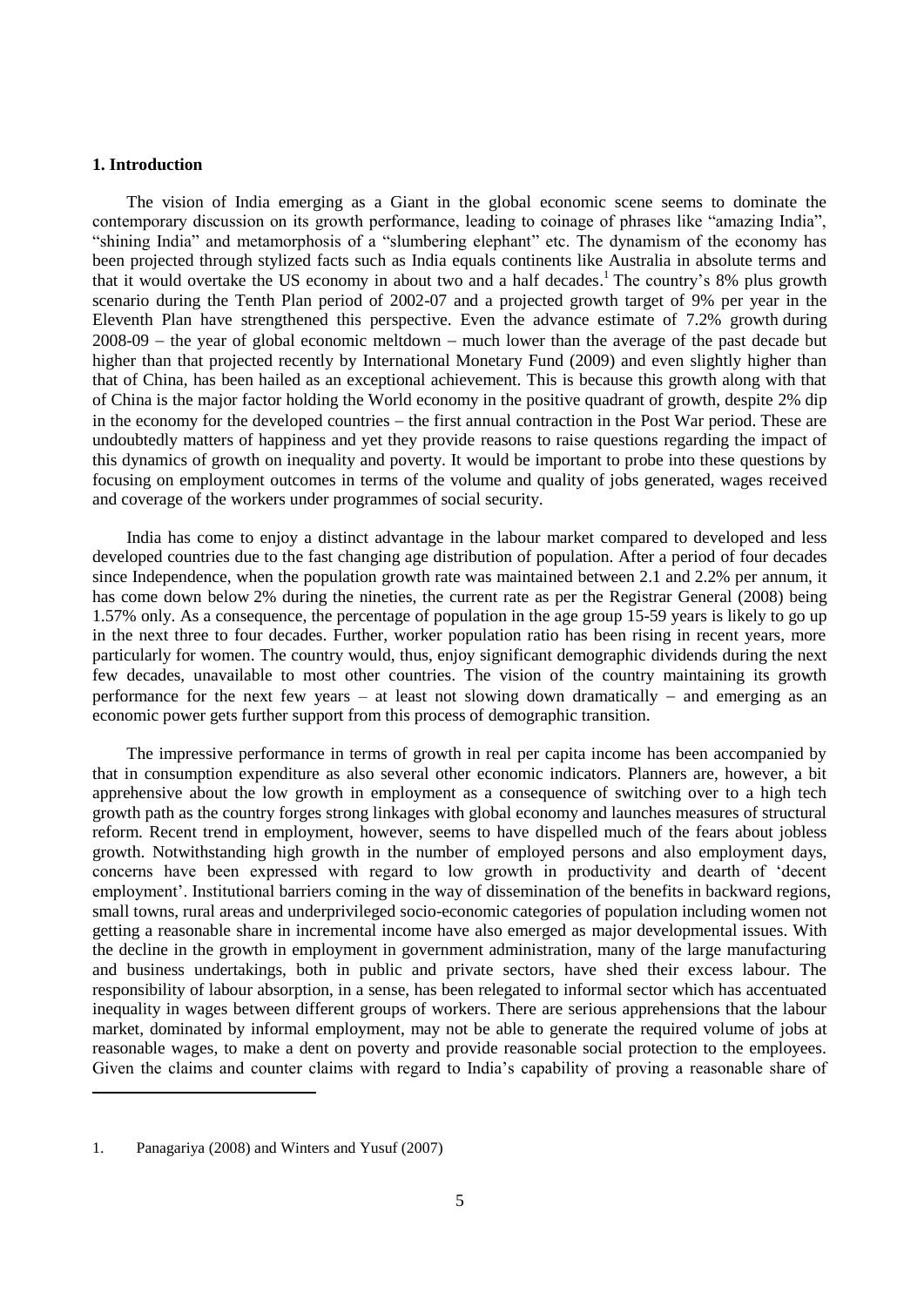benefits to the workers in different regions and socio-economic categories and the Eleventh Plan placing special emphasis on this and launching special programmes to tackle the related problems, it would be important to analyse the nature and pattern of employment growth, focusing on the goal of poverty and inequality reduction. The objective should be to identify the underlying factors behind the emerging employment scenario and their developmental and welfare implications. It would also be important to understand the character of informal sector (and changes therein in recent years) absorbing major part of the growing labour force, to assess how these would impact on productivity, wages and quality of life of both people engaged in formal an informal sectors.

The present paper analyses the growth trends in economic indicators, primarily per capita Gross National Product, taking a long term view but focusing on the period since the early nineties. Inequalities across regions, social groups, gender and religious communities have also been analysed in this section, focusing on the variation in per capita income and consumption expenditure. This is done in the second section which follows the present introductory section. The next section probes into employment poverty linkage using the household level data, focusing on the impact of spatial mobility, education etc. on poverty in different size class of urban centres. The purpose here is to examine how migration is being used and the extent to which it is effective in improving economic wellbeing. Growth in employment and unemployment, their nature etc. have been presented in the next section. It also brings out the rural-urban, age and gender differentiation and focuses on the impact of educational levels on employment outcomes. The fourth section examines the changes in the nature of employment as also its sectoral shifts in relation to the shifts in income and trends in real wages and discusses their implication for the workers in formal and informal sectors. Changing character of informal sector and its linkages with formal economic activities and household sector are analysed in the next section in the context of rapid economic growth and inequality under globalisation. It analyses a process of "formalisation" of informal activities and discusses its implications for the wellbeing or workers. The possible impact of economic slowdown on employment and the nature and impact of interventions by state are presented in the sixth section. An overview of the mechanisms, programmes and initiatives for ensuring social security to the workers, particularly for addressing and redressing the problems of informal employment and poverty has been attempted in the next section. The final section gives a summary of findings with regard to the changing characteristics of the labour market and perspective for future development.

### **2. Aspects of economic growth and inequality in India**

#### *2.1. Macro trends in economic parameters*

India has gone through a phase of a very modest average growth and high annual fluctuations since Independence in 1947. The annual GDP growth rate was well under 3% in real terms throughout the fifties, sixties and seventies, which barely kept pace with the population growth. This nonetheless marked a departure from near stagnation or very low growth scenario during preceding decades of the colonial rule. The economy has started breaking away from the institutional and technological shackles since the early eighties. Nineties saw the Indian economy growing at a rapid pace, which subsequently seemed to reach a new height of over 8% in 2003-04. The rate has happily stayed at that level for quite some time now, only to register a marginal decline in the current year of global crisis, as mentioned above. As a result of this GDP growth performance, per capita income has become fourfold between 1950 and 2006, accelerating its path of growth since 1990 (Figure 1).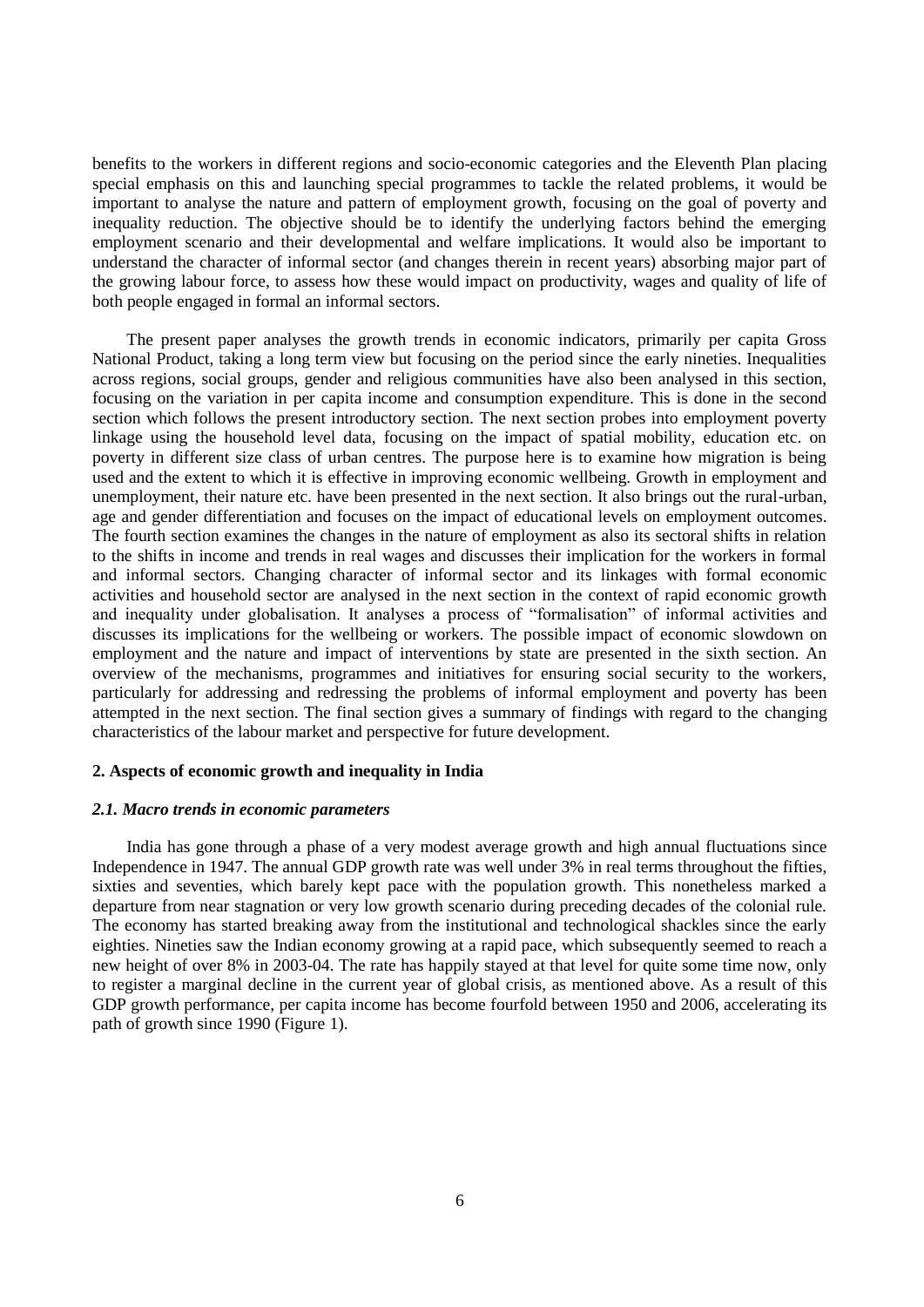### Figure 1. **Index of per capita income at constant prices**



(1950-51=100)

l

A few researchers have questioned this "high growth scenario" by pointing out that methodological discrepancies in data generation, could explain at least part of it. The system of national income accounting tapping new sources of data, shifting the base year from 1980-81 to 1993-94 without ensuring temporal comparability in the series and computation of non-agricultural income in rural areas based on unverified assumptions, have been identified as "possible noise factors", resulting in divergence between the old and the new series. Others have argued that the growth discourse on India needlessly separates out the nineties from the earlier decades as the decade of globalization and thereby fails in taking a long term view of the process. 2

Notwithstanding the above criticisms, there seems to be a general agreement that growth rate in the nineties, was slightly higher than that in the previous decade and that the rate has accelerated during the present decade. This is confirmed by the trend in per capita private final consumption expenditure obtained from National Income Accounts. It shows modest growth during 1950-90 but subsequently, the rate has been rising sharply to attain a level of Rs. 18,000 in 2007-08, three times the figure of 1950-51. Similarly, the gross domestic saving rate which was around 20% in the eighties, jumped to 25% during the nineties, the rate being 36% in 2007-08. The measures of economic liberalization attracted foreign capital as never before. From the modest figure of about Rs. 2500 million in 1986-87, the foreign investment rose to Rs. 1.2 billion (Economic Survey 2007-08, Government of India). That the economy grew at an average of 8.8% over the five years (2003-04 to 2007-08) has been noted to make a clear break from the previous spurts in growth by the Economic Advisory Council to the Prime Minister (2008). Taking all these into consideration one may argue that nineties and subsequent years make a departure even from the eighties and that one needs to analyse the growth performance during the last two decades with empirical rigour and assess its implications in terms of changes in labour market and inequality.

*Source*: Economic Survey, 2007-2008, Government of India.

<sup>2.</sup> Questioning the thesis that the recent acceleration in growth is due to the policies and programmes of globalisation and structural adjustment, Nayyar (2006) argues that the first break associated with Independence from colonial rule is more significant than the structural break in the early eighties.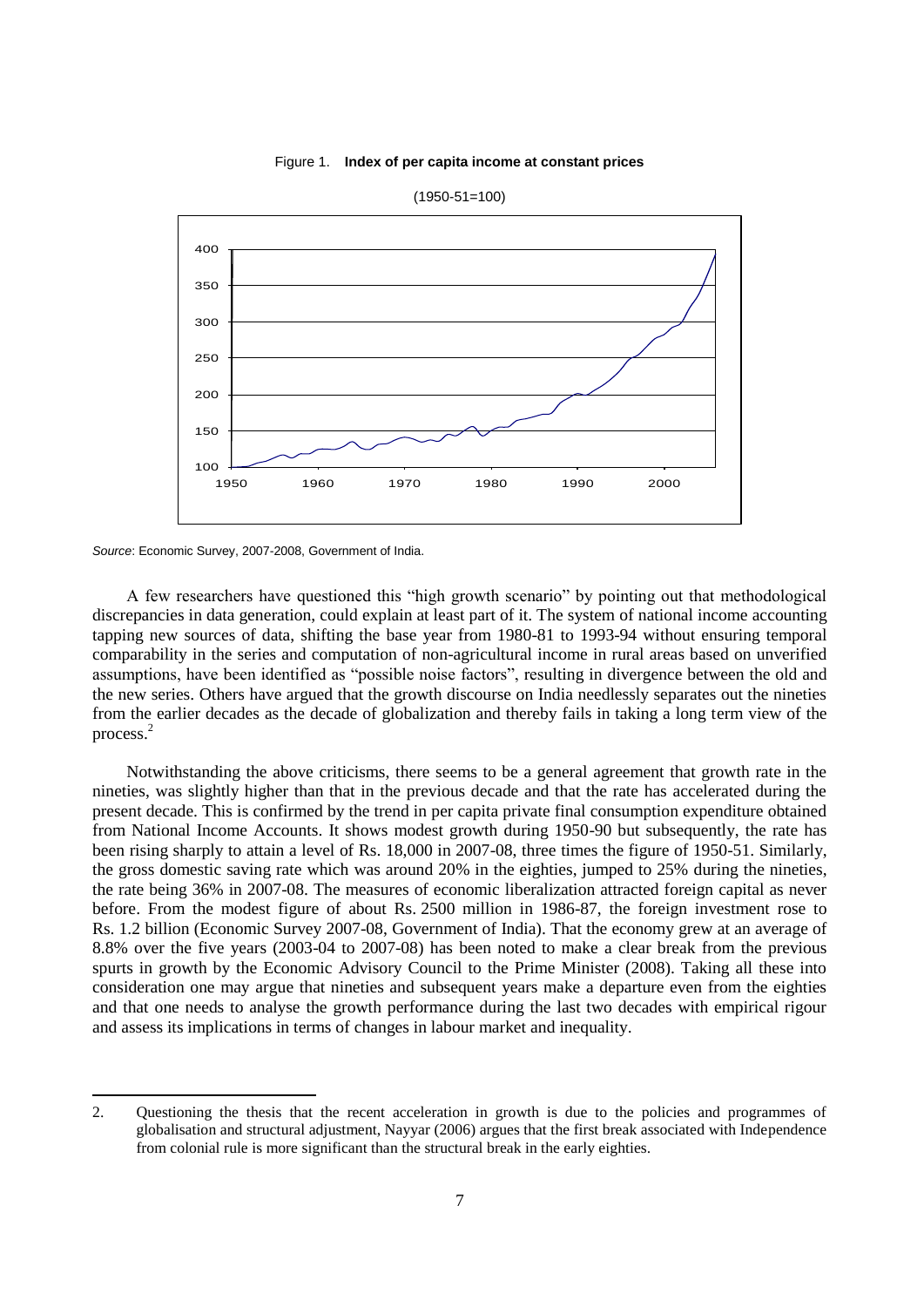### *2.2. Inequality patterns*

In a country as vast and regionally and socially differentiated as India, a discussion on growth scenario will be incomplete without bringing in the regional dimension as also issues of sharing of benefits across social categories. The very positive macro economic trends notwithstanding, there is a concern that the country has not been very successful in transforming "its growth into development" manifest, most conspicuously in growth of unemployment, of informal sector and low productive jobs. Understandably, the major issue challenging the policy makers is to tackle the problem of sharpening socio-spatial inequalities and labour market exclusion that have manifested in the development scene in an ominous manner.

Regional (inter-state) inequality in per capita Gross State Domestic Product (GSDP) is noted to have gone up significantly during the past couple of decades. It must, however, be pointed out that it is not for the first time in the post Independence history of India that this has happened. It had gone up during sixties which was attributed to Green Revolution and its regional concentration in north-west India. Similarly, the latter half of the seventies saw an increase in inequality which was attributed to industrial stagnation in backward states. The period since the early nineties has come under closer scrutiny as the country has entered a new policy regime of "economic efficiency and accountability", opening up the economy to global forces and bringing down subsidies and bureaucratic controls. 3

Several studies analyzing the trend in inequality in per capita income, based on standard statistical measures of relative deviation like coefficient of variation and Gini-coefficient generally confirm the thesis of accentuation of regional imbalance<sup>4</sup>. The weighted measures of inequality in per capita income register a clear rising trend. What compounds the problems of backward states is that there is marginal or no decline in their population growth and these are much above the national average. The process of demographic transition seems to be still a couple of decades away for most of these states while the developed states in general seem to be on the verge of this transition if not already into the phase. The implications of interstate inequality become far more serious when one considers labour market segmentation across states as manifest in decline in the rate of interstate migration during past few decades.<sup>5</sup>

| Year        | Coefficient of variation | Gini Coefficient |
|-------------|--------------------------|------------------|
| 1993-94     | 34.55                    | 0.192            |
| 1996-97     | 36.78                    | 0.207            |
| $1999 - 00$ | 37.42                    | 0.217            |
| $2001 - 02$ | 35.61                    | 0.208            |
| $2002 - 03$ | 36.69                    | 0.277            |
| $2003 - 04$ | 36.23                    | 0.229            |
| $2004 - 05$ | 38.44                    | 0.241            |

|  |  | Table 1. Disparity in GSDP per capita |  |
|--|--|---------------------------------------|--|
|--|--|---------------------------------------|--|

Note: The inequality indices have been computed based on per capita figures using the population of the states as weights. The values for 1993–94, 1996–97 and 1999–2000 are based on figures for 14 States only (Assam and general category States excluding Goa) while those for 2001–02 to 2004–05 use 1999–2000 Series (at current prices) and pertain to 27 States (excluding Goa). *Source: Eleventh Five Year Plan, Planning Commission* 

<sup>3.</sup> Ahluwalia (2000) analysing the challenges for governance at state level has shown that regional inequality has started going up during the last years of the eighties.

<sup>4.</sup> Ahmad *et al*. (2008) and Planning Commission (2005).

<sup>5.</sup> Kundu (2006).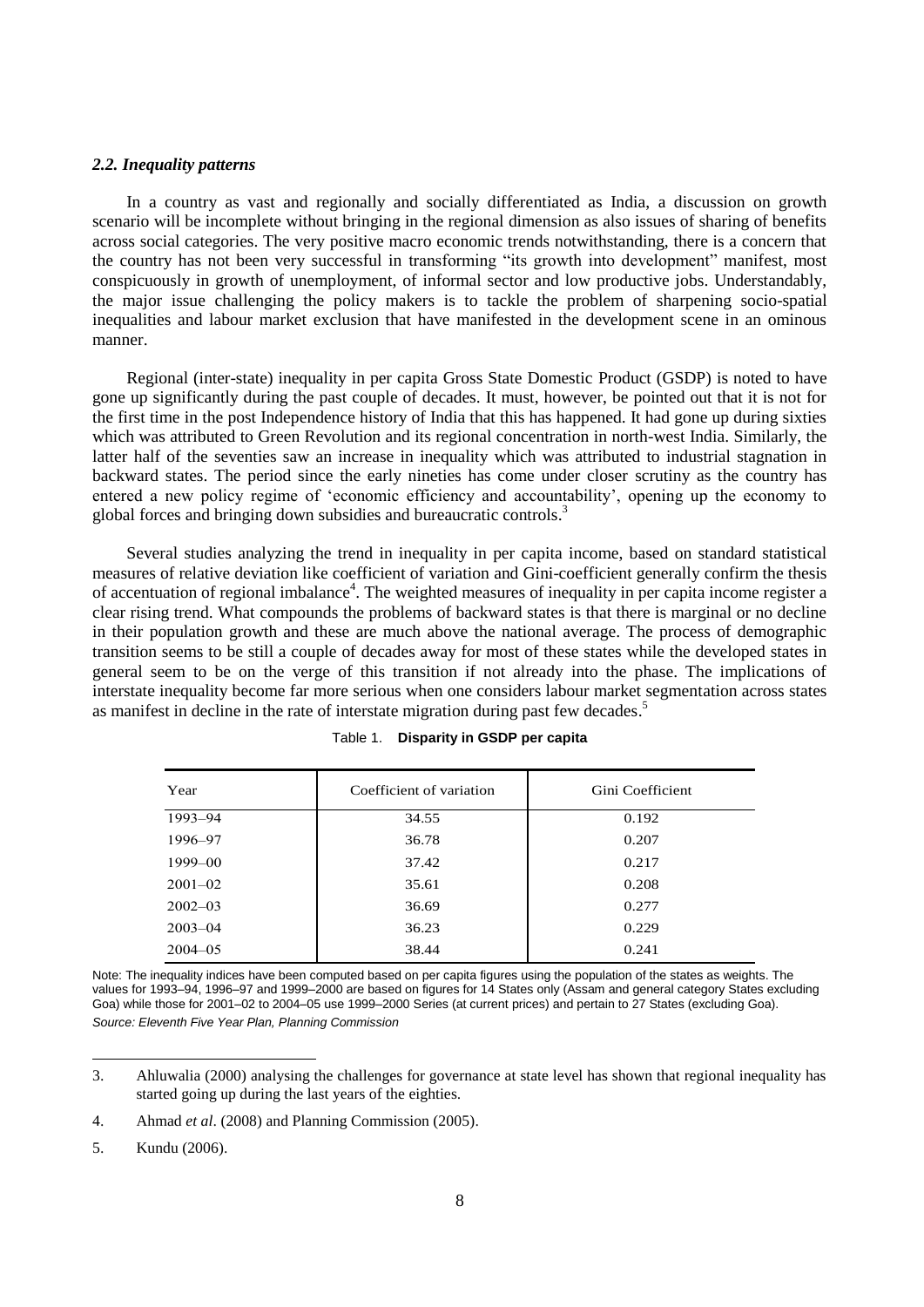Another dimension of inequality which has acquired serious proportion concerns rural and urban areas. Per capita consumption expenditure in real terms, obtained from NSS, show low growth during the first three decades since Independence both in rural and urban areas. The growth has, thereafter, picked up, particularly in case of urban areas, the rise being very steep in the nineties and subsequent years. This can be attributed to the growth in non-agricultural GDP (8.11% and 7.22% during 1993-99 and 1999-2004, respectively). Both these rates are significantly higher than the corresponding rates for agricultural GDP.<sup>6</sup> This has led to significant divergence between the two over the years as portrayed in Graph 2, when both are taken to have the base year figures of 100. Interestingly, poverty has shown a declining trend during the period from 1972-73 to 2004-05, both in rural and urban areas which is understandable. The decline during the last one and a half decade is somewhat less compared to that in the preceding decade. Using the latest thin sample data from the  $62<sup>nd</sup>$  round for the year 2005-06, one would argue that the rate of decline is slightly higher than the preceding decade. While there are problems in comparing the estimates from the latest thin sample round with those of the earlier large sample rounds, one would argue that the annual poverty decline in the lastest year was 1.6 percentage points which is about twice that in the preceding decade. Interestingly, while the gap in consumption expenditure in rural and urban areas have gone up, that between poverty figures has narrowed down due to sharper decline in poverty in rural areas (Figure 2).





(in INR, 1972-73=100)

*Source*: NSS Report No. 508.

l

The slower decline in urban poverty compared to rural poverty in recent years would appear a bit anomalous also because urban centres have been hailed as the engines of growth, particularly in the period of globalization. This could not be attributed to massive movement of workforce from rural to urban areas as the rural/urban migration rate has remained stable or gone down. One must ask why this is the case when the urban centres are the first to get linked to global market, the investments both from within and outside the country being concentrated there. Further, growth in agriculture during the last decade and half has at best been modest, exhibiting also high instability. Urban poverty being high in many of the

<sup>6.</sup> One must nonetheless note that the growth in agricultural GDP has gone down much more sharply than that in non-agricultural GDP during 1999-2004 as compared to the earlier period.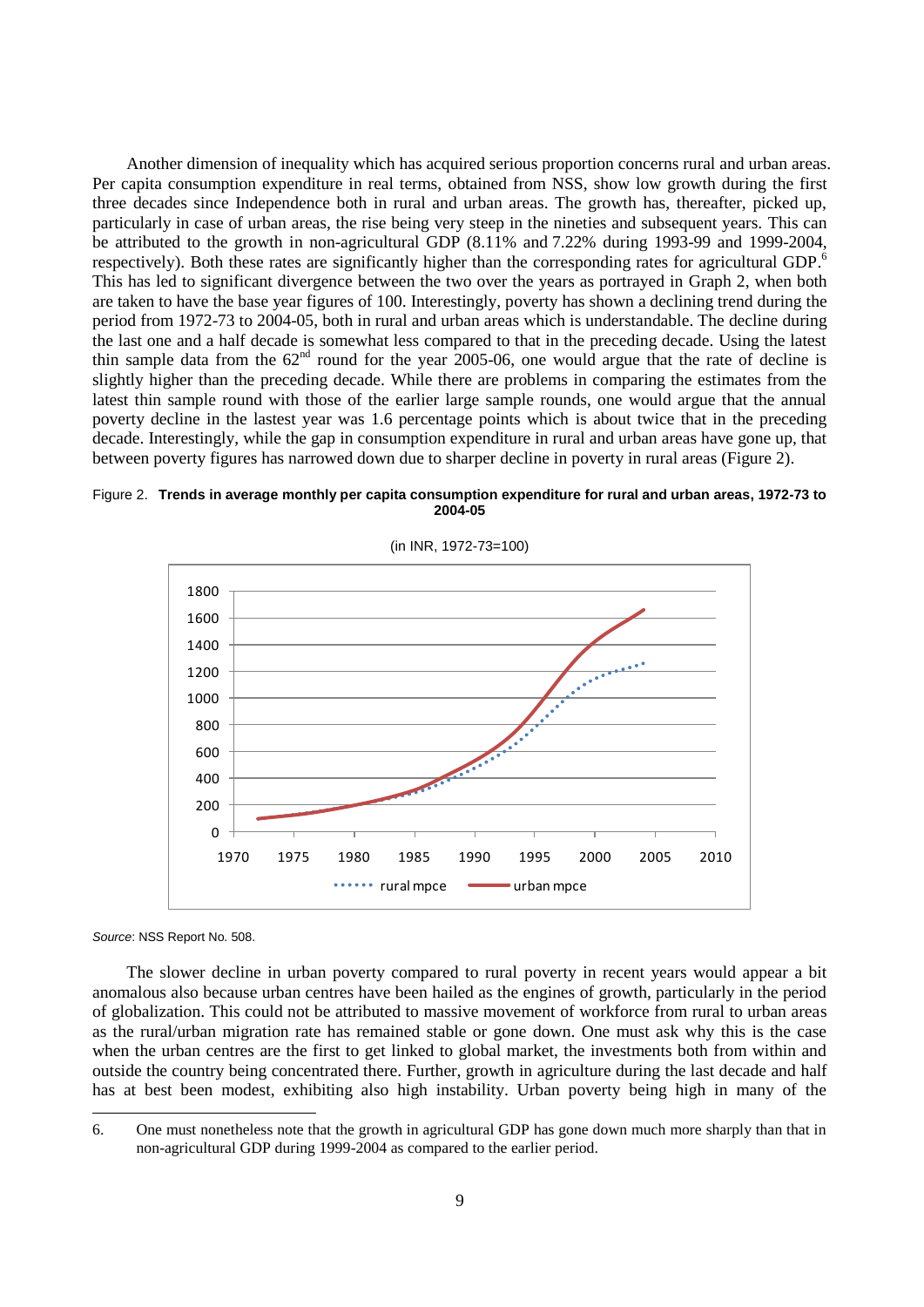developed and rapidly growing states would raise a valid question: Is urban poverty high due to lack of development or is it so because of development? Indeed, rural poverty is generally low in states with high per capita State Domestic Product but that is not the case of urban poverty. The latter does not respond directly to growth at macro level. This can largely be attributed to segmentation of labour market between rural and urban areas and barriers to migration from rural areas into cities and towns. This has been investigated in some detail in a subsequent section.



Figure 3. **Persons below the poverty line**

*Source*: Poverty estimates of Planning Commission for various years

It is somewhat alarming that inequality in poverty, assessed through both coefficient of variation and Gini index, have gone up in rural and urban areas since late eighties. One can therefore argue that poverty reduction has been relatively less in less developed states than in developed states, both in rural and urban areas. Poverty has got concentrated in remote regions that are possibly more difficult to access. The elasticity of poverty reduction to income growth therefore is likely to be less in the Eleventh Plan, compared to that of earlier plans.

It would be important to analyse the inequality across social and religious groups. The Scheduled Caste (SC) and Scheduled Tribe (ST) population, who are at the bottom of socio economic hierarchy due to historical factors, account for 24% of the country"s billion-plus population. Muslims, Christians, Sikhs and Buddhists are India"s prominent minority communities, comprise 18%, with some overlap as a segment of SC is identified as Buddhist as well. Although there is no formal fragmentation of the labour market between majority and minority communities or across castes, mobility across the social groups happens to be less than perfect. As the Constitution prohibits discrimination based on caste and religion, no data are available on wage differentiation. Measuring economic wellbeing using average consumption expenditure, one can, however, argue that the ST population are at the bottom of the ladder, followed by SC and OBC (Hindus). The people in *other religious groups* that include Christians, *Parsis*, Buddhists etc. are placed at the top in villages, small towns and cities due to historical reasons, that are understandable. Muslims are at a higher level of consumption compared to SC/ST population at the national level as also in rural areas and large cities. However, in small towns, they are worse off. In rural areas, their average income is 98% of the average rural figure. This could be attributed to their being outside agriculture  $-$  into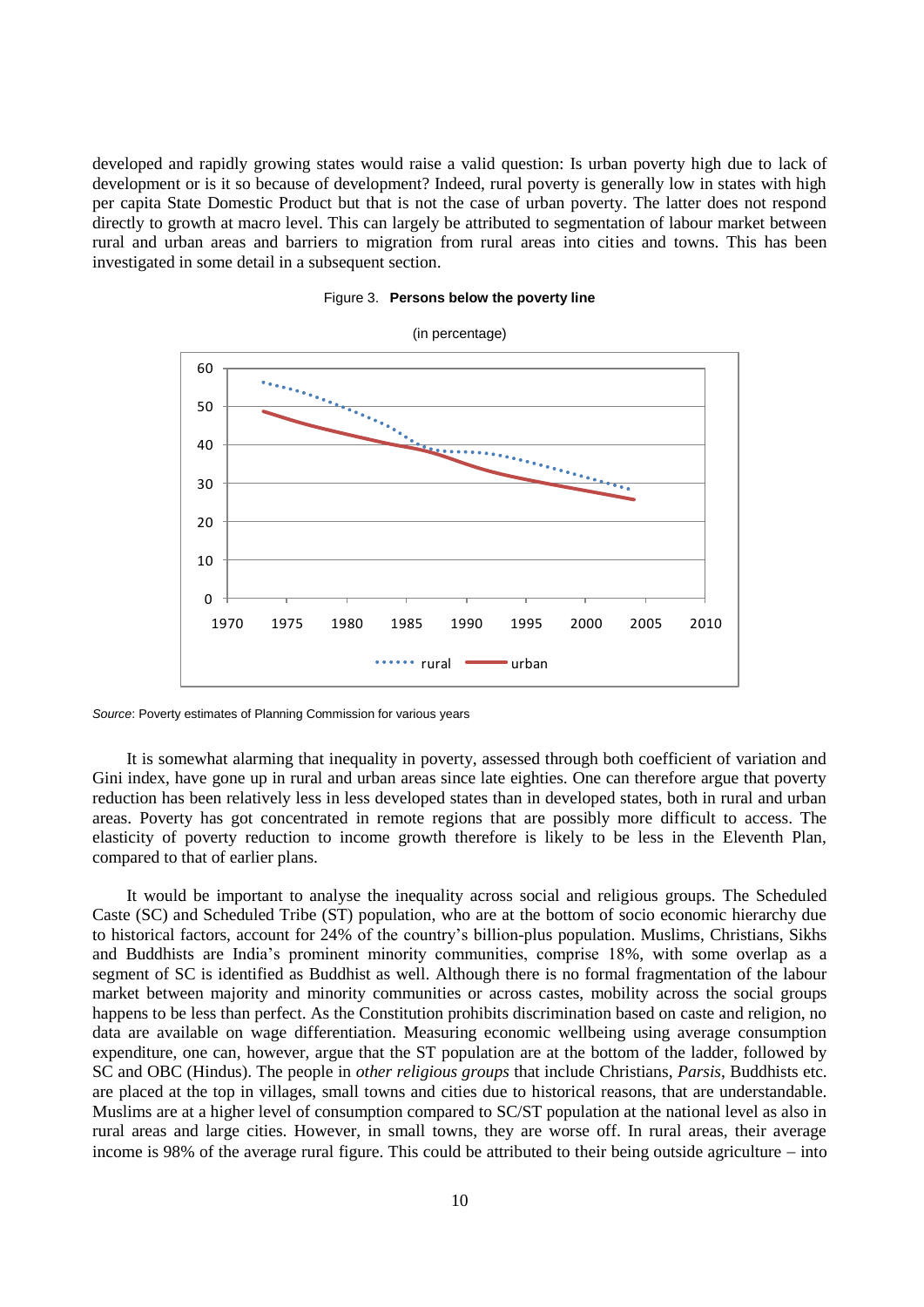small manufacturing and service activities - where earnings are higher, as noted above. In smaller urban centres, Muslims fare badly, their consumption expenditure is about three fourth of the average figure.<sup>7</sup>

The CVs across social groups have gone up from 19% to 26% during 1993-04 both in rural areas and small towns. The inequality was slightly higher viz. 30%, in case of the large cities in the base year but there has been no increase in this over the decade (Kundu and Sarangi 2009). These can be explained only in terms of difference in the access to job market and emoluments received by different social groups in different settlement categories. Furthermore, there has been a decline in RU migration for the minority communities which may be inferred from their declining share in urban population.

The Sachar Committee (Prime Minister's High Level Committee 2006), set up to analyse the deprivation in socio economic development across religious groups focusing on Muslims, has shown that the gap between Muslims and the average population is greater in urban areas and for women. Further, Muslims and Other Backward Castes (OBCs) are significantly deprived in comparison to Hindu-OBCs. The access to government schools for children of Muslim parents is limited. Even the bank loan disbursed to the Muslims is 2/3 or half of the amount disbursed to other minorities. The Reserve Bank of India"s efforts to extend banking facilities under the Prime Minister"s 15-point programme has mainly benefited the other minorities.

Urbanisation seems to improve economic wellbeing of all categories but its impact varies significantly across social groups. The maximum benefit comes to "other religious groups" and "upper caste Hindu population", their consumption in smaller urban centres being 60% higher than their rural counterpart. Muslims improve their consumption when they are in metro cities in relation to that in rural areas, similar to the SC/ST populations do but that unfortunately that does not happen in smaller urban areas. One would infer that their migration from rural areas to towns and metro cities does not have the same welfare augmenting effect as in case of upper caste Hindus and other religious groups.

The improvements in per capita consumption in real terms are the least in case of ST during 1993-99 and sadly there has been a fall in it during 1999-2004. SC Hindus record growth comparable with other Hindus in both the periods, the rates going down dramatically for both in the second period. The highest growth has been reported in case of other religious groups, the decline in the second period for them being much less than other social groups. Muslims, recorded high growth during 1993-99, slightly above that of SC and other Hindus but had almost no increase in their consumption expenditure in the second period.

As far as gender based inequalities are concerned, the magnitudes have been noted to be very high although there seems to be some decline in it in recent years due to increase in literacy and employment rate among women, exposure to global media, modernization and resultant change in cultural norms. Unfortunately, the data generated by official agencies at macro level do not bring out the gender differentiation in income or consumption expenditure. Income data at national, state or sectoral level do not have a gender dimension while NSS provides data on consumption expenditure only at household level.

<sup>7.</sup> Kundu and Sarangi (2009).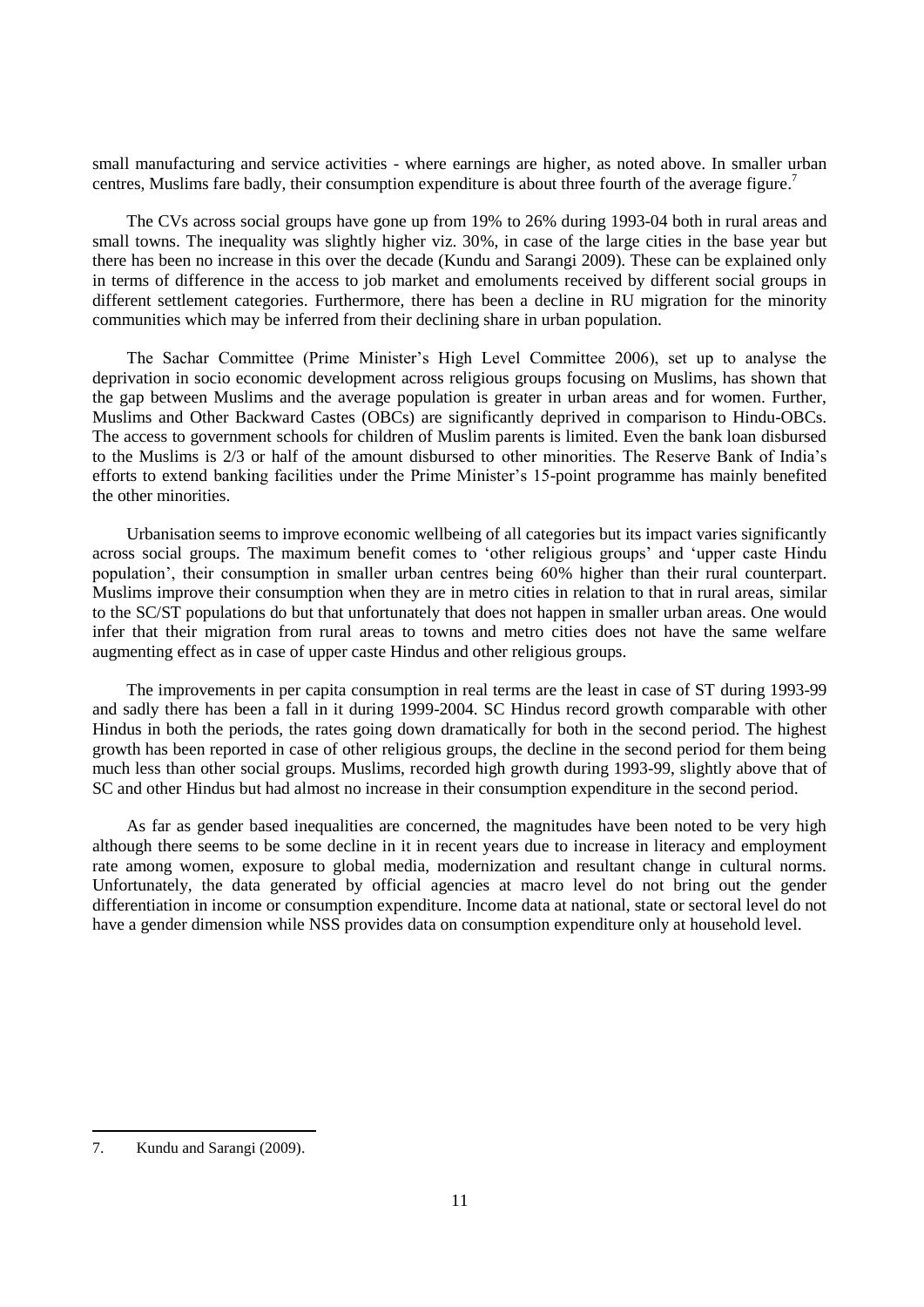

Figure 4. **Sex ratio and monthly per capita consumption expenditure**

*Source*: NSSO, 2004-05 Survey Report.

Given these limitations, one can only focus on the gender dimension in economic spheres by bringing out the differences in poverty levels between men and women headed households. The incidence of poverty is indeed much higher among the latter. This is because the probability of women headed households having a single earner is much higher than the others. Also, one would note that the sex ratio in households falling in lower expenditure classes is higher compared to the average households, both in urban and rural areas (Figure 4). The number of women per 1000 men goes down systematically with increase in the level of consumption expenditure. Using the sex ratio in different expenditure classes, the percentage of women below the poverty line works out to be 30.2 and 27 for rural and urban areas respectively, as opposed to the gross figures of 28.3 and 25.7. Poverty among women is thus about 5 percentage points higher than that among men, even when one assumes no intra-household differences in consumption.

# **3. Urban rural labour markets and the impact of migration on poverty**

Given the wide gaps between the earnings in rural and urban labour markets, one can hypothesize that migration would be an instrument of improving economic wellbeing and escaping poverty. <sup>8</sup> A cross classification of migration data<sup>9</sup> across consumption expenditure categories reveals that at the macro level, economic deprivation is not the critical factor in migration decisions of men (women migration being determined largely by socio-cultural factors), both in rural and urban areas. The migration rate tends to be

l

<sup>8.</sup> Kundu and Sarangi (2007)

<sup>9.</sup> A major limitation confronting this exercise is the sampling design of NSS which is supposed to be appropriate for generating estimates of consumption expenditure and poverty only at the state and (NSS) region level. Recent publications of NSS point out that as a result of inadequate sample size (largely due to difficulties in increasing the field staff), the estimates have had high standard errors and consequently low reliability, in a large number of states. It is difficult to overcome this limitation unless the sample size is increased. Without that, the identification of the factors explaining the incidence of poverty for different size class of urban centres at the state level would have problems of reliability. These would, however, be less vulnerable to sample size and report lower standard error if obtained only at the national level. Keeping this in view, the present paper analyses the variations in the incidence of poverty and for different size class of towns only at the national level.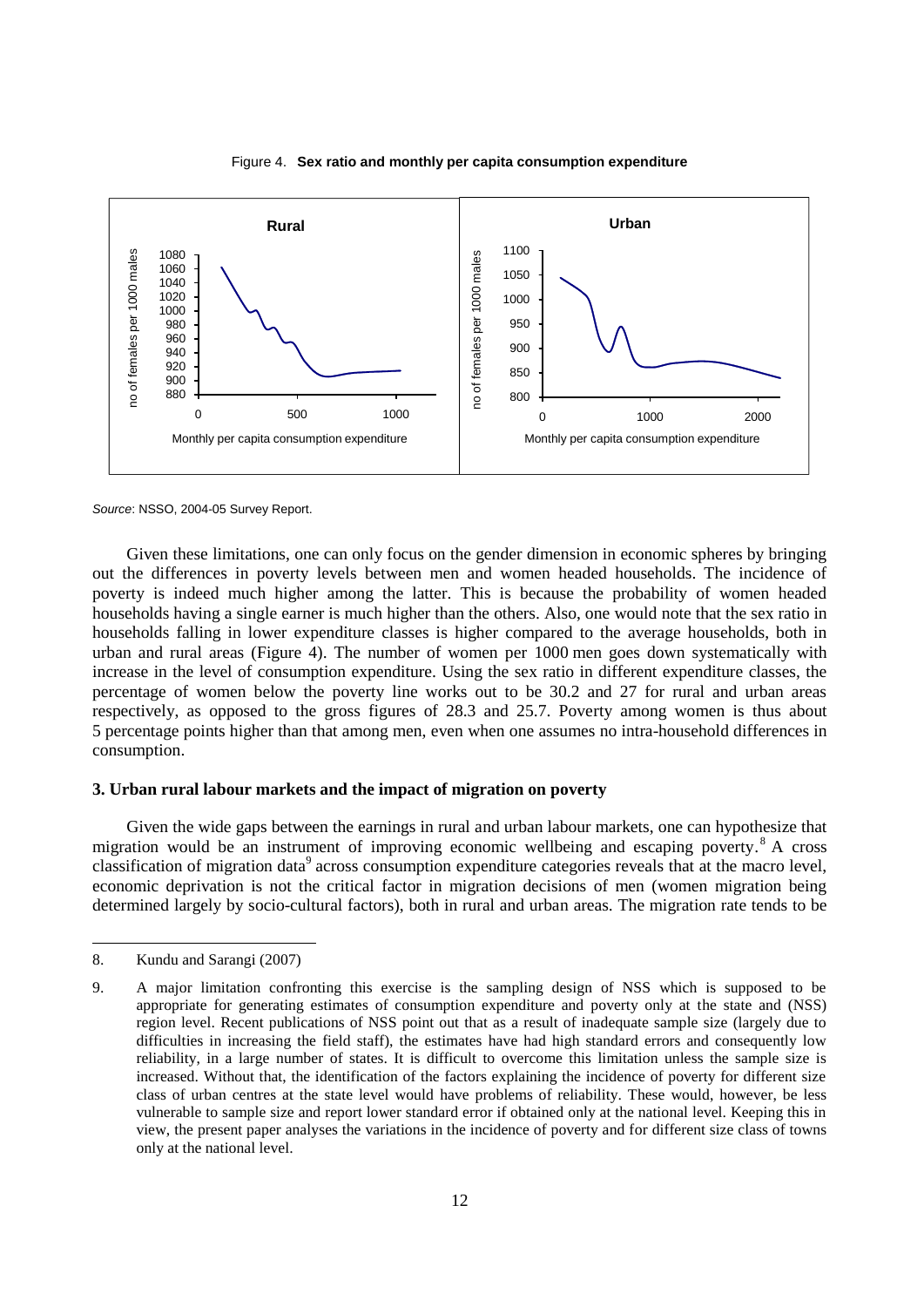high in the category reporting the highest monthly per capita expenditure (MPCE), which goes down systematically, both in rural and urban areas. Importantly, a similar pattern emerges in case of seasonal or short duration migrants; those who have gone to any other place for 60 days or more during the last six months from the date of survey and returned back, in urban areas.<sup>10</sup> This contradicts the proposition that short duration mobility is very high among the poor when compared to middle and upper class households. A segment of the migrants are indeed those who adopt coping strategies for livelihood and survival by shifting to other places in lean seasons. However, if this was a major factor, there would be a negative association between the percentage of seasonal migrants with the level of consumption expenditure. One would stipulate that a large segment of the short duration movement is due to factors like periodic transfer of regular workers, temporary posting of marketing and extension workers etc. All these suggest that even this channel of short term migration in urban areas is being utilized largely by relatively well off sections. Indeed, both poor and rich households report migration, although the reasons for sending out their family members and the nature of jobs sought by them are different.

There is significant variation in the percentage of migrants across educational categories when all urban centres are taken together. The percentage figure goes up from 32% for the illiterates to 44% for the graduates (Table 2). In case of seasonal migrants, however, the differences are not very significant. Immigrants are about a third of the total illiterate population in all size class of urban centres. The figure is similar in case higher educational categories in large cities. However, in case of medium and small towns, incidence of migrants is much higher for people with secondary or higher levels of education. These towns report about 50% of their graduates to be in-migrants, as opposed to the figure of 34% for million plus cities. <sup>11</sup> One may argue that educated persons in rural areas and small towns shift to medium sized urban areas in search of employment. The large cities, on the other hand, recruit the educated manpower more from among the city dwellers. Their dependence for illiterate manpower is, however, similar to that of other size class of urban settlements.

|                      | Illiterates | Up to primary     | $Up$ to<br>secondary | Up to Higher<br>secondary | Graduate and<br>above | Total |
|----------------------|-------------|-------------------|----------------------|---------------------------|-----------------------|-------|
|                      |             | Migrants          |                      |                           |                       |       |
| Large towns/cities   | 32.2        | 25.7              | 32.1                 | 32.0                      | 34.0                  | 30.5  |
| Medium cities/towns  | 33.9        | 27.4              | 39.4                 | 43.8                      | 49.9                  | 35.5  |
| Small towns          | 31.0        | 26.5              | 36.7                 | 41.4                      | 49.1                  | 32.6  |
| All Urban Areas      | 32.5        | 26.7              | 36.6                 | 39.7                      | 44.0                  | 33.3  |
|                      |             | Seasonal migrants |                      |                           |                       |       |
| Large towns / cities | 1.7         | 0.8               | 1.6                  | 0.6                       | 0.7                   | 1.2   |
| Medium cities/towns  | 0.9         | 0.9               | 1.1                  | 1.6                       | 1.0                   | 1.0   |
| Small towns          | 1.0         | 1.0               | 1.1                  | 1.4                       | 1.7                   | 1.1   |
| All Urban Areas      | $1.1\,$     | 0.9               | 1.2                  | 1.3                       | 1.0                   | 1.1   |

Table 2. **Percentage of migrants to total population in different size class of urban centres classified by their levels of education in 1999-2000**

*Source*: Kundu and Sarangi (2007).

l

<sup>10.</sup> Kundu (2006).

<sup>11.</sup> This could be attributed to many of the graduates from rural areas flocking into small and medium towns as they find absorption in large cities as increasingly difficult.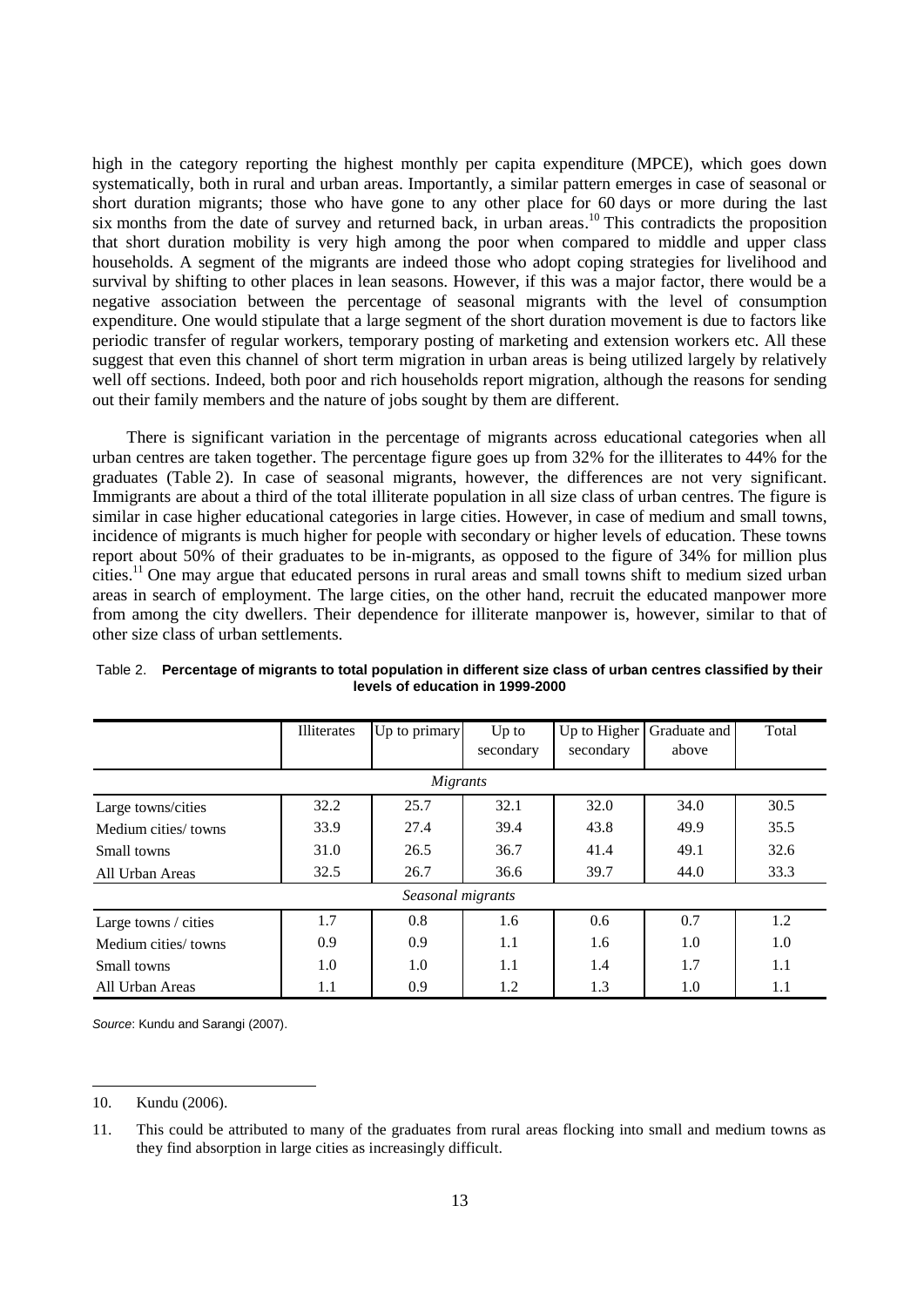An attempt is made to estimate the probability of being poor for a person as a function of city size of his/her residence, level of education, migration status and the interactions of these factors, while controlling for the factors such as age, number of subsidiary activities undertaken, nature of employment etc., using *logit* regression model. It may be pointed out that the million plus cities, classified here as *large towns/cities,* have around 14% of their population living below poverty line in 1999-00 compared to the figure of 18% in 1993-94. The *medium category cities/towns* (with population between 50,000 and 1 million) reported poverty levels of 28% in 1993-94 which has gone down to 20% in 1999-00. The corresponding figures in *small towns* (with 50,000 or less people) are as high as 33% and 24% respectively, slightly higher than even in rural areas. The lower incidence of poverty in larger cities than in smaller towns is understandable as employment and other economic opportunities are more in the former. These cities provide better social and physical infrastructure including educational facilities which results in higher factor productivity (Sviekauskas, 1975). Correspondingly, returns to education are higher in large cities than small towns. Further, the motivation to send out a migrant may well be stronger for a poor than a rich household but the capability to "afford" migration is higher in case of the latter. One may stipulate that in the days of tough market condition, affordability would play the critical role for realization of migration decision.

The model confirms the hypothesis that the probability of a person being poor is low in large cities compared to other urban centres, irrespective of the migration status, age, number of subsidiary activities undertaken, etc. This is true for all adults with different levels of education including the illiterates. Migration into urban centres, both from rural and urban areas, emerges clearly as an instrument of improving economic wellbeing and escaping poverty. The likelihood of falling into poverty is low in case of rural-urban migrants (RU), as well as for urban-urban migrants (UU), than for non-migrants (NM) as estimated through the regression model (Figure 5). This questions the proposition that push factors have been the major determinants of mobility or that poverty holds the key to explaining migration in the 1990s. Indeed, if the poor constituted the large majority among the migrants, they could not possibly improve their economic conditions after migration so much so as to exhibit a positive relationship between the percentage of migrants and the level of consumption expenditure. Alternately, one may argue that it is largely the relatively better off sections who are able to migrate to urban centres since moving to cities require initial staying capacity and certain levels of skill. Indeed, with modernization and technology upgrade in many of the urban sectors, absorption of rural poor has become increasingly difficult.





*Source*: Computed from unit level data of the 55<sup>th</sup> Round of National Sample Survey. See the text for details.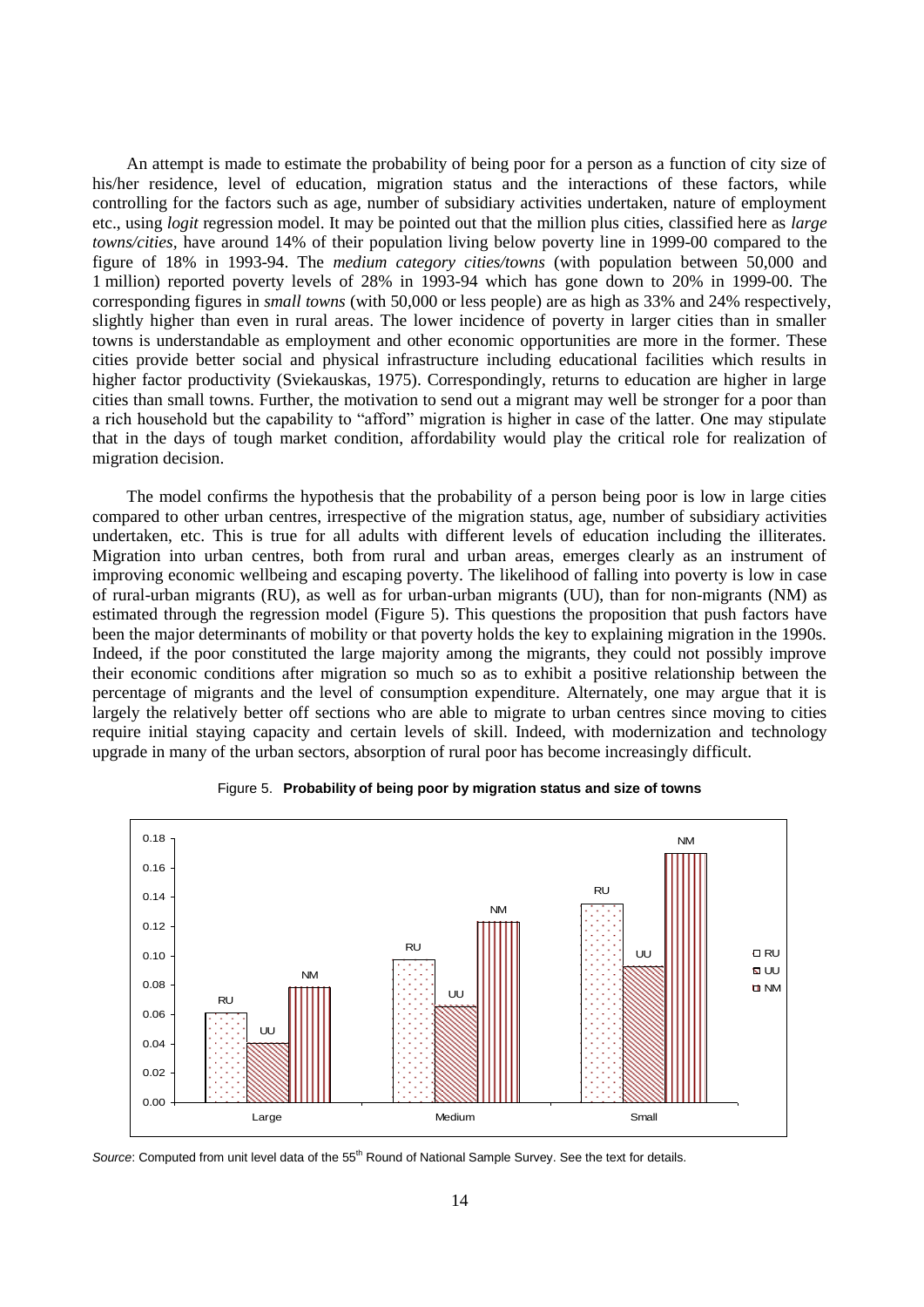The level of educational attainment is the most significant factor impacting on poverty, the incidence of poverty (as also the probability of being poor) declining with the level of education. The poverty mitigating impact of education is noted as significant for RU and UU migrants as also the non-migrant (NM) population (Figure 6). The negative relationship between probability of poverty and level of education has been noted in case in all size class of urban centres. This relationship holds good for all adults as also for regular and self employed persons, but not for the unemployed and casual labourers. It suggests that the economic payoff of education in present urban context of the country is being enjoyed by those who are able to get regular or self employment (Kundu and Sarangi 2007).

All these indicate that the better off sections of population with higher levels of skills find it easier to get absorbed in the city economy and avail the "opportunity" offered through migration. Unfortunately, poor, illiterate and unskilled labourers seeking absorption in informal activities as casual workers are finding it increasingly difficult to become a part of the process and avail the benefits of urbanization. Understandably, their migration has gone down, particularly in large cities, which is reflected in a significant decline in the percentage of poor during the last decade and a half. Migration for poverty alleviation has become a less important component of the mobility stream and likely to become even less over time. The poor can get a foothold in small and medium towns but here the opportunities of employment and poverty alleviation are low, as noted above.





*Source: Computed from unit level data of the 55<sup>th</sup> Round of National Sample Survey. See the text for details.* 

The most disconcerting fact is that there has been a deceleration of rural to urban migration during the nineties despite the increase in economic inequality, which confirms the fact that urban centres have become less hospitable and less accommodating for the poor. The propositions of ushering in spatially unbalanced growth through "dispersal of concentrations" and then reach out to the poor through a human settlement strategy (World Bank 2009), therefore, needs to be examined with empirical rigour. The case made for a high growth strategy with rising regional inequality, by positing migration as an instrument of sharing the benefits of uneven growth across states and districts needs to be questioned. This is particularly due to the increasing social and economic costs of migration which the conventional analysis fail to incorporate or highlight.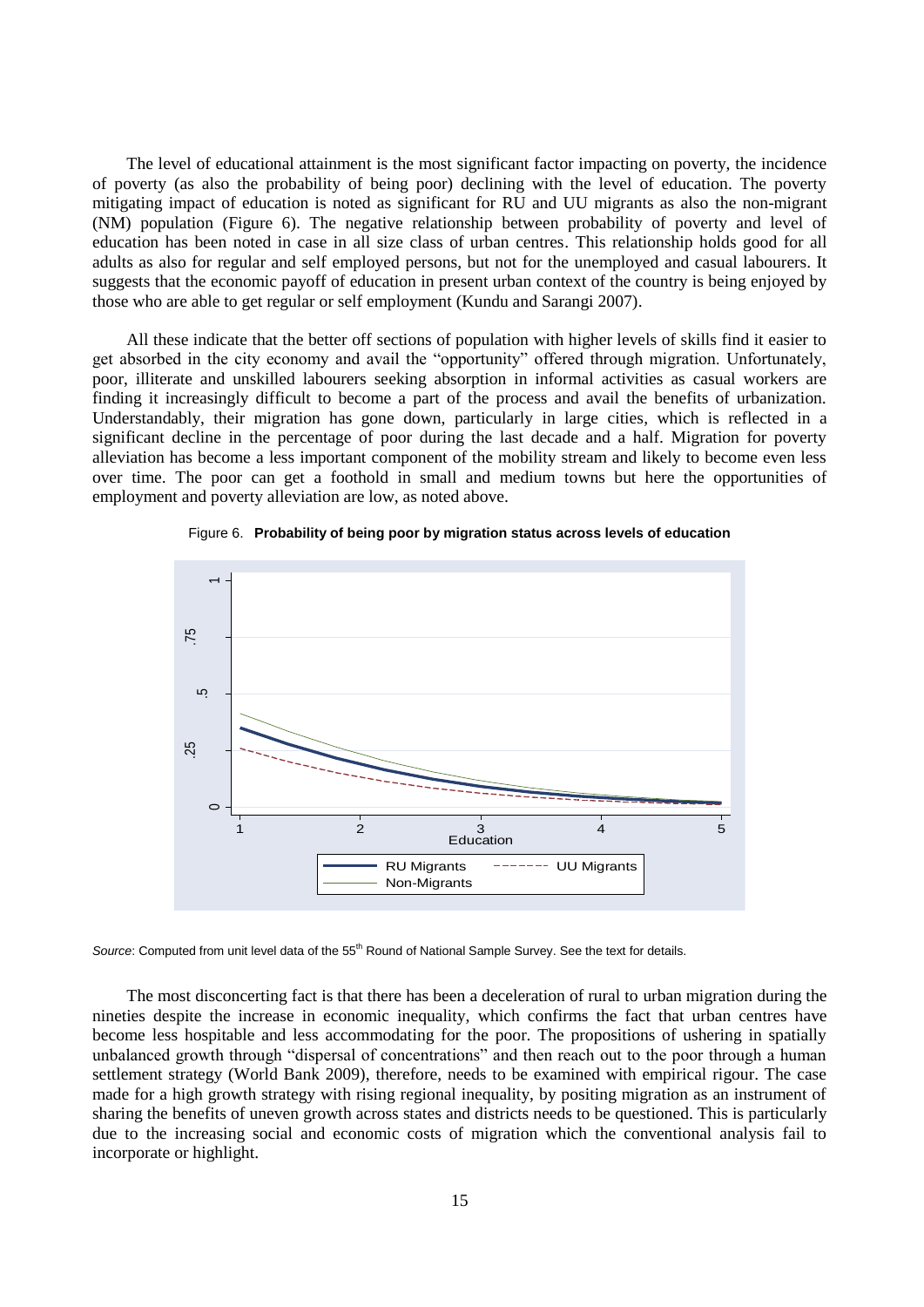# **4. Trends and patterns of employment and unemployment in India in the macro perspective of growth**

#### *4.1. Impact of the decline in population growth on the labour force*

A notable feature of the demographic transformation in India is the rapid change in age structure in recent years resulting from the lowering of fertility rates in a number of states, altering the parameters at national level. Looking at the phenomenon within a comparative framework, one may observe in Figure 7 that the percentage of economically active population (in the age group of 15-64) is about 63%, much below that of not only the more developed countries but also the developing countries like China and Brazil.



Figure 7. **Percentage of projected population in the age group 15-64 to total population**

Note: More developed countries comprise all regions of Europe plus Northern America, Australia, New Zealand and Japan. *Source:* World Population Prospects 2006, UN Population Division

A rapid decrease in the percentage of children (aged less than 15) has started in India in the nineties and will continue during the next few decades, much more than other Asian countries, while that of aged population would unfortunately not go up that fast. On the positive side, the low share of children and aged in the country would imply that it will have relatively low dependency burden. Understandably, the health expenditures for the aged which is known to grow exponentially in per capita terms as also percentage of total income, may not shoot up, enabling the country to make investment in productive sectors of the economy

The advantages of this demographic dividend should not be overestimated. The nature of economic growth does not guarantee that the growth in job opportunities will be equal to that of the working-age population or higher than that, after wiping out the backlog of unemployment. Also, notwithstanding opening up of job opportunities for women in recent years, the participation of females in the labour market may remain low due to cultural and ethnic factors. The large parts of the female adult population in many of the states that remain outside labour force constitute the untapped potential for development. Stronger labour mobilization among women is a distinct possibility, especially as sustained fertility decline is likely to continue for the next three decades, thereby freeing women from the responsibility of motherhood for large periods. India"s demographic window is, thus, wide open, unlike that of most other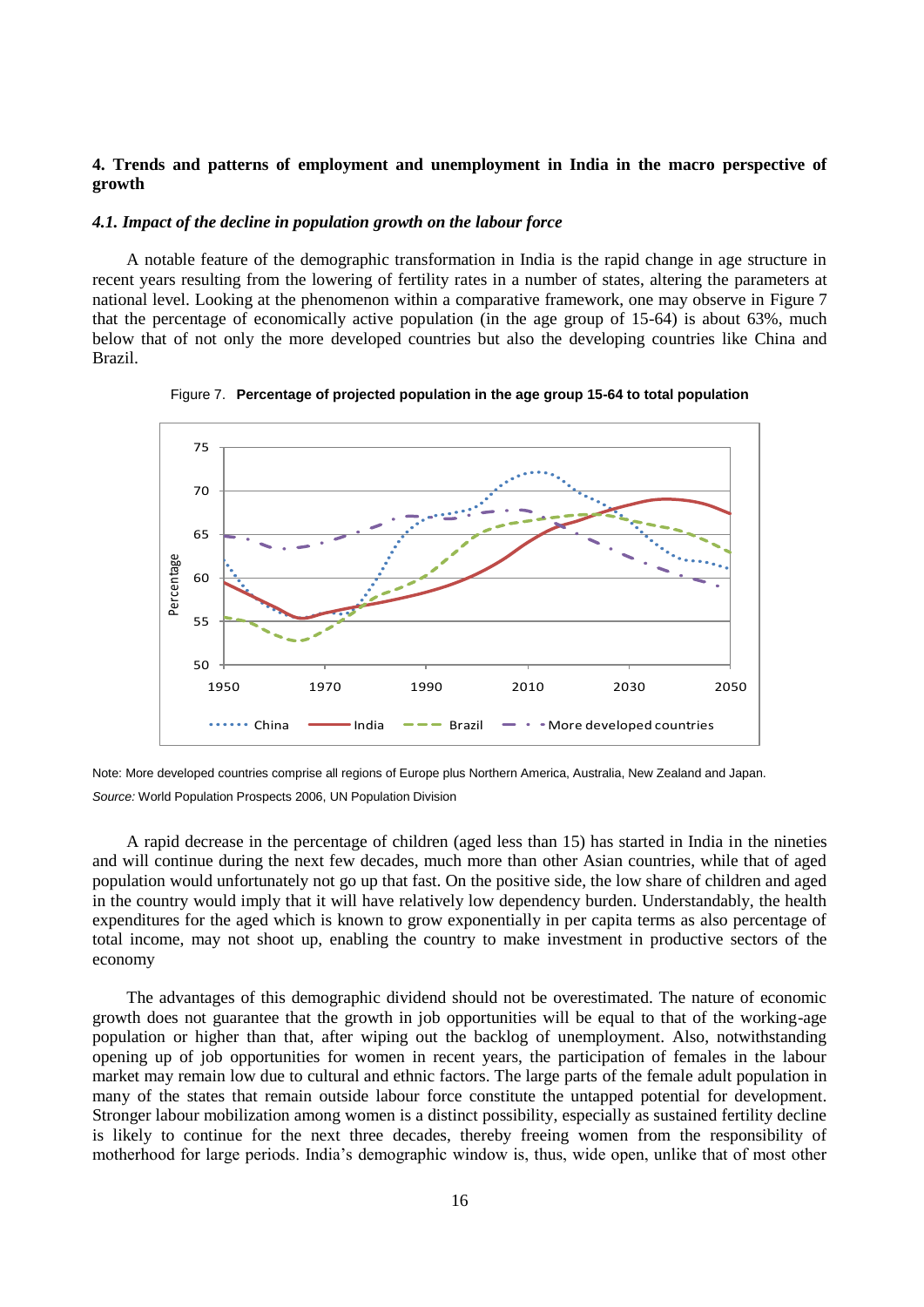countries at a similar level of development, but the opportunity needs to be captured and utilized through adequate educational and training facilities resulting in skill formation required in modern rapidly growing activities.

### *4.2. Employment and unemployment scenario*

 $\overline{a}$ 

Employment trends in recent decades, as observed through National Sample Survey  $(NSS)^{12}$  data have evoked mixed reactions among policy makers and researchers. The workforce participation rates (WPRs) by usual (principal) status<sup>13</sup> in the 15-59 age group have gone down systematically for all categories (males and females, in rural and urban areas) since late seventies to the end of the last century (Table 3). It is difficult to explain this secular trend in terms of higher enrolment in schools as the children (up to age 14) have been excluded from the calculations.

|             | <b>Principal Status</b> |               |               |               |               |               |               |               |
|-------------|-------------------------|---------------|---------------|---------------|---------------|---------------|---------------|---------------|
|             |                         |               | Rural         |               |               |               | Urban         |               |
| Survey year | Men                     |               |               | Women         |               | Men           |               | Women         |
| $1977 - 78$ |                         | 90.2          |               | 40.7          |               | 79.6          |               | 19.3          |
| 1983        |                         | 88.4          |               | 40.1          |               | 79.5          |               | 18.7          |
| 1987–78     |                         | 86.2          |               | 39.8          |               | 77.9          |               | 18.3          |
| 1993-74     |                         | 86.5          |               | 36.7          |               | 78.8          |               | 18.4          |
| 1999-00     |                         | 85.5          |               | 33.4          | 77.9          |               | 17.6          |               |
| 2004-05     |                         | 85.5          | 38.0          |               | 74.5          |               | 18.7          |               |
| 2005-06     | 84.4                    |               | 35.1          |               | 78.3          |               | 17.5          |               |
|             | Weekly                  | Daily         | Weekly        | Daily         | Weekly        | Daily         | Weekly        | Daily         |
| Survey year | <b>Status</b>           | <b>Status</b> | <b>Status</b> | <b>Status</b> | <b>Status</b> | <b>Status</b> | <b>Status</b> | <b>Status</b> |
| $1977 - 78$ | 87.1                    | 81.5          | 37.7          | 31.4          | 78.6          | 75.7          | 19.6          | 17.1          |
| 1983        | 85.4                    | 80.2          | 36.4          | 31.6          | 78.3          | 75.2          | 18.4          | 16.5          |
| 1987–78     | 84.0                    | 83.5          | 35.3          | 33.2          | 77.3          | 75.1          | 18.5          | 17.0          |
| 1993-74     | 85.1                    | 80.9          | 42.0          | 34.3          | 78.2          | 76.0          | 20.9          | 18.1          |
| 1999-00     | 83.4                    | 78.1          | 40.8          | 32.9          | 77.1          | 74.4          | 19.1          | 16.7          |
| 2004-05     | 83.8                    | 78.1          | 43.2          | 33.9          | 78.5          | 76.0          | 22.3          | 19.4          |
| 2005-06     | 82.3                    | 77.1          | 40.0          | 31.7          | 77.5          | 75.2          | 19.2          | 17.1          |

Table 3. **Percentage of workers in 15–59 age-group by Usual, Weekly and Daily Status**

*Source*: Various Rounds of NSSO report on 'Employment and Unemployment Situation in India', Ministry of Statistics and Programme Implementation, Government of India.

During the period 1999-2000 to 2004-05, the latest period for which large sample survey results are available, there seems to be a stalling of this trend. For rural men, the figure has not declined while for women, it has gone up both in rural and urban areas. The increase has been large enough to restore back the levels of 1993-94. There is slight decline in the rate in the year 2005-06 as per the thin sample results (all other figures in the table are based on large sample) but that, if not due to sampling error, reflects that

<sup>12.</sup> NSS data on employment unemployment have been considered more reliable compared to that form Population Census.

<sup>13.</sup> NSS uses three different concepts to measure employment and unemployment. Those reporting work for larger part of the year are considered workers by usual status workers. Persons working for a day or more during the reference week are counted as workers by current weekly status. Current daily status measures volume of employed days and half days and relates that with the days for which employment is sought. The Current Weekly status is the closer to the ILO concept and is often used for international comparisons.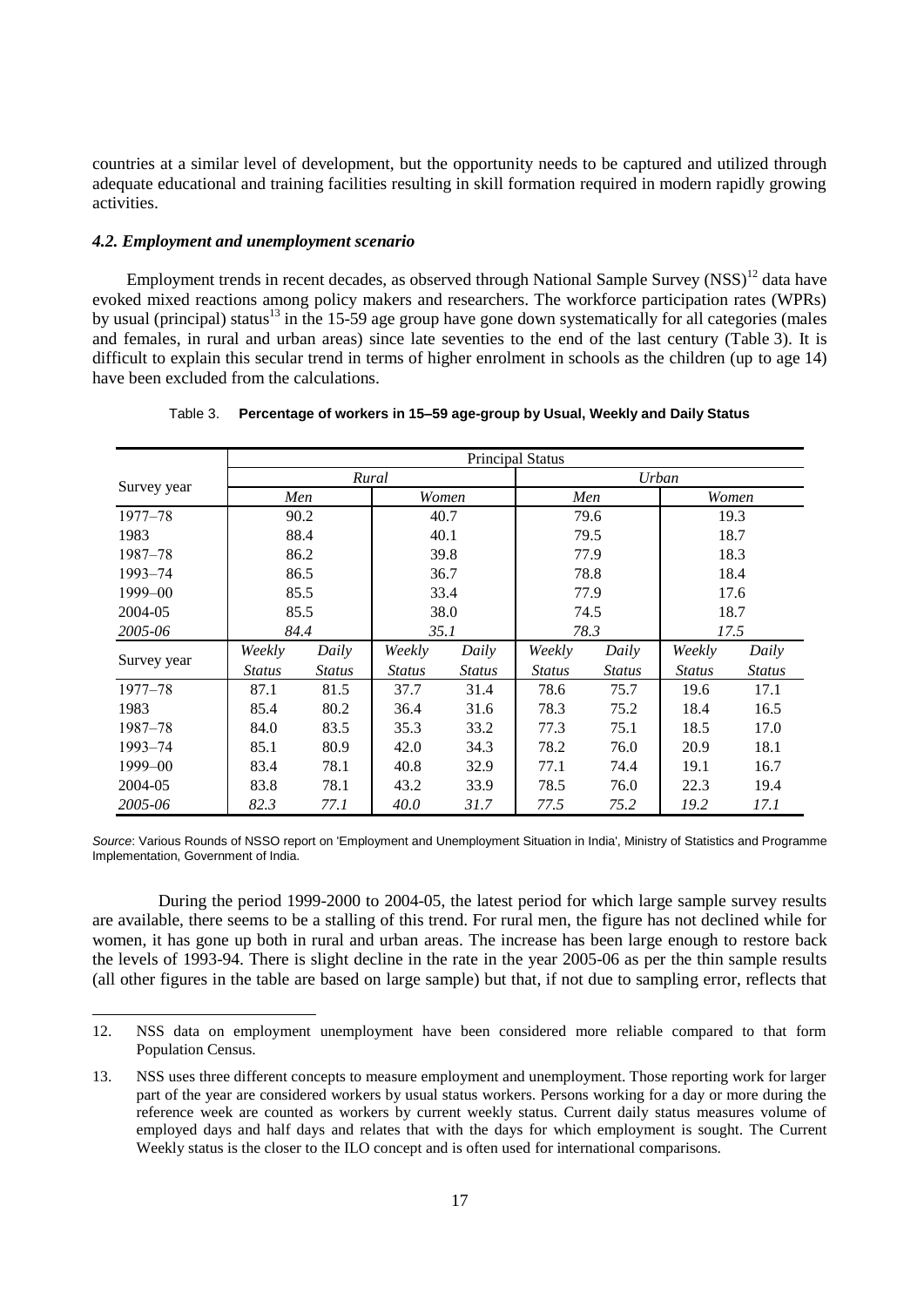the employment generated in the growth process is not sustainable in the long run. It may also be pointed out that only a small part of the total women employment is in the formal labour market. Close to half of the rural women workers are helpers or unpaid workers in family run enterprises. Among urban women, this figure is close to one quarter.

WPR by usual status has gone down for men both in rural and urban areas during the decade 1993-2004 implying that employment has grown at a pace less than that of population in most age groups over the entire decade. Only, the decrease in the WPR in the age group 15-19 could possibly be attributed to larger number of boys and girls going to colleges and universities (Table 4). The decline has been considered all the more surprising since the economy has registered reasonably high growth in income. As a result, scholars have argued that Indian economy is experiencing some sort of "jobless growth". The decline in WPR as also growth rate of employment is dramatic particularly during 1993-99 in all age groups. Understandably, planners and policy makers got very alarmed and launched Constitutional and administrative measures for employment generation within or outside the macro level growth strategy, resulting in passing of National Rural Employment Guarantee Act and launching of a scheme guaranteeing 100 days of work to every rural household in a year. Furthermore, employment generation entered the political agenda of the government and most political parties in the country. A departure from this trend during 1999-2004 has been noted from the data from the  $61<sup>st</sup>$  round of NSS. The changed employment scenario has been welcomed by one and all as it is argued that the decelerating trend in employment growth particularly that of the nineties, often attributed to the programmes of structural reform, has finally been stalled.

The systematic decline in WPR among children (in the age group of 5-19) during the entire period 1993-04 reflects spread of primary education. Understandably, more and more children are attending schools. The decline, however, is sharper in rural compared to urban areas, both for boys and girls. Possibly, it is the employment opportunities opening up within the household sector and various informal activities within urban economy which is responsible for this lower decline in WPR. The increase in WPR in the age group of 20-24 (by usual principal status) for urban male is surprising as one expects this to fall due to boys going to colleges and other higher institutions of learning. This unfortunately has not happened as they have been drawn into employment in the urban informal sector (Table 4).

The overview of the trends by weekly and daily status strengthens many of the above conclusions, although, one gets a relatively more gratifying picture of the labour market. The growth rates in employment work out as much higher than by usual status during the entire decade. No category reports a decline in 15-59 age group during 1999-04 (Table 3). The WPR for women by weekly status has gone up above that of 1993-94 both in rural and urban areas. This is the case for men as well but only in urban areas. Further, there is no decline in the male employment rate by daily status in rural or urban areas, opposite to what is noted by usual status. For women, the increases in WPR by both weekly and daily status are somewhat sharper than by usual status, both in rural and urban areas.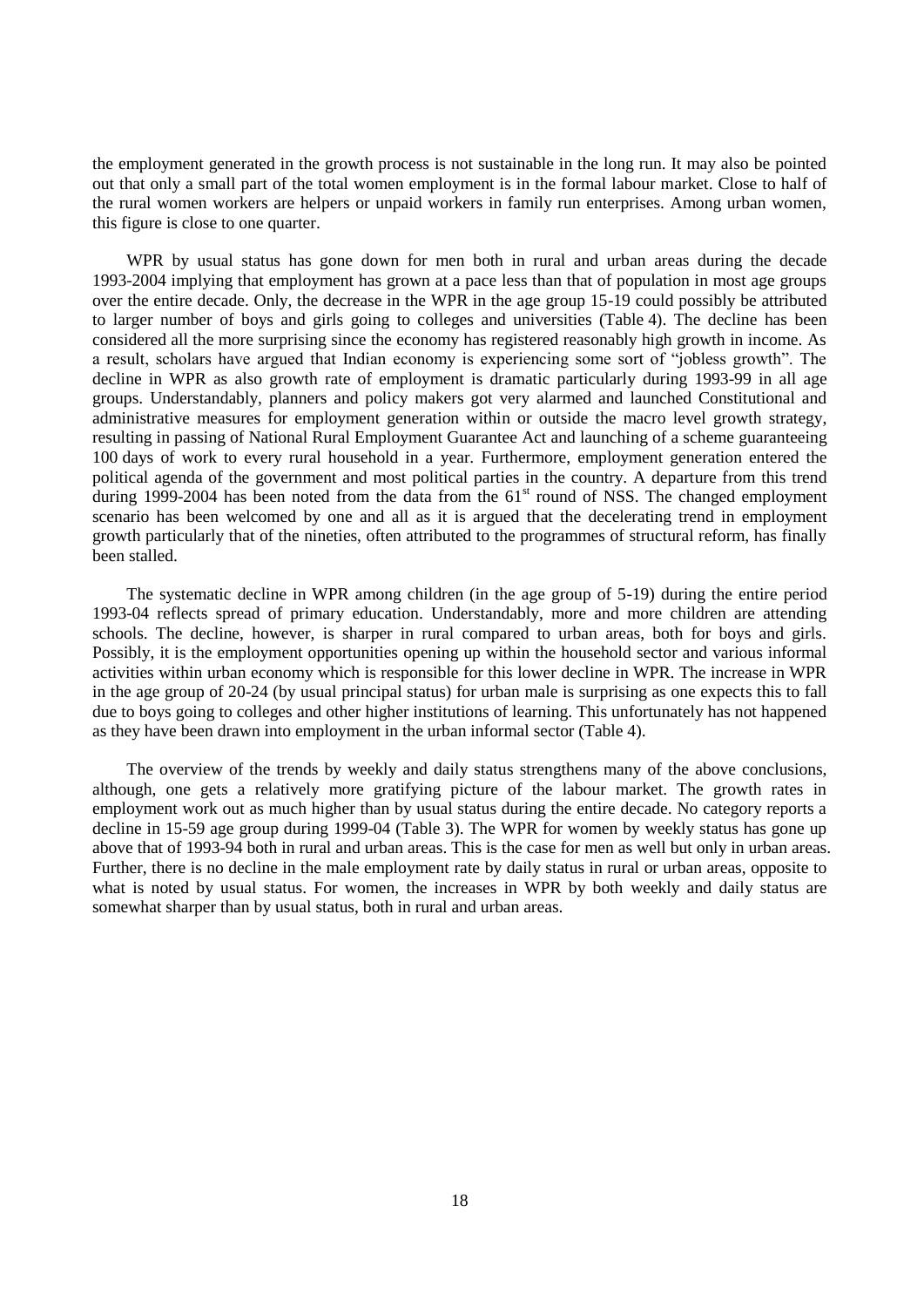|           |         | Men     |         | Women   |         |         |
|-----------|---------|---------|---------|---------|---------|---------|
| Age group | 1993-94 | 1999-00 | 2004-05 | 1993-94 | 1999-00 | 2004-05 |
|           |         |         | Rural   |         |         |         |
| $5-9$     | 0.9     | 0.5     | 0.2     | 1.1     | 0.6     | 0.1     |
| $10 - 14$ | 11.2    | 8.2     | 5.4     | 10.4    | 7.4     | 4.9     |
| $15-19$   | 52.3    | 47.5    | 45.3    | 26.4    | 23.4    | 22.2    |
| $20 - 24$ | 82.4    | 82.3    | 82.0    | 31.8    | 31.0    | 28.4    |
| 25-29     | 94.7    | 94.2    | 95.6    | 35.4    | 37.3    | 36.7    |
| 30-34     | 98.0    | 97.4    | 97.7    | 40.7    | 42.2    | 42.4    |
| 35-39     | 98.8    | 98.1    | 98.6    | 43.5    | 45.3    | 48.2    |
| 40-44     | 98.5    | 98.1    | 97.9    | 44.0    | 46.2    | 47.5    |
| 45-49     | 98.0    | 97.7    | 97.7    | 43.8    | 45.0    | 48.3    |
| 50-54     | 96.5    | 94.9    | 95.8    | 40.7    | 39.9    | 43.6    |
| 55-59     | 93.6    | 91.9    | 92.4    | 33.7    | 35.1    | 39.4    |
| $60+$     | 68.3    | 62.2    | 63.0    | 17.2    | 17.4    | 19.7    |
|           |         |         | Urban   |         |         |         |
| $5-9$     | 0.4     | 0.3     | 0.2     | 0.3     | 0.1     | 0.1     |
| $10 - 14$ | 5.9     | 4.6     | 4.4     | 3.5     | 2.8     | 2.4     |
| 15-19     | 33.7    | 30.3    | 31.4    | 9.4     | 8.7     | 9.2     |
| 20-24     | 65.4    | 64.4    | 66.2    | 13.6    | 13.0    | 15.5    |
| 25-29     | 89.2    | 87.8    | 90.0    | 17.5    | 16.1    | 18.6    |
| 30-34     | 96.1    | 95.8    | 96.5    | 20.8    | 19.8    | 23.6    |
| 35-39     | 98.2    | 97.3    | 97.5    | 23.3    | 23.5    | 26.5    |
| 40-44     | 98.0    | 97.3    | 97.7    | 25.7    | 24.2    | 26.2    |
| 45-49     | 97.1    | 96.8    | 96.5    | 25.3    | 23.4    | 22.7    |
| 50-54     | 94.1    | 93.3    | 92.5    | 24.0    | 22.5    | 22.4    |
| 55-59     | 84.5    | 80.3    | 81.9    | 18.5    | 18.1    | 19.2    |
| $60+$     | 42.9    | 38.6    | 35.5    | 9.1     | 8.2     | 8.6     |

### Table 4. **Percentage of workers by usual (principal) status**

*Source*: National Sample Survey reports of different Rounds.

One can generally argue that employment growth during 1993-2004 has been, higher than population in all categories, except rural men. For rural women, the WPRs can be noted to have remained stable or gone up, despite low employment growth at high levels of education (graduation and above) (Table 5). On the whole, employment growth for women is higher than that of men. The former is generally considered to be more important for poverty reduction than that of men as it leads to larger expenditure on food and other necessary items at household level. In urban areas, WPRs for men can be taken to be stable or going up marginally while that for women have gone up significantly. The growth rates for women are higher than that of population in almost all the age groups, resulting in WPR in 2004-05 going slightly above that of 1993-94. Employment growth has been higher even among the illiterates, which is not the case for men.

The decline in employment rate among illiterate men both in rural and urban areas should be a matter of concern for policy planners in the country. The demand for semi-literate men or women with primary and middle education has, however, gone up phenomenally both in rural and urban areas (Table 5). Interestingly, employment growth at higher levels of education is not very impressive, the WPR for graduates remaining stable or declining over the years. One would argue that the job market under globalization has expanded significantly but mostly for the lower level support system, employing semi-literates men and women, wherein the need for educational development or skill formation is not very high.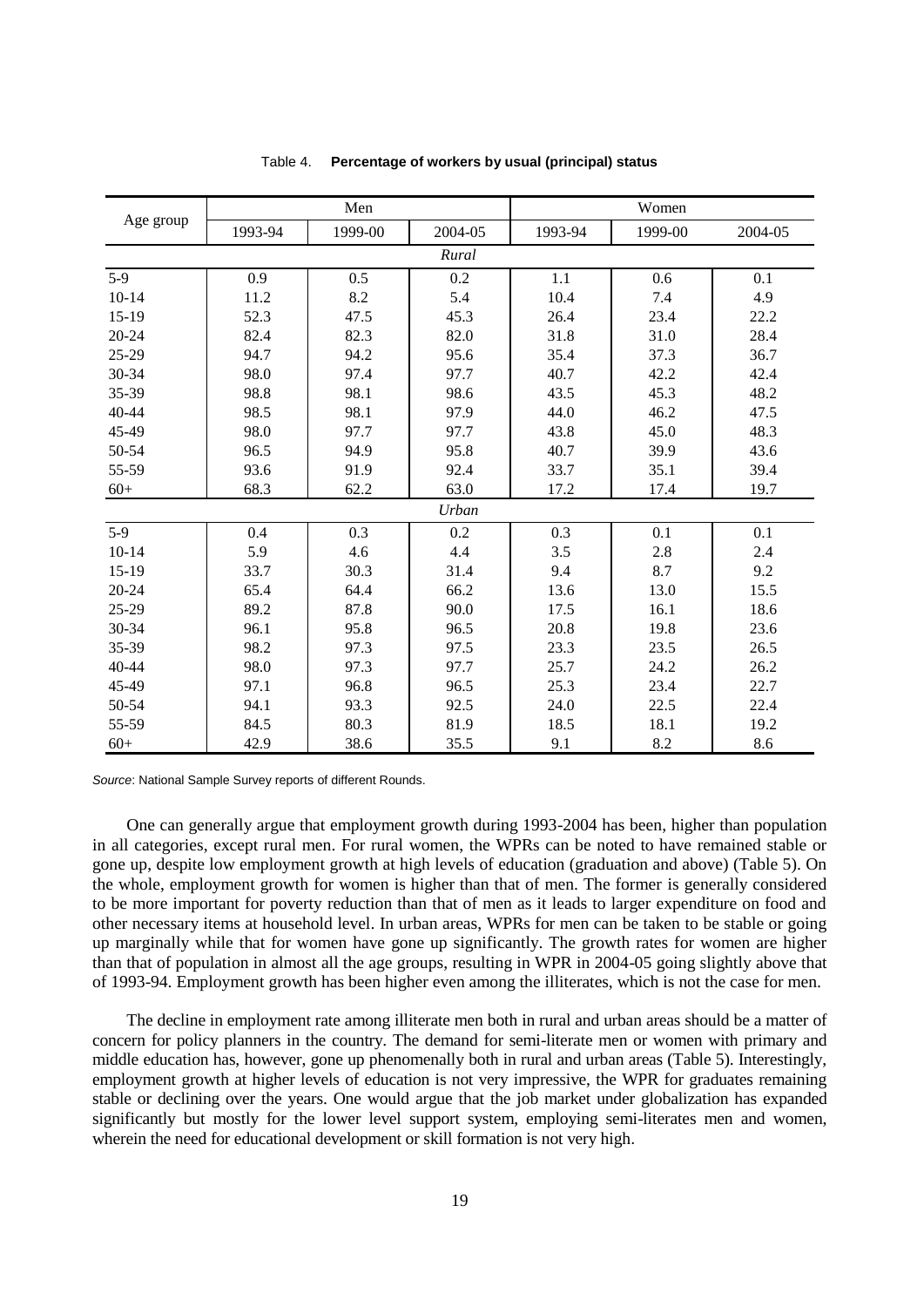|                        |         | Men     |         | Women   |         |         |  |
|------------------------|---------|---------|---------|---------|---------|---------|--|
| <b>Education</b> level | 1993-94 | 1999-00 | 2004-05 | 1993-94 | 1999-00 | 2004-05 |  |
|                        |         | Rural   |         |         |         |         |  |
| <b>Illiterates</b>     | 91.3    | 89.1    | 88.7    | 39.1    | 40.4    | 41.6    |  |
| Literate upto primary  | 89.8    | 87.2    | 88.7    | 28.6    | 30.3    | 32.7    |  |
| Middle                 | 73.5    | 75.2    | 78.1    | 17.7    | 20.5    | 25.3    |  |
| Secondary              | 68.3    | 71.3    | 69.9    | 15.3    | 17.3    | 20.4    |  |
| Higher secondary       | 62.9    | 67.9    | 66.4    | 16.1    | 13.4    | 16.9    |  |
| Diploma                |         |         | 78.3    |         |         | 39.6    |  |
| Graduate and above     | 79.2    | 80.2    | 81.8    | 29.3    | 26.9    | 28.5    |  |
| All                    | 84.6    | 82.9    | 83.0    | 34.6    | 35.0    | 35.9    |  |
|                        |         | Urban   |         |         |         |         |  |
| <b>Illiterates</b>     | 86.6    | 83.6    | 82.4    | 23.3    | 22.9    | 25.0    |  |
| Literate upto primary  | 84.4    | 82.4    | 85.1    | 15.0    | 14.6    | 18.6    |  |
| Middle                 | 71.3    | 72.5    | 75.0    | 9.1     | 9.9     | 11.7    |  |
| Secondary              | 66.3    | 66.1    | 66.2    | 10.8    | 10.4    | 9.5     |  |
| Higher secondary       | 58.9    | 59.9    | 59.1    | 12.6    | 11.1    | 10.3    |  |
| Diploma                |         |         | 77.2    |         |         | 42.3    |  |
| Graduate and above     | 80.7    | 79.7    | 78.5    | 28.2    | 25.2    | 26.5    |  |
| All                    | 75.8    | 74.5    | 75.2    | 17.5    | 16.6    | 18.5    |  |

Table 5. **Percentage of workers by usual status and education level for persons of age 15 years and above**

*Source*: National Sample Survey reports of different Rounds.

The labour market assessed through the trends in unemployment during the last five years appears a bit more distressing than what is presented based on employment. Unemployment situation appears to be as alarming in 2004-05 as it was in 1999-00 as per the NSS data. It is surprising that despite the unprecedented growth in employment during the intervening five year period, people seeking and available for jobs as a percentage of labour force have remained by and large unaltered and increased by weekly and daily status going up till the latest year. Importantly, the developments for women are matters of more serious concern as their unemployment rates have gone up both in rural as well as urban areas, (the marginal decline in the rate in the year 2004-05 by the  $62<sup>nd</sup>$  Round data of NSS based on thin sample could be attributed to sampling factors) by all the three definitions and are higher than that of men (Table 6). This is despite the high growth in employment for them, as discussed earlier. Al these reflect a complex labour market situation in the country.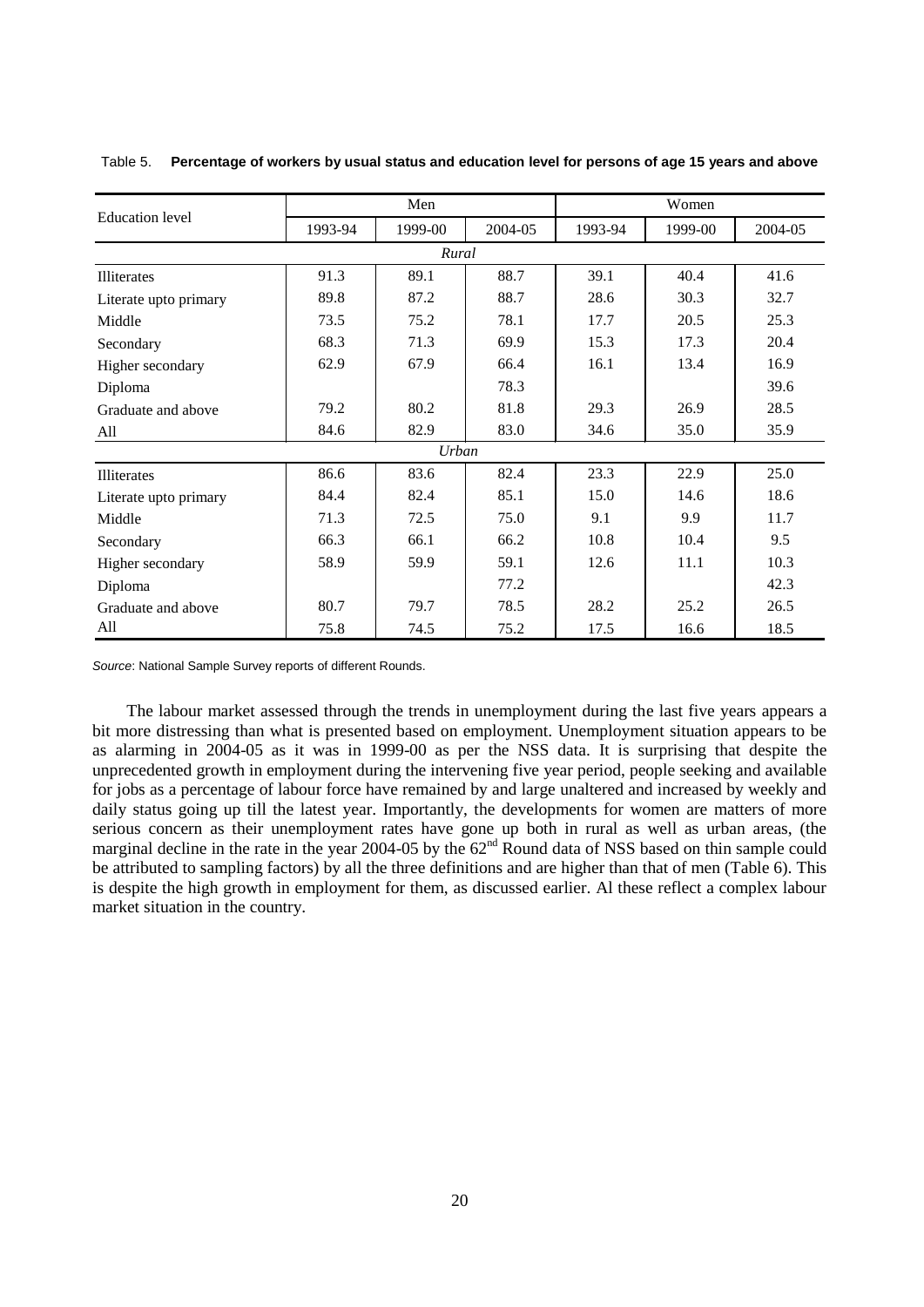# Table 6. **Percentage of unemployed persons to labour force**

|             |                                             | Male          |              | Female                                             |               |                          |  |
|-------------|---------------------------------------------|---------------|--------------|----------------------------------------------------|---------------|--------------------------|--|
| Survey Year | Usual principal<br>$+$ subsidiary<br>status | Weekly status | Daily status | <b>Usual Principal</b><br>$+$ subsidiary<br>status | Weekly status | Daily status             |  |
| 1977-78     | 1.3                                         | 3.6           | 7.1          | 2.0                                                | 4.1           | 9.2                      |  |
| Jan-Dec 83  | 1.4                                         | 3.7           | 7.5          | 0.7                                                | 4.3           | 9.0                      |  |
| 1987-88     | 1.8                                         | 4.2           | 4.6          | 2.4                                                | 4.4           | 9.0                      |  |
| 1989-90     | 1.3                                         | 2.6           |              | 0.6                                                | 2.1           | $\overline{\phantom{a}}$ |  |
| 1990-91     | 1.1                                         | 2.2           |              | 0.3                                                | 2.1           |                          |  |
| July-Dec 91 | 1.6                                         | 2.2           |              | 0.7                                                | 1.2           |                          |  |
| Jan-Dec 92  | 1.2                                         | 2.2           |              | 0.6                                                | 1.2           |                          |  |
| 1993-94     | 1.4                                         | 3.1           | 5.6          | 0.9                                                | 2.9           | 5.6                      |  |
| 1994-95     | 1.0                                         | 1.8           | m            | 0.4                                                | 1.2           | m                        |  |
| 1995-96     | 1.3                                         | 1.8           | m            | 0.7                                                | 0.9           | m                        |  |
| 1997        | 1.2                                         | 2.0           | m            | 0.7                                                | 1.8           | m                        |  |
| 1998        | 2.1                                         | 2.9           | m            | 1.5                                                | 2.7           | m                        |  |
| 1999-00     | 1.7                                         | 3.9           | 7.2          | 1.0                                                | 3.7           | 7.0                      |  |
| 2004-05     | 1.6                                         | 3.8           | $\rm 8.0$    | 1.8                                                | 4.2           | 8.7                      |  |
| 2005-06     | 2.0                                         | 4.3           | 8.3          | 1.2                                                | 3.3           | 7.5                      |  |

# A. Rural areas

# B. Urban areas

|             | Male                                        |               |              | Female                                             |                |              |
|-------------|---------------------------------------------|---------------|--------------|----------------------------------------------------|----------------|--------------|
| Survey Year | Usual principal<br>$+$ subsidiary<br>status | Weekly status | Daily status | <b>Usual Principal</b><br>$+$ subsidiary<br>status | Weekly status  | Daily status |
| $1977 - 78$ | 5.4                                         | 7.1           | 9.4          | 12.4                                               | 10.9           | 14.5         |
| Jan-Dec 83  | 5.1                                         | 6.7           | 9.2          | 4.9                                                | 7.5            | 11           |
| 1987-88     | 5.2                                         | 6.6           | 8.8          | 6.2                                                | 9.2            | 12           |
| 1989-90     | 3.9                                         | 4.5           | m            | 2.7                                                | 4              | m            |
| 1990-91     | 4.5                                         | 5.1           | m            | 4.7                                                | 5.3            | m            |
| July–Dec 91 | 4.1                                         | 4.8           | m            | 4.3                                                | 5.6            | m            |
| Jan-Dec 92  | 4.3                                         | 4.6           | m            | 5.8                                                | 6.2            | m            |
| 1993-94     | 4.1                                         | 5.2           | 6.7          | 6.2                                                | 8.4            | 10.4         |
| 1994-95     | 3.4                                         | 3.9           | m            | 3.4                                                | $\overline{4}$ | m            |
| 1995-96     | 3.8                                         | 4.1           | m            | 3.1                                                | 3.5            | m            |
| 1997        | 3.9                                         | 4.3           | m            | 4.4                                                | 5.8            | m            |
| 1998        | 5.1                                         | 5.4           | m            | 6.8                                                | 7.8            | m            |
| 1999-00     | 4.5                                         | 5.6           | 7.3          | 5.7                                                | 7.3            | 9.4          |
| 2004-05     | 3.8                                         | 5.2           | 7.5          | 6.9                                                | 9              | 11.6         |
| 2005-06     | 4.5                                         | 5.8           | 7.9          | 6.3                                                | 7.7            | 10.1         |

Note: 'm' indicates that daily status data are not available for these years.

*Source*: National Sample Survey Reports of different Rounds. The years mentioned in bold letters indicate that the figures are based on large sample data. These are not strictly comparable with those of the thin sample data for other years.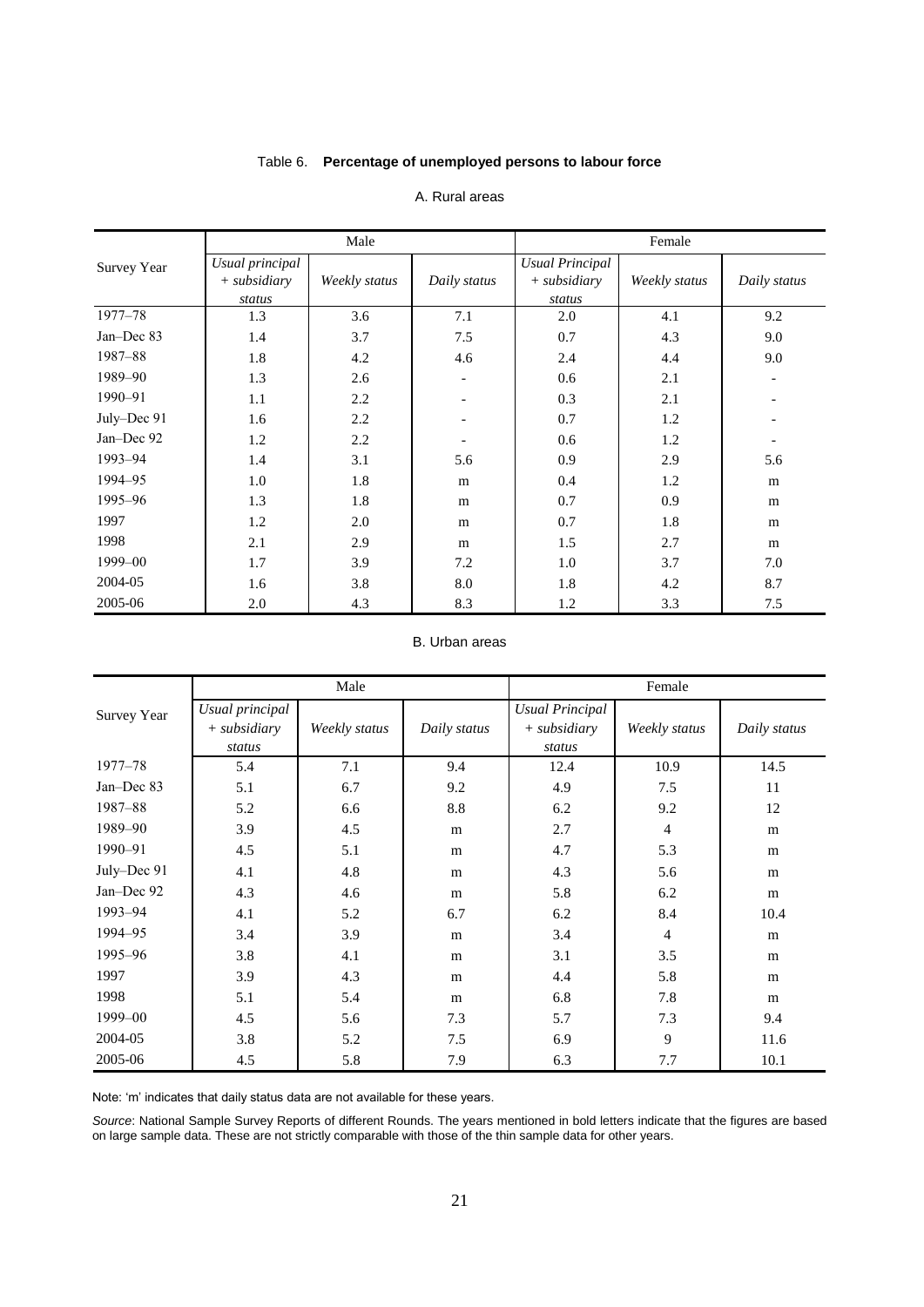Focusing on rural urban (RU) differentials, one may observe that urban unemployment rates are higher by all definitions, both for men and women (Tables 6A and 6B). In some cases the rates are more than double. What seems to be a matter of concern is that the daily status unemployment rates have gone up for men and women, both in rural and urban areas during 1999-05. Importantly, this kind of employment which is of short duration and volatile is expected to provide livelihood support to the poorest rung of households. One has reasons to be optimistic with regard to poverty reduction, due to its higher growth during the last five years. However, a sharp rise in daily status unemployment rate (for men even in 2005-06) suggests that growth in employment is not matching the labour supply as the poor households are sending larger number of their family members as a part of their survival strategy.

While the overall unemployment rates generally tend to be low in India, there are specific groups for which the unemployment rates are relatively very high. The unemployment rates for the illiterate persons and those with primary education are low but have not gone down over the decade 1993-2004 (Table 7). This may be surprising in case of women where employment growth is very high. One would argue that the supply of labour from poor households as a part of their survival strategy has been higher than their absorption. These are the people who have very little choice in the labour market and end up in low paid manual work. The labour force with secondary level and above education reports much larger percentage of unemployment, the figures going up at higher levels of education. In this the educated women fare much worse. The women in both rural and urban areas suffer from problems due to limited mobility and other social barriers that constrain them to take up jobs away from their homes or of lower status. Consequently, the unemployment rates for women with secondary and above educational level work out to be three and four times that for men in urban and rural areas respectively.

| Year    | Not literate | Primary       | Middle | Secondary and<br>above |
|---------|--------------|---------------|--------|------------------------|
|         |              | Rural males   |        |                        |
| 1987-88 | 0.9          | 2.1           | 5.4    | 11.4                   |
| 1993-94 | 0.3          | 0.8           | 3.0    | 8.8                    |
| 1999-00 | 0.4          | 1.1           | 2.8    | 6.8                    |
| 2004-05 | 0.4          | 1.3           | 2.4    | 5.9                    |
|         |              | Rural females |        |                        |
| 1987-88 | 2.4          | 3.5           | 13.7   | 34.1                   |
| 1993-94 | 0.2          | 1.0           | 5.3    | 24.9                   |
| 1999-00 | 0.2          | 0.9           | 4.7    | 20.4                   |
| 2004-05 | 0.7          | 2.4           | 5.9    | 23.1                   |
|         |              | Urban males   |        |                        |
| 1987-88 | 1.8          | 4.6           | 8.8    | 8.3                    |
| 1993-94 | 1.1          | 2.5           | 5.7    | 6.9                    |
| 1999-00 | 1.4          | 3.0           | 5.6    | 6.6                    |
| 2004-05 | 1.2          | 2.3           | 4.9    | 6.0                    |
|         |              | Urban females |        |                        |
| 1987-88 | 2.1          | 6.4           | 21.6   | 21.9                   |
| 1993-94 | 0.4          | 4.5           | 15.7   | 20.6                   |
| 1999-00 | 0.6          | 2.5           | 11.1   | 16.3                   |
| 2004-05 | 0.8          | 4.1           | 12.1   | 19.4                   |

|  |  | Table 7. Usual status unemployment rates by level of education |  |  |
|--|--|----------------------------------------------------------------|--|--|
|--|--|----------------------------------------------------------------|--|--|

*Source*: NSS report 407, 485 and 515.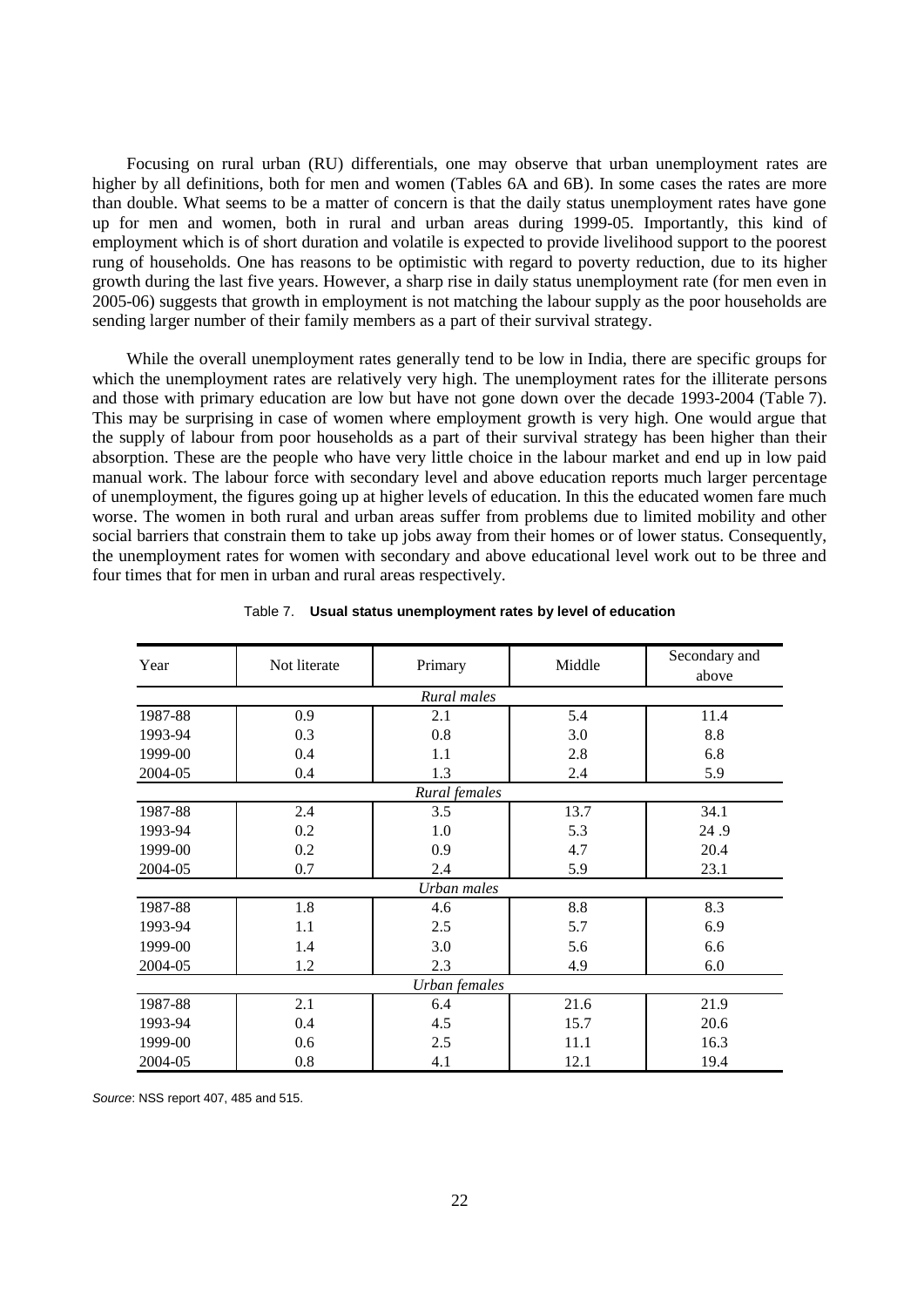The overview suggests that the employment trend during last five years (1999-04) in urban India is more disconcerting compared to the rural counterpart. This can be linked to the fact that the decline in urban poverty has been significantly less than rural poverty, as discussed above.<sup>14</sup> The answer to the "puzzle" of a greater reduction in rural poverty despite lower growth in consumption expenditure lies in the changes in the employment scenario. One can argue with fair degree of confidence that employment growth in the lower economic categories here, particularly among illiterates and those seeking employment on a weekly or a daily basis have made a dent on poverty. The other significant factor is increasing inequality in the consumption expenditure. It is important that the Gini coefficient in per capita consumption expenditure in rural areas during 1993-04 increased by 0.17% which is significantly below that of urban areas, its figure being 0.29 (Himanshu, 2007). One would possibly argue that while there is a direct effect of growth in terms of poverty reduction in rural areas this is not so in towns and cities. Poverty in urban areas can partly be attributed to lack of growth and partly to growth itself which tends to accentuate inequality.

### *4.3. Changing composition of the workforce and wages*

An investigation into the productivity or wellbeing of the workers on the face of a reasonably high growth in income and employment during the past few decades would require some probing into the changes in the status of employment and its sectoral composition. The share of self-employed rural men and women, who constitute the bulk of the workers, decreased steadily from 1977 till 1999-00. Correspondingly the share of casual workers was on the ascendant. This has generally been termed as "casualisation" of employment, reflecting an emerging trend of people not entering the labour "market" in a formal sense but working on ad-hoc or even daily basis. The structure of urban employment has remained more or less unchanged for men and for women one observes the increasing share of regular employment.

The last five years from 1999-00 to 2004-05, however, show a completely different picture. In rural and urban areas, self employment share has increased while that of casual labour has gone down (Table 8). Many of these people are taking up contractual assignment from modern sectors rather than going into traditional household enterprises. The share of regular salaried employment has remained more or less the same but for women there is an increase, the growth being very high in urban areas. The share of regular employment for urban women has increased from 25.8% in 1983 to 33.3% in 1999-00 and then to 35.6% in 2004-2005. One would argue that the change in work status of the employed or labour mobility is small; the increase in the share of self-employed is mainly from additional employment opportunities that have become available during the recent period of high economic growth.

These developments in the labour market have bearing on the economic and social wellbeing of the workers in future years. The first landmark change would be the decline in the percentage of casual workers, as noted above. The only category wherein the increasing casualisation of workforce did not take place is urban woman. It had experienced a decline in the share of casual workers during the last three decades of the last century which has continued till 2004-05. Here again, the rate of reduction in the figure now is sharper than in the previous decades.

The high growth in employment for urban women is a welcome development as their WPR has traditionally been low. It is only 23% compared to about 51% for rural women. However, one must probe into the nature and sectors of employment in order to understand the implications for their wellbeing and impact on household poverty. It has been noted above that the percentage of regular workers has gone up for them. One would argue that many who were employed as casual workers now are being somewhat on a regular basis. The important question would be whether this change in work status improves their working conditions and earnings. It is well known that many of the activities that employ women on a regular basis

<sup>14.</sup> Also see Himanshu (2007).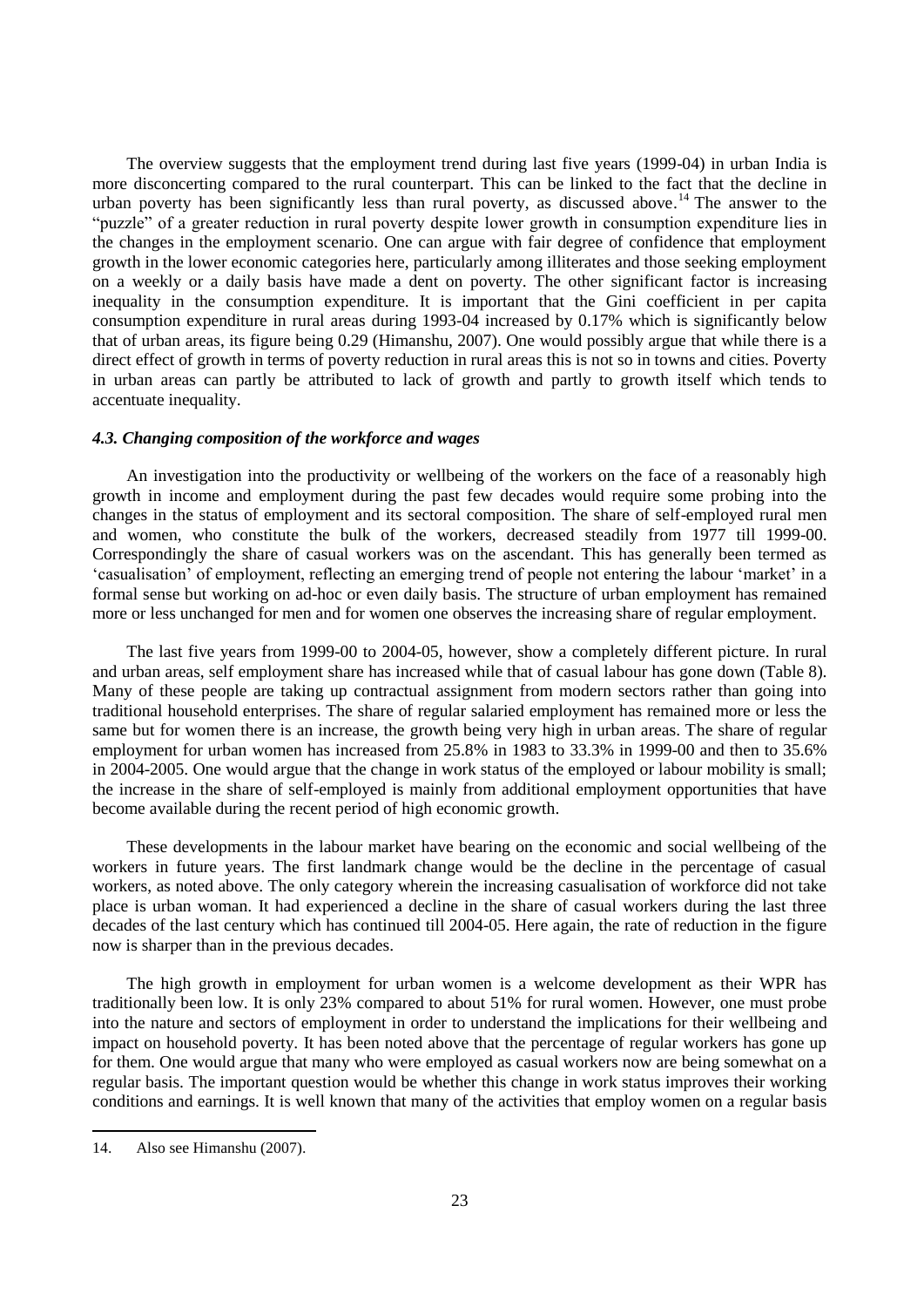like domestic help, various service activities offer working conditions scarcely better than what is available for casual workers.

In case of men, the decline in the percentage of casual workers has been matched by the corresponding increase in the percentage of self employed. One may argue that many entrepreneurs are offering jobs not on regular or daily basis, but on contract. The workers are, thus, being obliged to carry the jobs to their households and deliver the product as per stipulated conditions. A part of the increase in the self-employment may be linked to the government policy of providing self-employment rather than wageemployment under its various anti-poverty programmes like the Integrated Rural Development Programme and self employment component of Swarna Jayanti Shahri (urban) Rozgar Yojana. The evaluative studies for the governmental measures are however equivocal with regard to success enabling the "beneficiaries" to move above the poverty line on a sustainable basis It would, therefore, be important to look at the changes in the earnings of the self-employed in relation to regular or casual employment.

| Year    | Self-employed | Regular salaried<br>employees | Casual labour | Self-employed | Regular salaried<br>employees | Casual labour |
|---------|---------------|-------------------------------|---------------|---------------|-------------------------------|---------------|
|         |               | Rural male                    |               |               | Rural female                  |               |
| 2004-05 | 58.1          | 9.0                           | 32.9          | 63.7          | 3.7                           | 32.6          |
| 1999-00 | 55.0          | 8.8                           | 36.2          | 57.3          | 3.1                           | 39.6          |
| 1993-94 | 57.7          | 8.5                           | 33.8          | 58.6          | 2.7                           | 38.7          |
| 1987-88 | 58.6          | 10.0                          | 31.4          | 60.8          | 3.7                           | 35.5          |
| 1983    | 60.5          | 10.3                          | 29.2          | 61.9          | 2.8                           | 35.3          |
|         |               | Urban male                    |               |               | Urban female                  |               |
| 2004-05 | 44.8          | 40.6                          | 14.6          | 47.7          | 35.6                          | 16.7          |
| 1999-00 | 41.5          | 41.7                          | 16.8          | 45.3          | 33.3                          | 21.4          |
| 1993-94 | 41.7          | 42.0                          | 16.3          | 45.8          | 28.4                          | 25.8          |
| 1987-88 | 41.7          | 43.7                          | 14.6          | 47.1          | 27.5                          | 25.4          |
| 1983    | 40.9          | 43.7                          | 15.4          | 45.8          | 25.8                          | 28.4          |

Table 8. **Distribution of usually employed (Principal and Subsidiary status) by category of employment**

*Source*: Statement 5.7, NSS Report 515.

The proposition that the regular employment has remained stable or gone up marginally during 1993-04 requires probing. It is only among the illiterates that such employment has remained at the same level for all categories except for urban women, for whom the share has gone up. For people with secondary and higher levels of education, there is significant decline in regular employment including for urban women. It would therefore be difficult to consider the stalling of the fall in the share of regular employment at the aggregative level as a positive development from the perspective of workers. Formalization is taking place at the lowest level of employment which helps the middle class in guaranteeing certain amount of stability in their low cost support system. At higher levels of education there is greater informalisation through encouragement of self employment (Table 9). The newly created regular jobs are almost solely for illiterate men and women, particularly in urban areas where the need for these supporting services in manufacturing, business and within the household for housekeeping purposes is very high.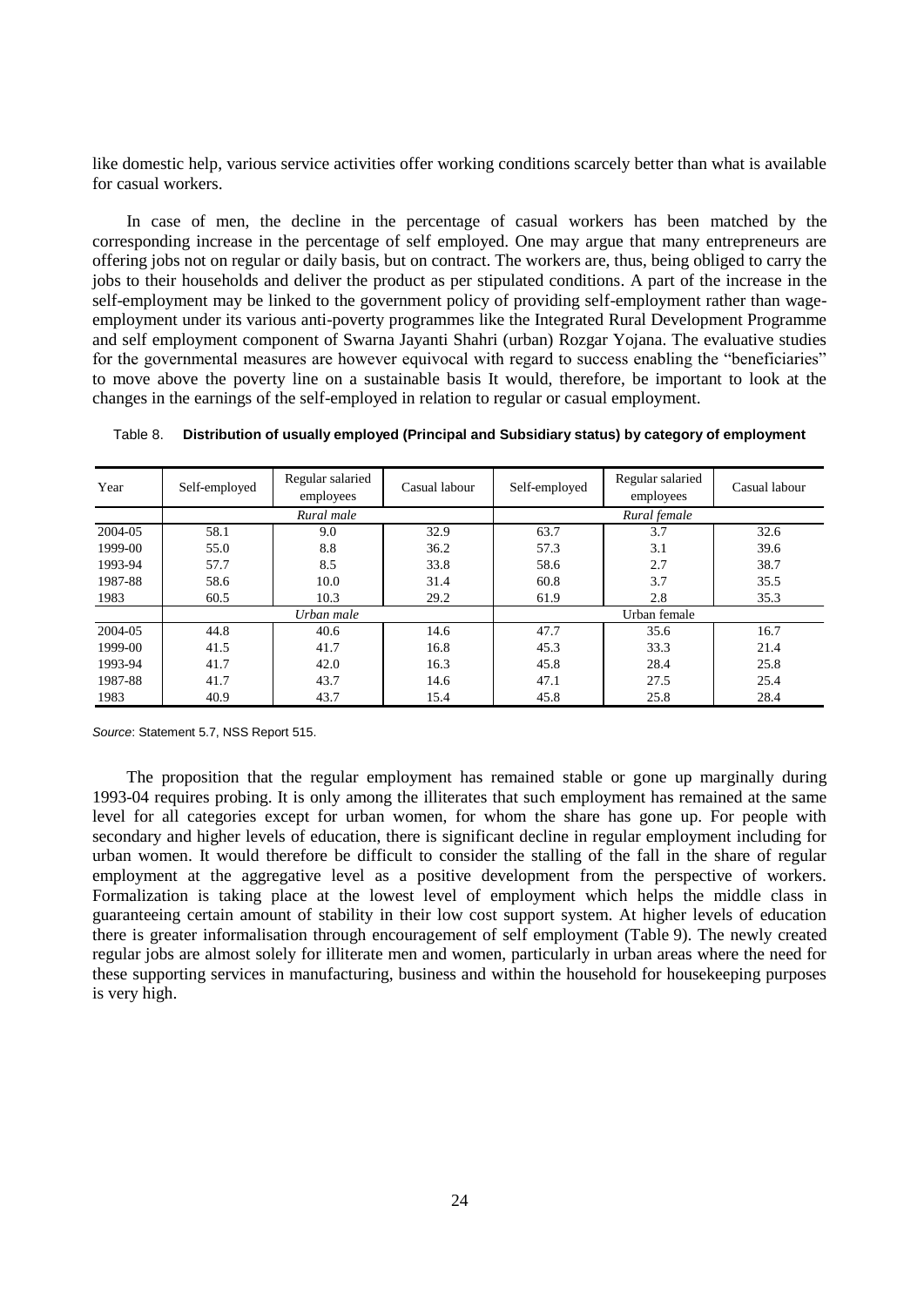| Gender and   |         | Not literate |         |         | Secondary and above |         |
|--------------|---------|--------------|---------|---------|---------------------|---------|
| Urban/rural  | 1993-94 | 1999-00      | 2004-05 | 1993-94 | 1999-00             | 2004-05 |
| Rural male   | 3.7     | 3.14         | 3.48    | 28.16   | 26.25               | 23.27   |
| Rural female | 1.48    | 1.73         | 1.45    | 32.2    | 41.14               | 26.14   |
| Urban male   | 21.61   | 19.62        | 20.34   | 58.95   | 56.6                | 51.69   |
| Urban female | 14.33   | 19.21        | 20.72   | 71.74   | 76.16               | 64.1    |

Table 9. **Percentage of Regular/Salaried Workers (15 years and above) by Educational Level** 

*Source*: Computed from table 23, NSS report No 515(1).

Analysing the intersectoral shifts, it is noted that the share of agriculture in GDP has declined sharply over the years, claiming a share of 20% in 2004-05 as when it was 37.2% in 1983 (Table 10). It is a matter of some concern that the share of manufacturing has not gone up despite five years of sustained rapid economic growth, implying that manufacturing is not at the forefront when the national economy is surging ahead in the rapid growth path. The growth rates are very high in the tertiary sectors, particularly financial services (including real estate development) and transport, storage and communication, resulting in doubling of their shares over the past two decades.

| Sector of activity                                               | 1983  | 1993-94 | 1999-00 | 2004-05 |
|------------------------------------------------------------------|-------|---------|---------|---------|
| Agriculture                                                      | 37.2  | 30.0    | 25.0    | 20.2    |
| Mining & Quarrying                                               | 2.3   | 2.5     | 2.3     | 2.2     |
| Manufacturing                                                    | 14.5  | 14.5    | 14.8    | 15.1    |
| Electricity, gas, water etc.                                     | 1.7   | 2.4     | 2.5     | 2.3     |
| Construction                                                     | 5.8   | 5.8     | 5.7     | 6.6     |
| Trade, Hotel & restaurants                                       | 11.5  | 12.2    | 14.2    | 15.5    |
| Transport, storage and communications                            | 6.0   | 6.6     | 7.5     | 10.2    |
| Financial services, insurance, real estate and business services | 8.3   | 12.2    | 13.1    | 13.5    |
| Community, social and personal services                          | 12.8  | 13.9    | 14.9    | 14.2    |
| Total                                                            | 100.0 | 100.0   | 100.0   | 100.0   |

Note: Figures in bracket are the ratios of the figures in terminal year (2004-05) to base year (1983).

*Source*: National Accounts Statistics.

Despite the low growth in agricultural income and consequent fall in its share in GDP, the percentage of workers employed in the sector has gone down only marginally, the figure being over 50% in 2004-05 (Table 11). This implies that the average earning in agriculture has gone down significantly over time in relation to that in other sectors. The growth rates of employment in mining  $\&$  quarrying, manufacturing and community, social & personal service sectors have kept pace with the overall growth in labour force, their percentage shares remaining stable over the years. The same is true in case of their income shares as well. Financial Services, Trade, Transport and Electricity sectors are the gainers, direct beneficiaries of liberalized economic regime, with their income as well as employment shares going up. The ratios between the terminal period (2004-05) to the base year (1983) of the shares in employment for the first two sectors are much higher than that for income while for the other two, these are somewhat less. One would infer that income growth in tertiary sectors has not necessarily been labour saving and these have absorbed a part of the incremental labour force, although in their informal segment.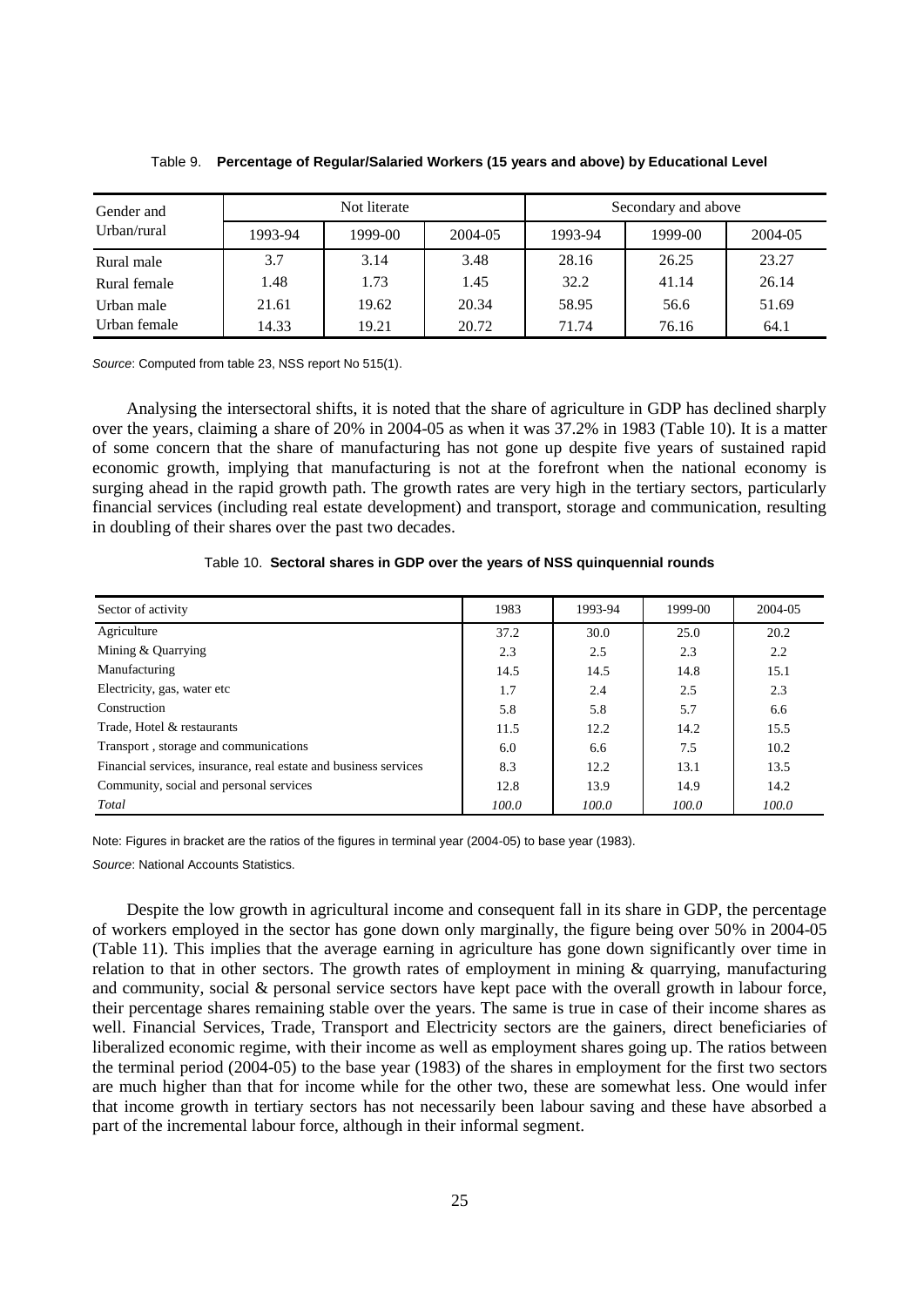| Sector of activity                                               | 1983  | 1993-94 | 1999-00 | 2004-05 | Ratio of<br>Terminal to<br>Base |
|------------------------------------------------------------------|-------|---------|---------|---------|---------------------------------|
| Agriculture                                                      | 65.4  | 61.0    | 56.6    | 52.1    | 0.8                             |
| Mining & Quarrying                                               | 0.7   | 0.8     | 0.7     | 0.6     | 1.0                             |
| Manufacturing                                                    | 11.3  | 11.1    | 12.1    | 12.9    | 1.1                             |
| Electricity, gas, water etc.                                     | 0.3   | 0.4     | 0.3     | 0.4     | 1.0                             |
| Construction                                                     | 2.6   | 3.6     | 4.4     | 5.6     | 2.2                             |
| Trade, Hotel & restaurants                                       | 7.0   | 8.3     | 11.2    | 12.6    | 1.8                             |
| Transport, storage and communications                            | 2.9   | 3.2     | 4.1     | 4.6     | 1.6                             |
| Financial services, insurance, real estate and business services | 0.8   | 1.1     | 1.4     | 2.0     | 1.6                             |
| Community, social and personal services                          | 9.1   | 10.5    | 9.2     | 9.2     | 1.0                             |
| Total                                                            | 100.0 | 100.0   | 100.0   | 100.0   |                                 |

### Table 11. **Sectoral distribution of the usually employed persons by principal and subsidiary status**

*Source:* Planning Commission (2008b).

A look at the factor income shares in different sectors gives an insight into their dynamics of growth and their welfare implications for the workers. Table 12 gives the share of compensation to employees in the sectoral income. The sharp decline in the share of workers in organized sector can be explained in terms of low growth in employment and subcontracting of jobs to informal sector. The increase in the incidence of informal workers within the organized sector is yet another factor responsible for this decline. It is a bit distressing that the compensation to workers in value added in unorganised activities has not gone up despite their experiencing phenomenal employment growth during the period under consideration. This is largely because this employment growth has been contingent on stability and even a fall in their wages, as discussed below. Importantly, all the four service sectors Trade, Transport, Finance Insurance, Community Services show significant rise in the share in GDP and yet the share of compensation to workers in the value added has declined over the years except in case of the first sector. The decline in case of Transport is phenomenal followed by Community Services. It is evident that these service activities, although have benefited through induction of informal labour force have not shared the benefits of growth with their workers. As a result, the share of compensation to employees has gone down marginally in the total economy. This trend, if continues in future, is likely to adversely affect the domestic demand, the strength of which has sustained India"s economic growth in a period of global meltdown, as mentioned above.

|  | Table 12. Percentage share of compensation to employees in the net domestic product |  |  |  |
|--|-------------------------------------------------------------------------------------|--|--|--|
|--|-------------------------------------------------------------------------------------|--|--|--|

| Sector of activity                     | 1999-00 | 2004-05 |
|----------------------------------------|---------|---------|
| Agriculture, forestry and logging      | 19.75   | 18.45   |
| Mining and quarrying                   | 50.56   | 34.97   |
| Manufacturing                          | 34.88   | 33.83   |
| Construction                           | 77.09   | 78.61   |
| Trade, hotels and restaurants          | 14.71   | 15.97   |
| Transport, storage and communication   | 43.31   | 36.54   |
| Financing, insurance, real estate      | 31.74   | 30.74   |
| Community social and personal services | 74.36   | 69.99   |
| All sectors                            | 37.38   | 36.75   |
| All organized sector                   | 59.68   | 54.88   |
| All unorganized sectors                | 22.18   | 23.36   |

*Source*: National Accounts Statistics.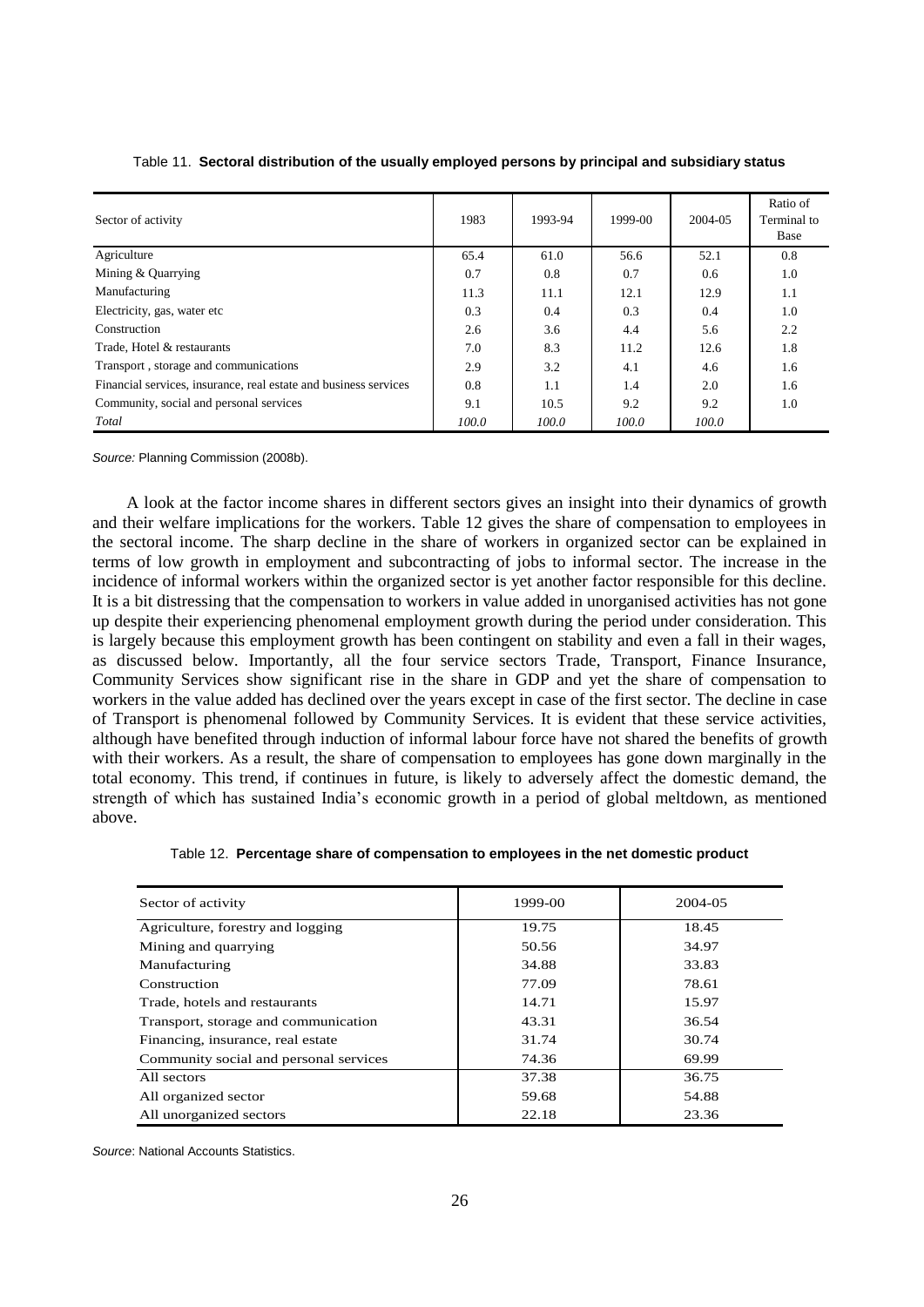For assessing the implications of the changes in the types and sectoral composition of employment, it would be important to analyse the trend in real wages and ascertaining if the changes in the character of employment - moving from casual to self employed and regular categories or total informality to semi-formality, as discussed above - has resulted in the workers benefiting in terms of their earnings. In other words, the issue is whether the informal sector is getting globally linked, directly or indirectly, would enable the working class partake in the benefits of globalization and if there will be trickling down of benefits from the entrepreneurs to their workers. It is indeed true that a definitive answer to this question would necessitate a detailed analysis of the factor payments and the earnings of the so called self employed, doing contract jobs for globally linked formal sector activities.

One way of examining this is by looking at the average wage rate of workers in different categories, as provided by NSS rounds on employment and unemployment survey. However, one has to ascertain the strict comparability of the wage data over time by looking at the questionnaire canvassed, the exact questions asked and making adjustments for any change in the scope and coverage in the NSS rounds. The wages data collected in the 55th round included overtime payment which was not the case in the  $61<sup>st</sup>$  Round and consequently there is an element of temporal non comparability.<sup>15</sup> Furthermore, the use of NSS data on wages to assess the wellbeing of the workers has been questioned since the trends and patterns observed here differ significantly from that observed from Labour Bureau. Opinion seems to be divided with regard to appropriateness of either of the data sets and this has been responsible for major controversies with regard to the wage trends during the nineties. Notwithstanding the validity of some of these objections, it should be possible to draw conclusions regarding the broad trends, particularly when the changes over time work out to be very high. It is indeed a matter of serious concern that there has been a reduction in the real wages of regular and casual workers during 1999-04, more specifically in urban areas where the incidence of informal employment is believed to be very high (Tables 13 and 14). The decline is much more than what can possibly be attributed to definitional and coverage factors and the issue of real wage decline appears to be a matter of genuine concern.

An analysis of the wage data questions the thesis that the workers have benefited much from the changes in the character of employment in the labour market during 1993-2004. The increase in the real wages of casual workers in rural areas for men and women suggests that their absorption, particularly after 1999-00 has largely been in public works and other construction projects where they have been paid emoluments as per certain legal and administrative stipulations. This would be the case for male workers as well employed on a regular basis. In urban areas, however, these have gone down both for men as well as women (Table 13). This is the case not only for casual workers but also those employed on a regular basis. One can not attribute this to agriculture not doing well since the percentage of agricultural workers in cities and towns would be low. The basic explanation would come from the non agricultural activities not being able to maintain real wages of their workers that have provided informal employment to much of the incremental workforce.

l

<sup>15.</sup> Overtime payment is made only to a segment of workers in the organized sector and there is also a ceiling on that. Its impact on macro figures, therefore, is unlikely to be very large.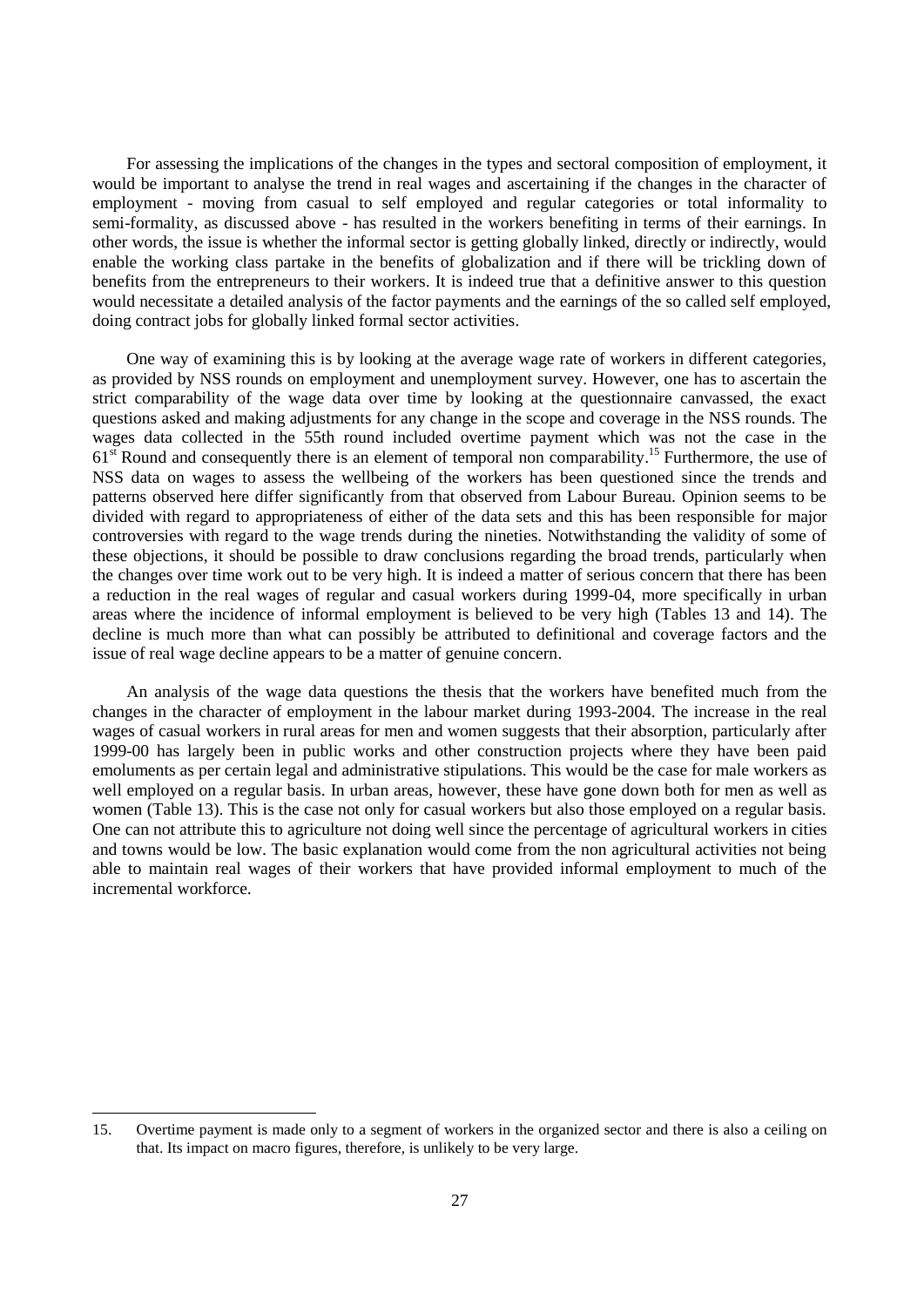### Table 13. **Wage rates for regular and casual employees in the age group 15-59**

| Sector                   | Gender | 1993-94 | 1999-00                                 | 2004-05 | Percent change<br>1999-2004 |  |  |
|--------------------------|--------|---------|-----------------------------------------|---------|-----------------------------|--|--|
| Regular salaried workers |        |         |                                         |         |                             |  |  |
| Rural                    | Male   | 55.1    | 83.7                                    | 91.3    | 9.2                         |  |  |
|                          | Female | 31.9    | 55.3                                    | 48.4    | $-12.4$                     |  |  |
| Urban                    | Male   | 73.5    | 105.8                                   | 101.3   | $-4.2$                      |  |  |
|                          | Female | 60.3    | 95.1                                    | 77.3    | $-18.7$                     |  |  |
|                          |        |         | Casual workers (including public works) |         |                             |  |  |
| Rural                    | Male   | 23.8    | 28.7                                    | 31.9    | 10.9                        |  |  |
|                          | Female | 15.6    | 18.8                                    | 20.2    | 7.6                         |  |  |
| Urban                    | Male   | 32.8    | 39.4                                    | 38.2    | $-13.0$                     |  |  |
|                          | Female | 18.7    | 23.6                                    | 22.4    | $-4.4$                      |  |  |

#### (in INR at 1993-94 prices)

*Source*: Computed from unit level survey data of NSSO.

### Table 14. **Growth rate of real wages of regular workers, 1999-00 to 2004-05**

| <b>Education</b> level | Rural       |          | Urban       |         |  |  |
|------------------------|-------------|----------|-------------|---------|--|--|
|                        | Agriculture | All      | Agriculture | All     |  |  |
| Male                   |             |          |             |         |  |  |
| Illiterates            | 1.48        | $-1.73$  | $-0.22$     | $-1.73$ |  |  |
| Literate upto middle   | $-2.17$     | $-0.62$  | $-10.47$    | $-2.92$ |  |  |
| Graduate and above     | $-9.19$     | 1.94     | $-17.19$    | 1.15    |  |  |
| All                    | $-1.78$     | 0.51     | $-11.17$    | $-0.53$ |  |  |
| Female                 |             |          |             |         |  |  |
| <b>Illiterates</b>     | 0.96        | $-4.4$   | $-5.92$     | $-5.24$ |  |  |
| Literate upto middle   | 1.37        | $-23.25$ | $-1.63$     | $-3.94$ |  |  |
| Graduate and above     | $-13.03$    | $-0.55$  | 10.25       | $-1.39$ |  |  |
| All                    | $-0.07$     | $-7.54$  | 0.05        | $-2.35$ |  |  |

*Source*: Computed from NSS reports.

The decline in real wage rate in regular workers during 1999-04 in real terms in almost all educational categories (Table 14) would be a matter of surprise. This is because one generally believes that the regular workers belong to some kind of formal or semi-formal sector and thereby, enjoy some of the benefits of wage security. This decline is a pointer to the alarming fact that the legal and institutional mechanisms pertaining to labour market have not been successful in protecting the earnings and consequently real living conditions even for those engaged on regular basis. The only exceptions to this are the illiterate agricultural workers in rural areas, both among men and women. A small segment of the rural (male) workforce who have graduation and higher levels of education have been able to maintain their real wages but their share in the labour force would be very small. In urban areas the picture is similar, excepting that here even the illiterate farmers have suffered a loss in real wages. In case of graduates, the positive wage increase is noted in case of women only.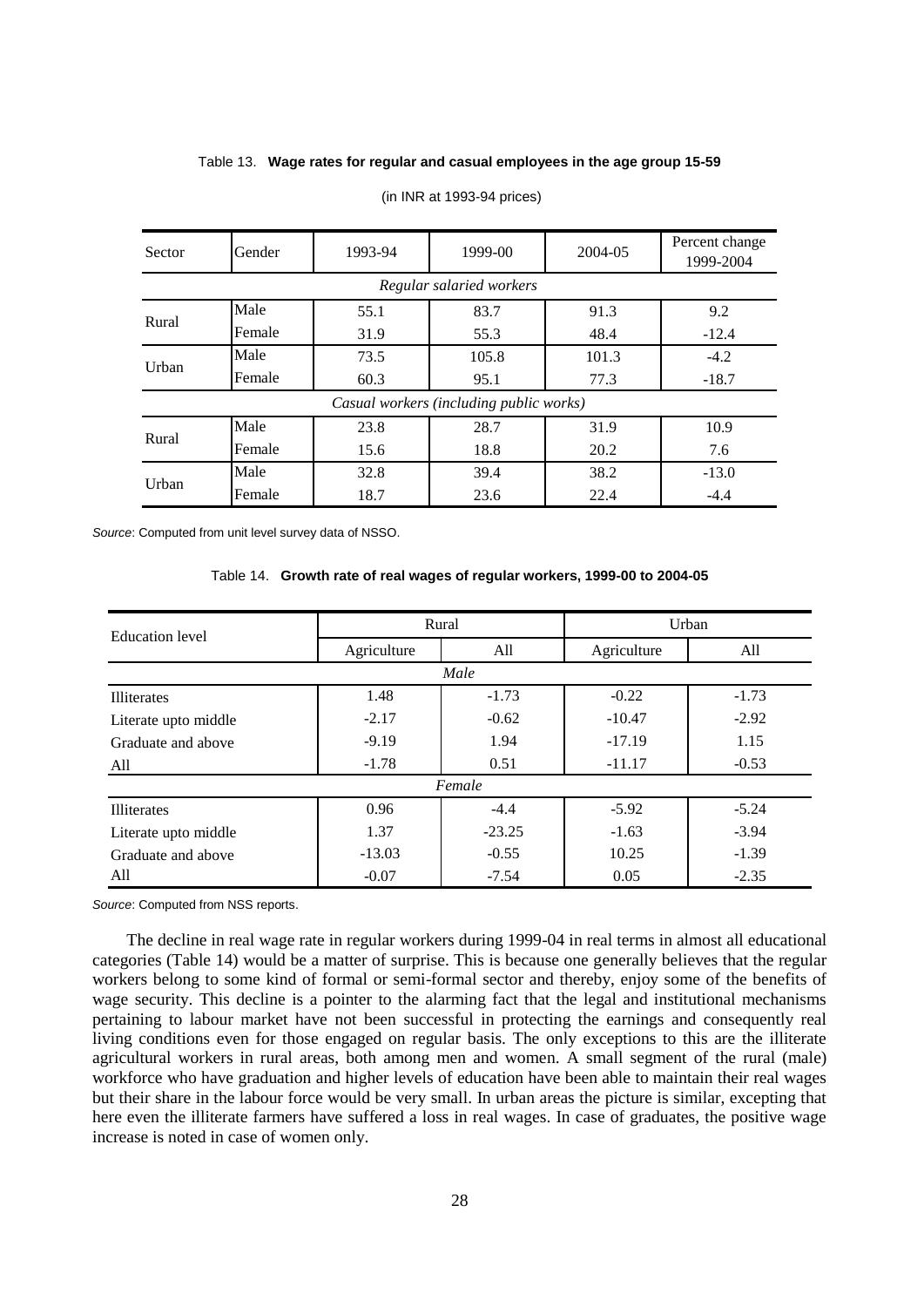#### **5. Changing labour relations and "formalisation" of informal activities**

Informal sector in recent years has experienced some type of formalization leading to employing people on a regular basis. The changing features in the labour market can at least partially be attributed to this process. The character of the informal sector, as emerging in recent years, is different from that of the 1980s or earlier decades although the key features remain the same. The high growth of employment during 1983-93 in informal sector was characterized by large incidence of subsidiary or casual labourers, most of them being illiterate and unskilled. One would argue that employment opportunities during this period came up in the lowest economic strata and, as a result, its impact on poverty reduction was very high. The growth of informal sector, thus, was a vehicle for bringing about significant reduction in poverty.

The informal sector employment has grown rapidly during 1993-2004 which has pushed up the overall employment growth in economy, particularly in the later half of the decade. This can be attributed mainly to near stagnation in employment in public organizations and organized private sector, as noted above. Given the nature of industries, experiencing rapid growth after launching of the programmes of liberalisation, it is not surprising that employment in the organised manufacturing (Annual Survey of Industries data) and service (Director General of Employment and Training data) sectors has shown negligible growth. Private industries within this sector, where growth in output has been significant during past one and a half decades, have high capital intensity and a low potential for employment generation. The public units, on the other hand, have registered a negative growth in their workforce. An important question would be whether the spurt in informal employment would have a similar impact in terms of poverty reduction?

The character of this informal sector is different from that of the earlier decade as it has a low component of subsidiary employment compared to that of the eighties. Although this component is growing in recent years, the percentage of subsidiary to total (usual status) employment has not reached the level of 1993-94 (Kundu and Sarangi 2007). The other related development is that this sector has led to growth in employment by current status. Indeed, job opportunities coming up on weekly or daily basis in recent years have been amazingly high while that by usual status has gone down. This has resulted also in a peculiar situation of high unemployment rate despite a high growth in employment by daily status. One can argue that the poverty reduction impact of this kind of employment generation is at best modest and relatively high in the rural than urban areas. All these raise the apprehension that the benefits of globalization and the changes in the character of employment - moving from total informality to semiformality – is not trickling down from the entrepreneurs to their workers in urban centres.

It has been noted in the preceding section that the growth of casual employment has declined dramatically in recent years while that of self employed and regular workers have gone up. This in a way confirms the proposition there has been some amount of formalization of informal activities, leading to employing people on a regular basis as also for the whole year. The economic rationale for this development is fairly evident and easily understandable. Entrepreneurs seeking to take advantage of the global competitive market have come to recognize that they have a greater chance of success if they go for standardization of their products, meet the specifications of the customers, respect the schedules of delivery and organise production and marketing activities on a somewhat formal basis. Indian entrepreneurs appear to have resorted to this model of "formal informalization" in a big way in order to take advantage of the emerging global market. As a result, many of the rapidly growing sectors including small scale manufacturing, trade, commerce and entertainment activities, particularly in urban areas, have tended to employ their workers on a regular basis so that they can meet the challenges of the global market in an effective manner. Employment of domestic help and other supporting services have followed a similar pattern. It is well recognized that total informality can result in uncertainty in production process, failure to meet the specifications of the product and irregularity in delivery - a major handicap in getting linked to the global capital market.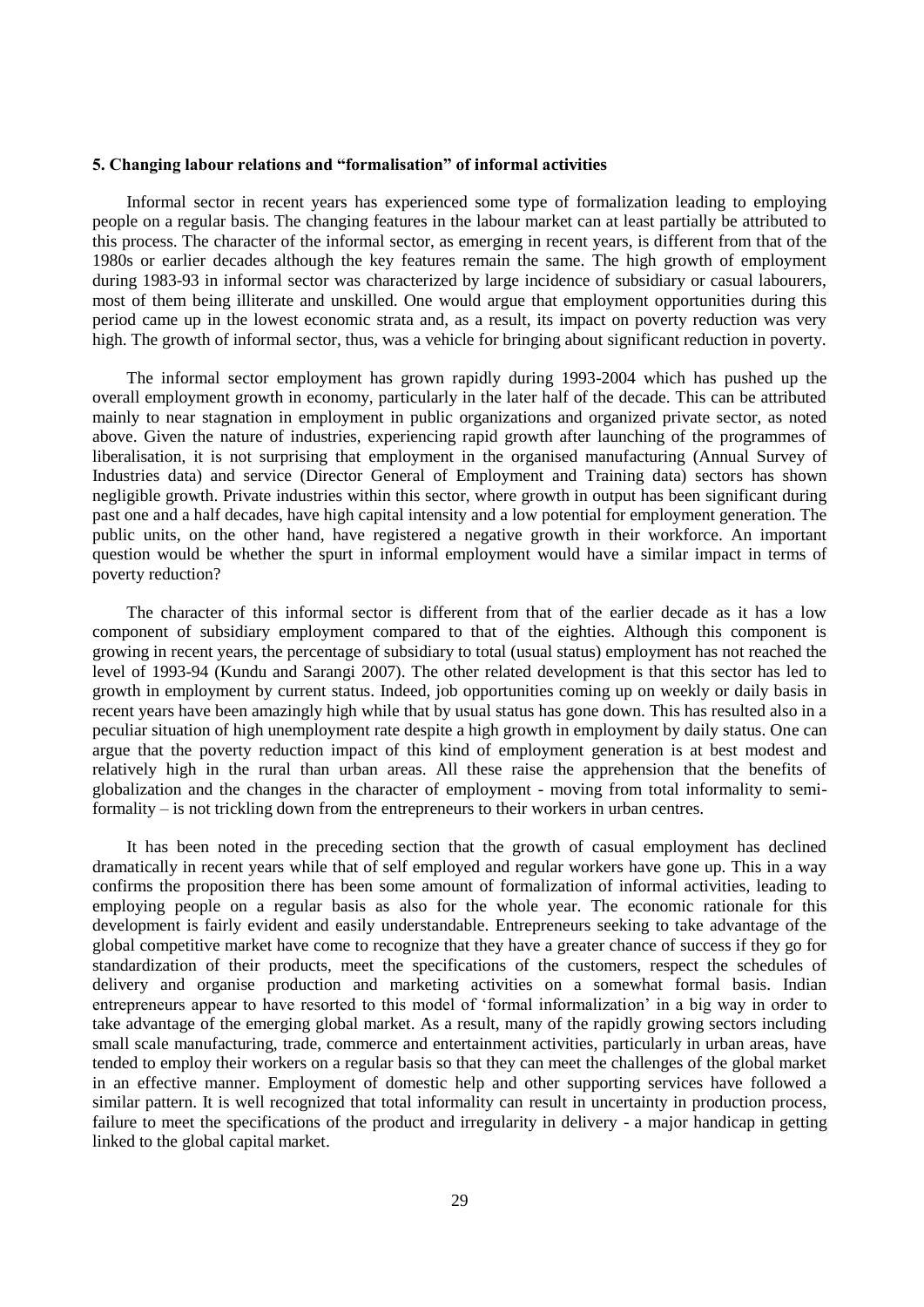The increase in the rates of unemployment can at least partially be attributed to this process of formal informalisation. Many of the illiterate rural migrants like dispossessed farmers; rural artisans etc., not having the minimum level of conversation skills or market smartness are not able to put a foothold in the urban job market (Kundu & Sarangi 2007). This reduces the possibility of disguised employment since work is regulated as per certain (mostly unwritten and non legal) contracts and specifications. This is the reason why the growth in demand for labour in informal sector is not commensurate with that in supply. The fact that larger percentage of people are seeking or available for work on daily basis reveals that even the high level of employment generation during 1999-04 does not fulfil the needs of the poor households for their livelihood support.

A quick overview of the wage data, as attempted above confirms this hypothesis. Women employment growing rapidly both in rural and urban areas despite stagnation and even decline in real wages is a disturbing fact. One would argue that considerable growth of employment for illiterate women has been possible by paying low wages to them. Non-agricultural workers mostly in informal activities not being able to maintain real wages on the face of high macro economic growth has serious welfare implications as also for sustainability of this growth. One must, however, credit the anti poverty programmes of the government like National Rural Employment Guarantee Programme for the increase in wages of illiterate agricultural workers but this has been confined only to rural areas. The segment of educated workers who have been able to maintain their real wages constitute a small proportion of the labour force. All these must be viewed with serious concern as unemployment rates are also extremely high for this group of the population.

Using the NSS survey data, one can compute the number of jobs in the labour market as opposed to number of workers. This is done by combining the number employed as per the principal status with that employed by the subsidiary status. This then provides a total count of the jobs performed taking in to account multiple activities. This method is generally used to determine the labour input in the economy. Table 15 gives the annual compound growth rates for certain broad sectors of the economy, separately for rural and urban sectors.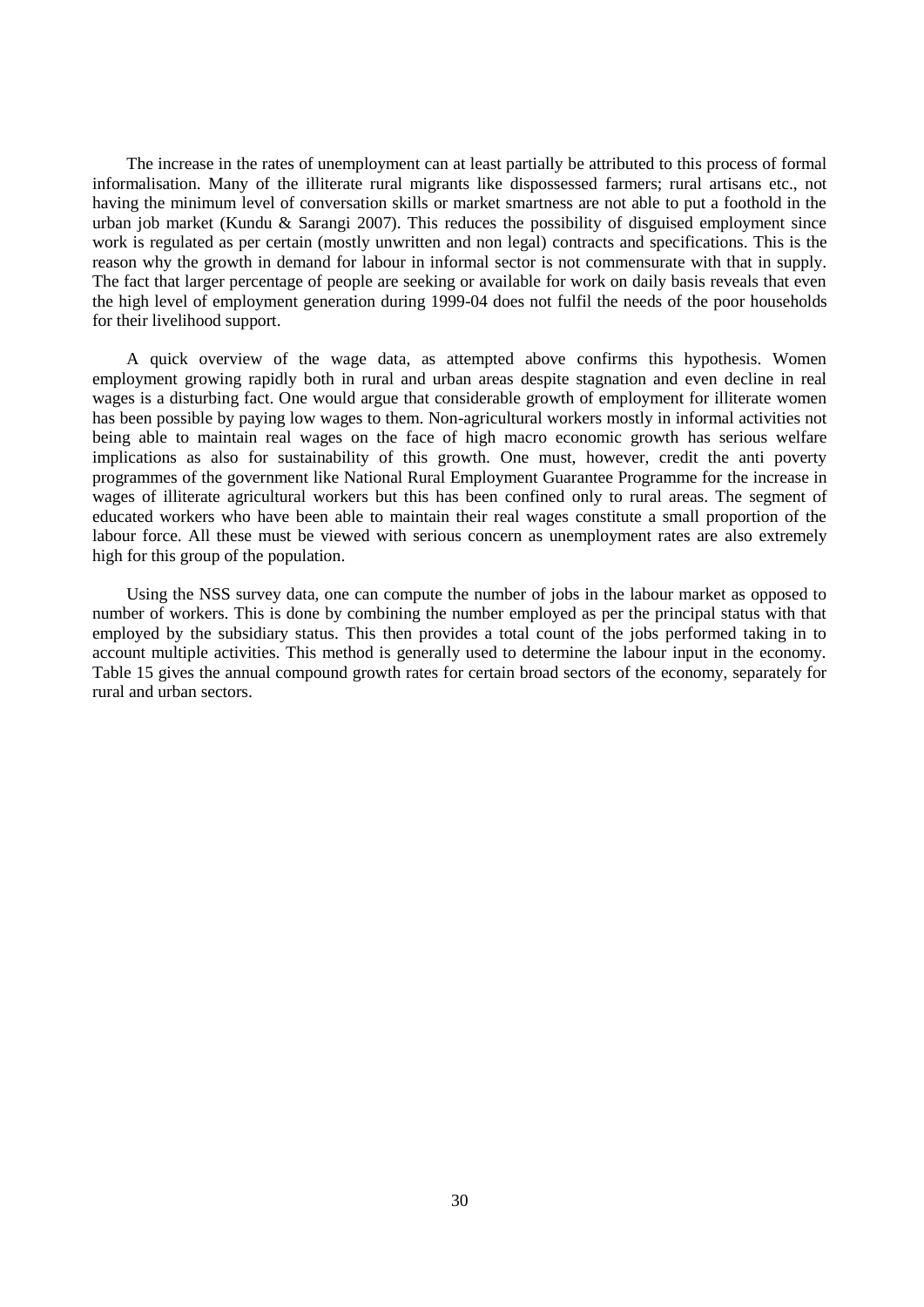| Sector of activity                                       |        | Growth rate $(\% )$ |        |  |  |
|----------------------------------------------------------|--------|---------------------|--------|--|--|
|                                                          | Rural  | Urban               | All    |  |  |
| Agriculture, forestry                                    | 1.4    | 5.5                 | 1.5    |  |  |
| Fishing                                                  | 3.0    | 0.7                 | 2.5    |  |  |
| Mining                                                   | 4.3    | 4.0                 | 4.2    |  |  |
| Manufacturing                                            | 4.7    | 6.0                 | 5.3    |  |  |
| Electricity, Gas & water supply                          | 1.5    | 2.7                 | 2.2    |  |  |
| Construction                                             | 11.5   | 4.3                 | 9.0    |  |  |
| Wholesale and retail trade, repair of motor vehicles etc | 7.0    | 1.6                 | 3.9    |  |  |
| Hotel & Restaurants                                      | 5.8    | 6.1                 | 6.0    |  |  |
| Transport, storage $&$ communications                    | 6.4    | 4.1                 | 5.2    |  |  |
| Financial intermediation                                 | 7.8    | 7.1                 | 7.3    |  |  |
| Real estate, renting and business activities             | 11.5   | 13.4                | 13.0   |  |  |
| Public administration and defense                        | $-4.6$ | $-2.2$              | $-3.0$ |  |  |
| Education                                                | 6.0    | 7.0                 | 6.5    |  |  |
| Health & social work                                     | 5.6    | 4.8                 | 5.2    |  |  |
| Other community, social and personal services            | $-4.3$ | $-0.7$              | $-2.8$ |  |  |
| Private household with employed persons                  | 39.0   | 19.1                | 23.5   |  |  |
| All sectors                                              | 2.4    | 4.3                 | 2.8    |  |  |

### Table 15. **Job's growth rate by sector of activity between 1999 and 2004**

*Source*: Journal of Income and Wealth, Volume 30, No 1, 2008, based on NSS surveys of 1999-00 and 2004-05.

The highest growth in the number of jobs is recorded in private household based domestic services. The jobs are mostly as domestic maids, cooks, gardeners etc. that require very low level of education and skill but some amount of training. Increasing income in the hand of high and middle income households is responsible for employment generation in this category. The next in terms of growth rate is real estate, renting and related business sector that again do not require high levels of skill. Another labour intensive sector is Construction which has traditionally been a major employer of unskilled labour force. This too has recorded very high growth rates. The fourth in order is hotels and restaurants that require low level of skills, its growth being linked to the incremental income in the hands of urban upper and middle class. It is thus evident that the activities that have absorbed large segment of labour force in recent years have a high incidence of low productive employment. Understandably, the wage rates have not increased and in several activities this has gone down. All these are in conformity with the low reduction in poverty in the urban areas during the current decade, bringing the poverty levels in rural and urban areas almost at par in recent years.

A parallel process in Indian economy is the informalisation of the formal sector. The latter has been defined as comprising all unincorporated private enterprises owned by individuals or households engaged in the sale and production of goods and services operated on a proprietary or partnership basis and with less than ten total workers. Informal or unorganized employment is defined as those working in the unorganized enterprises or households, excluding regular workers or those with social security benefits, and the workers in the formal sector without any employment/social security benefits provided by the employer.<sup>16</sup> It is important that the proportion of workers in the informal workers was over 90% in 1999-00

l

<sup>16.</sup> National Commission on for Enterprises in the Unorganised Sector (2006) Report on the Conditions of Work and Promotion of Livelihoods in the Unorganized Sector, NCEUS.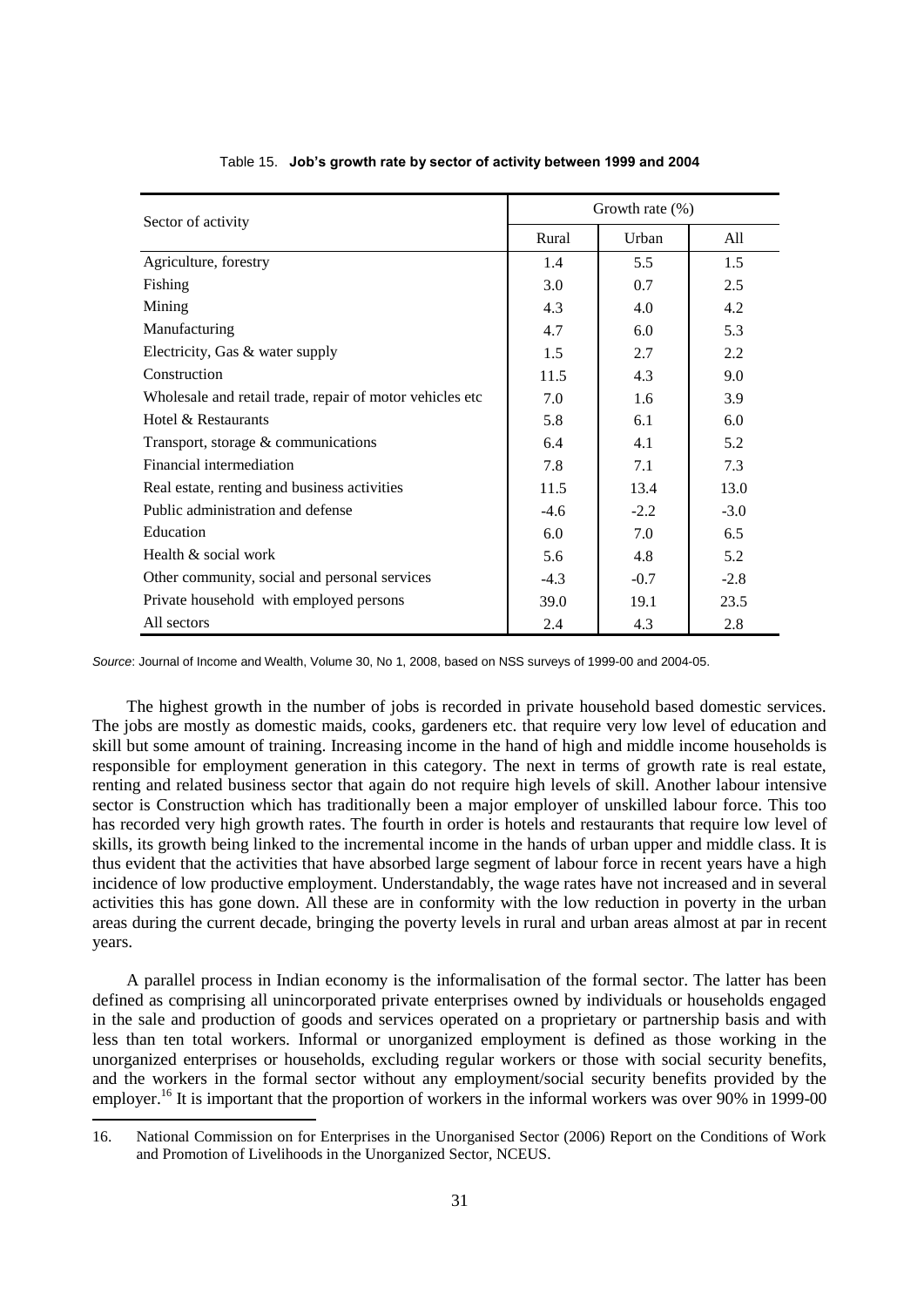which has gone up further in 2004-05 (Table 16). Correspondingly, the share of formal workers who enjoy any kind of social security has gone down, the figure being only 7.6% in the latter year. This includes private sector workers, civil servants, military personnel and employees of state public sector undertakings. What however is striking that while the percentage of formal workers in informal sector has remained at the level of less than half per cent, the share of informal worker in formal activities have gone up from 38% to 47%. This implies that while the value added by these informal workers get reflected in the profits of the formal sector the workers do not have a reasonable share in it.

| Sector          | Number of<br>informal workers | %    | Number of formal<br>workers | $\%$ | Total |
|-----------------|-------------------------------|------|-----------------------------|------|-------|
|                 | 1999-2000                     |      |                             |      |       |
| <b>Informal</b> | 341.3                         | 99.6 | 1.4                         | 0.4  | 342.6 |
| Formal          | 20.5                          | 37.8 | 33.7                        | 62.2 | 54.1  |
| Total           | 361.7                         | 91.2 | 35                          | 8.8  | 396.8 |
| 2004-05         |                               |      |                             |      |       |
| Informal        | 393.5                         | 99.6 | 1.4                         | 0.4  | 394   |
| Formal          | 29.1                          | 46.6 | 33.4                        | 53.4 | 62.6  |
| Total           | 422.6                         | 92.4 | 34.9                        | 7.6  | 457.5 |

|  |  |  | Table 16. Employment in the formal and informal sector |
|--|--|--|--------------------------------------------------------|
|--|--|--|--------------------------------------------------------|

*Source*: Table 1.1 Report on the Conditions of Work and Promotion of Livelihoods in the Unorganized Sector, NCEUS, based on NSSO data.

In view of all these, the industrial growth in the coming decades, even if retained at 7 to 8% per annum, may not generate large formal employment. The rate of unemployment in urban areas has been noted to be higher than that in rural areas. Further, rural and urban poverty levels have become about the same while the former was higher than the latter by at least five percentage points in the seventies and eighties. This may be attributed to differential price rise in food-grains, pushing up the urban poverty line much more than that in rural areas. With economic differentials between urban and rural poor narrowing down, there is no basis for the stipulation that urban growth will accelerate in future years.

### **6. Possible impact of the economic slowdown on employment**

In the context of recent economic slowdown at global level and its impact on India, there are no concrete data available as yet revealing its effect on the economic growth and employment situation, except the advance estimates of GDP growth for 2008-09 for different quarters that are 2 to 3 percentage points below that of the corresponding quarters of the preceding five years. The overall growth for the year may not be very alarming but that hides more than it reveals. Most of the growth has taken place during the first two quarters of the year when the effect of the global melt down was not felt seriously, as it was in other countries. In the third quarter covering the period ending in December 2008, the growth figure is as low as 5%. This would have been lower but for *(a)* the exceptional growth of 17% in community, social and personal services due to government announcing revision in pay scales of its employees and giving the arrears and *(b)* lowering of the interest rate by the Central bank improving the profitability of the banking sector. A stalling of the downturn has been predicted in the next quarter by different government sources like the Ministry of Commence, Industries and Agriculture but it is difficult to be definitive about the employment scenario in this or the next year.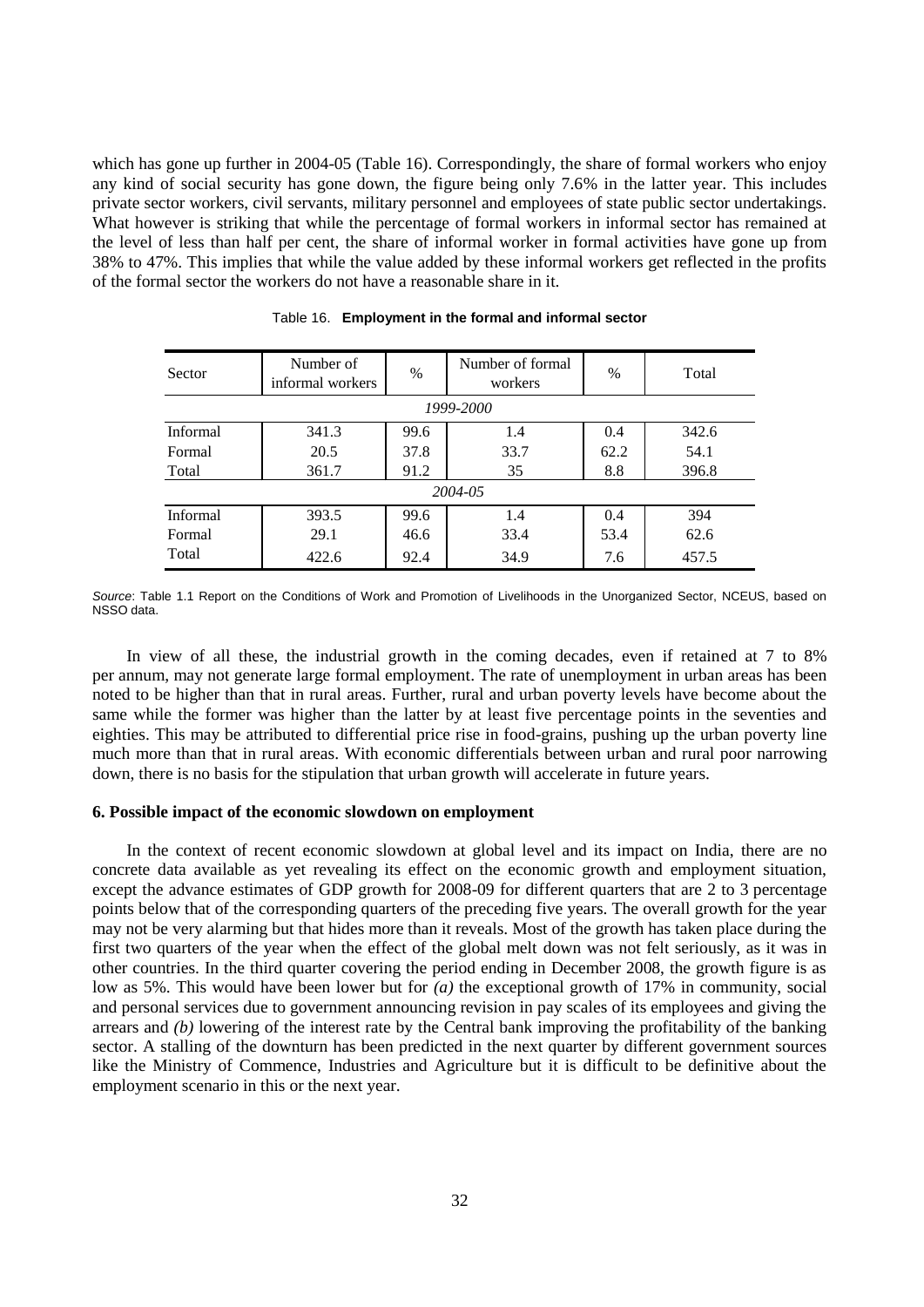A recent release of the Manpower Employment Outlook Survey reveals that  $25\%$  (net)<sup>17</sup> of the employers (in the total sample of 3600 employers) have positive hiring plans for the period April-June 2009. Although this happens to be very pessimistic quarterly forecasts in India by historical trends  $-$  the second in a row - it would be considered optimistic by the current global scenario. The protectionist measures adopted by several developed countries experiencing crisis including the US administration which has decided to withdraw tax breaks from corporations that ship work overseas undoubtedly would affect the prospects of outsourced jobs. Similarly, the Global customers of IT going for off shore arrangements rather than maintaining a strong onsite units as their cost cutting measure (as the rates for the former is two thirds of the latter) would depress employment. And yet, the global financial firm Moody holds that India would continue to be "a top outsourcing destination".

The share of service sectors and select manufacturing activities in the GDP has grown very rapidly during the past decade and a half, many of these producing for global market and high income households in the country. The credit crunch and the fall in demand in both foreign and domestic markets would understandably affect these now, resulting in some decline in formal employment, as noted above. However, despite high growth of exports in recent years, economic growth in the country has been sustained largely by domestic demand, in a sharp contrast with that of several other developing countries including China. Retrenchment and slashing down of salaries in these sectors would not alter macro parameters. If there is a shock wave in the labour market, it basically reflects the political clout of this class.<sup>18</sup> Understandably, the relationship between formal and informal employment is undergoing change within these service sectors in this period of crisis. In-depth research needs to be carried out to assess these changes but as of now, no massive displacement of labour has been reported in the informal activities linked to the global sectors.

An analysis of the pattern of employment growth and that of economic growth in recent years provides interesting insights into the complex relationship between the product and labour market. The employment situation does not show shifts in correspondence with changes in economic output (Table 17). This is due to the dominance of employment in low cost support system and household enterprises either as own-account workers or unpaid family workers. Further, major part of employment in rural areas is still in the agricultural and allied activities. Above all, public interventions to improve housing credit, rural employment guarantee programs and infrastructure projects etc. have generally tried to ensure that the growth in construction sector is maintained and employment does not fall drastically. One can specifically mention the drought year of 1987-88 and the first year of structural adjustment 1991-92 when the GDP growth declined significantly. The employment growth rate in and around that year however was maintained due to the factors noted above. Conversely, the period 1993-99 shows significant growth income without a corresponding increase in employment. Given this macro pattern, significant reduction in work participation rates is unlikely due to the current economic crisis, even if the growth in income comes down below 5% in this or the next few quarters.

<sup>17.</sup> The quarterly surveys conducted by Manpower India, a large recruitment firm in India in the area of IT Enabled Services and Financial Services sectors, computes "Net Employment Outlook" which is the percentage of employers anticipating total employment to increase less the percentage expecting to see a decrease in employment in the next quarter.

<sup>18.</sup> Pink slips being given (subsequently withdrawn)by an Airline to a few hundred employees became major national news while the fact that all airlines in the country are seeking higher slots from the Directorate General of Civil Aviation and Indian airlines are doing reasonably well compared to international carriers have not hit the headlines.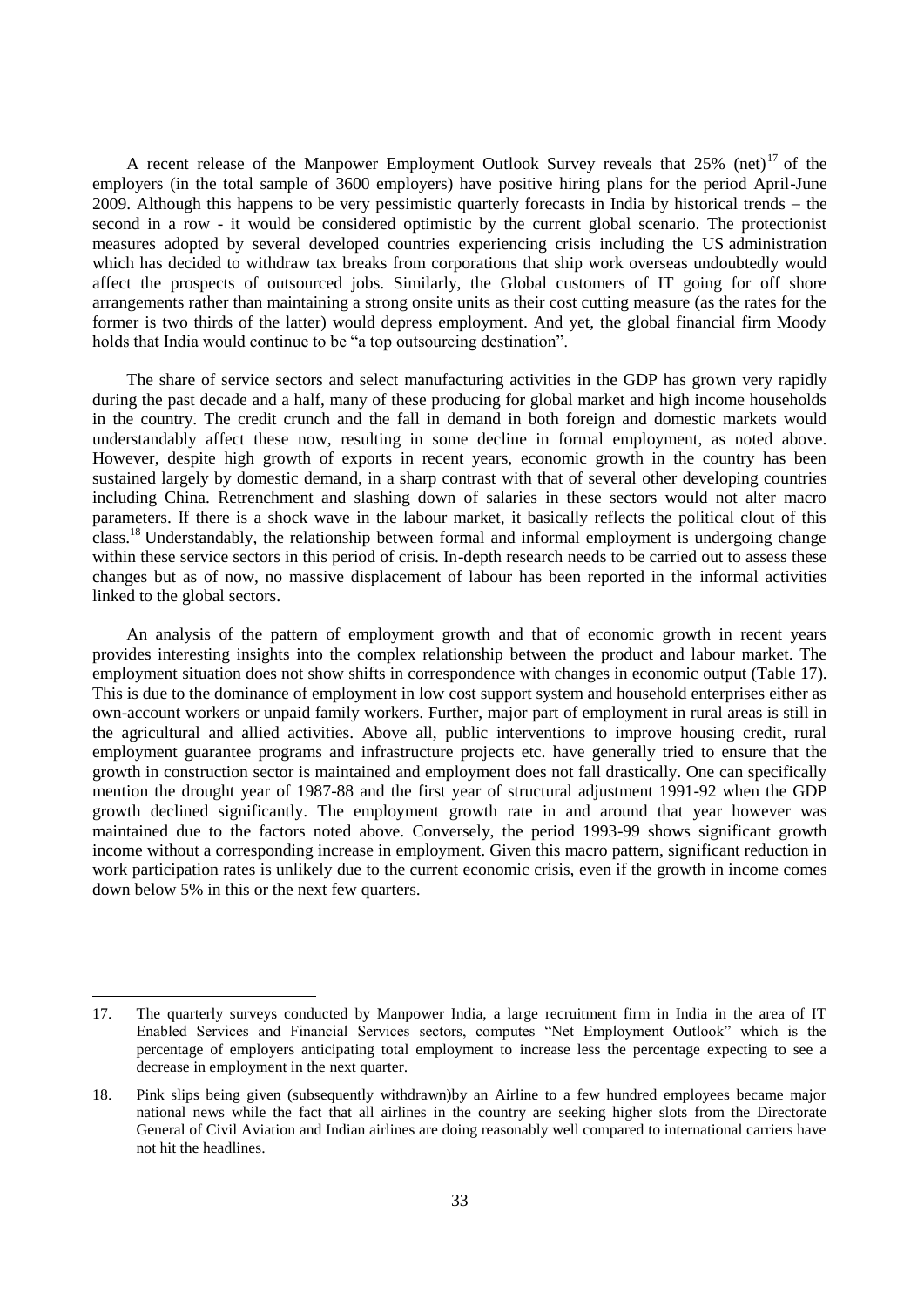|                    | Growth rate of usual status | Annual GDP growth rate                |
|--------------------|-----------------------------|---------------------------------------|
| Period             | employment                  |                                       |
|                    | (% per annum)               | (at factor costs and constant prices) |
| 1972-73 to 1977-78 | 2.7                         | 3.9                                   |
| 1977-78 to 1983    | 2.2                         | 4.2                                   |
| 1983 to 1987-88    | 1.5                         | 5.8                                   |
| 1987-88 to 1993-94 | 2.4                         | 5.2                                   |
| 1993-94 to 1999-00 | 1.0                         | 6.7                                   |
| 1999-00 to 2004-05 | 3.0                         | 6.0                                   |

### Table 17. **Employment and GDP growth rates since 1972**

*Source*: Report of the Task Force on Employment Opportunities, Planning Commission 2001. Figures for 1999-00 to 2004-05 are taken from 'Revisiting Employment and Growth', C. Rangarajan, Padma Iyer Kaul and Seema (ICRA Bulletin, Sept 2007).

World Bank (2009) has identified the incapacity of the developing countries to expand their fiscal deficit to undertake significant countercyclical spending to be the major factor forcing them into crisis. The institutions that have worked out financial intermediation for them are reluctant to undertake this now. The concessional flow of funds from several donor countries have dried up as they too are facing serious fiscal challenges. Foreign direct investment is also falling, particularly in the natural resource sectors, leading to delays or cancellation of major projects. Importantly, the direct impact of the decline in these flows may not be very high in case of India as these accounts for only limited amount of government expenditure or total investment in the country.

The financial crisis has been precipitated in a few of the developing countries due to a decline in the prices of their exports. This has also meant a substantial fall in the government revenue. In case of South Asia, however, one notes that the exports to the United States have gone up by 11.6% during October-November 2008, in a sharp contrast to most other developing regions, where the figures reported a dramatic decline. Given this trading scenario, the decline in exports is unlikely to be a serious factor for growth for India as in several other developing countries.

There are apprehensions that the economic crisis would increase poverty in 2009. Employment and wage effects as well as declining remittance flows are considered to be its principal transmission channels. It may, however, be argued that Indian labour markets will take a while to absorb the full impact of the on-going global contraction. The Global Employment Trend (GET) released by ILO in January 2009 forecasts that the global job losses could hit 51 million. It gives three alternate estimates of the number of unemployed for the South Asian Region in 2009, the lowest figure being 35 million. The GET Model used in the projection exercise utilizes the information from labour force survey and population census from different countries. It uses national level figures ignoring the RU differences. Given the fact that all the factors linked with financial crisis like exports, remittances, migrations etc. make differential impact in rural and urban areas, the aggregative figures obtained at regional level (the Report does not give country specific figures) would be extremely tentative. Any exercise done for a country like India without taking into consideration rural urban and regional differences and not recognizing changes in formal informal employment as a result of the crisis, is likely to be way off the mark and have little relevance for macro policies.

The Ministry of Labour in China holds that 20 million people are out of work, the most affected sectors being the construction, mining and manufacturing and urban-based exports. Labour Bureau<sup>19</sup> in India, too, has indicated an overall job loss in organized export-oriented sectors like gems and jewellery,

<sup>19.</sup> Government of India (2009).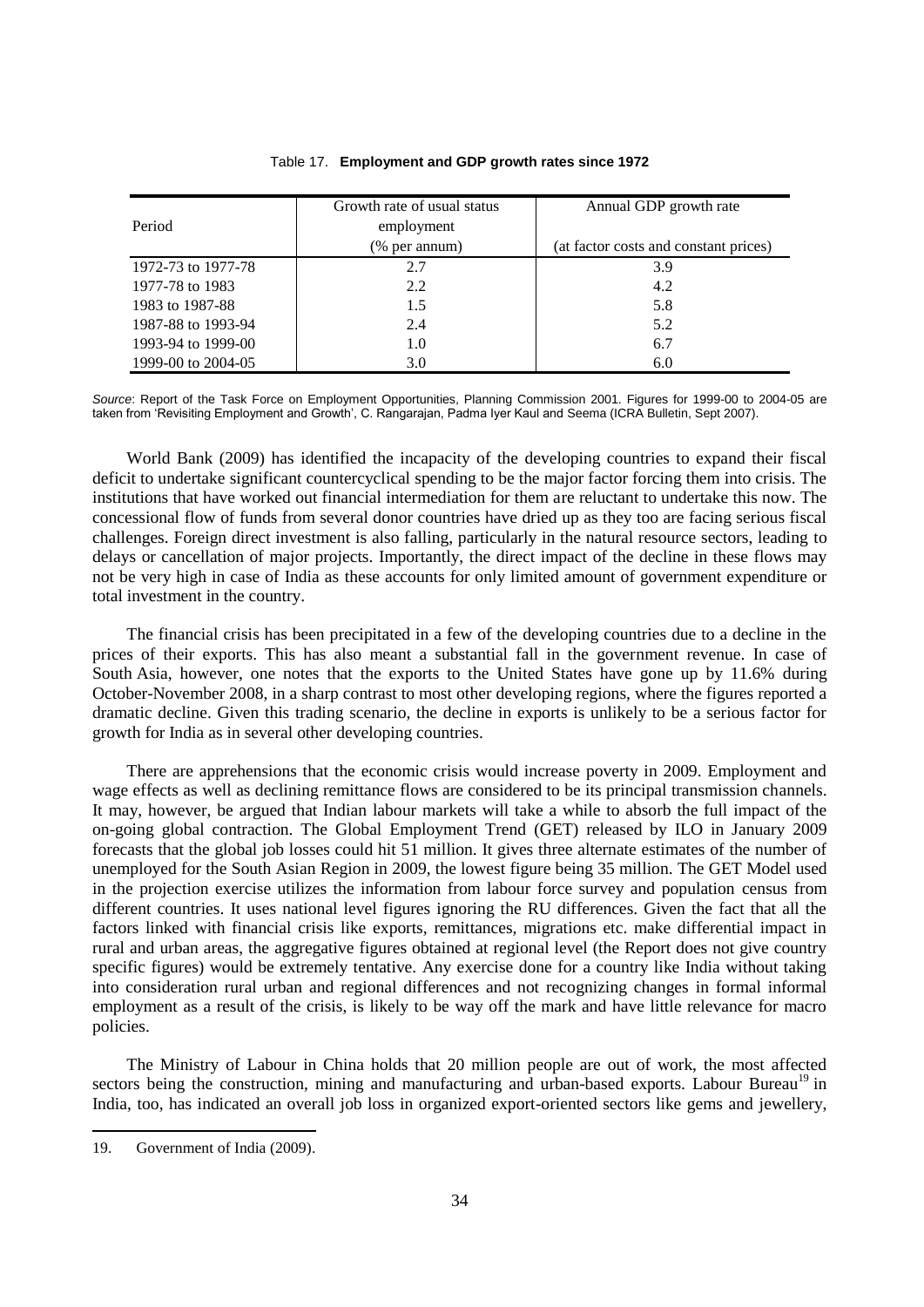autos, and textiles but only to the tune of 500,000 during the period from October to December 2008. Excluding the IT/BPO sectors, the monthly decline in the number of employed has been 1.01% on an average. The negative fallout, understandably, has been heavier on the contract workers within the formal sector. Their growth has been -3.88%, compared to -0.63 for those formally employed.

A section of the workers are shifting out of dynamic export-oriented sectors into lower productivity activities but very few have gone back from urban to rural areas. These trends are likely to jeopardize recent progress in growth and poverty reduction. Fall in real wages and employment noted in certain sectors would impede households" ability to provide adequate food and necessities. This may not bring down consumption of food items in the short run (despite the price rise) but people would spend less on basic amenities, education and health services.<sup>20</sup> Many of them may be forced into selling their "assets on which their livelihoods depend, withdrawal of their children from school, reduced reliance on health care, inadequate diets and resulting malnutrition". The long-run consequences of the crisis would be more severe than those observed in the short run.

Remittances, which represent a major source of foreign exchange as a percentage of GDP in many developing countries, and an important support for many households, is not that significant for India and may not contract substantially in India during 2009-10 as many of them are reported to be returning back. The return of a section of migrants from abroad and reduced outmigration from here will reinforce the shortage of employment opportunities but the former would bring in capital for investment. The unemployed returnees and prospective migrants staying back due to adverse global scenario would add to the unemployed labour force but the pressure would not be at the lowest rung of employment. Many of them belong to higher income categories with higher levels of skills and have some staying power. Declining rate of remittances and of outmigration is, thus, unlikely to undermine poverty gains in the short run.

There has been no or marginally negative growth in employment in many of the sectors that absorbed a large number of workers in their formal and informal segments, during the last few years. And yet, the problem has not assumed alarming proportions. The economic slowdown has not brought the country crushing down even in terms of formal employment. Spectacular growth in income and some growth in employment in the modern sectors including IT, financial services, Business Process Outsourcing (BPO) etc. during the last decade had led to creation of a number of jobs in the informal sectors especially for ancillary services and trade. A low cost support system has emerged facilitating the growth in the formal sector. However, the earnings of the people engaged within this informal system are very low and show no increase even during the period of boom. The linkages between the modern economy and the large informal economy and traditional industries have not emerged as very strong. Many in the latter produce for or serve only the domestic sectors and the informal component of the economy. Consequently, despite the phenomenal growth in income in modern global sectors, the workers in the informal sectors did not benefit much in terms of earnings. Their wages are presently very low and the goods and services produced by them are extremely cheap in relative terms. This has turned out to be a safety valve in a period of crisis. Employers or buyers of their goods and services are not in a position to cut down their prices despite the economic slowdown. Consequently, there is no substantial decline in the earnings of the unorganized workers, who were getting very little in any case. This is the main reason why the informal economy has not reported a collapse. Also, there can be no retrenchments for the self-employed persons or their enterprises and they are managing to be in business by accepting cuts in earnings.

<sup>20.</sup> World Bank (2009).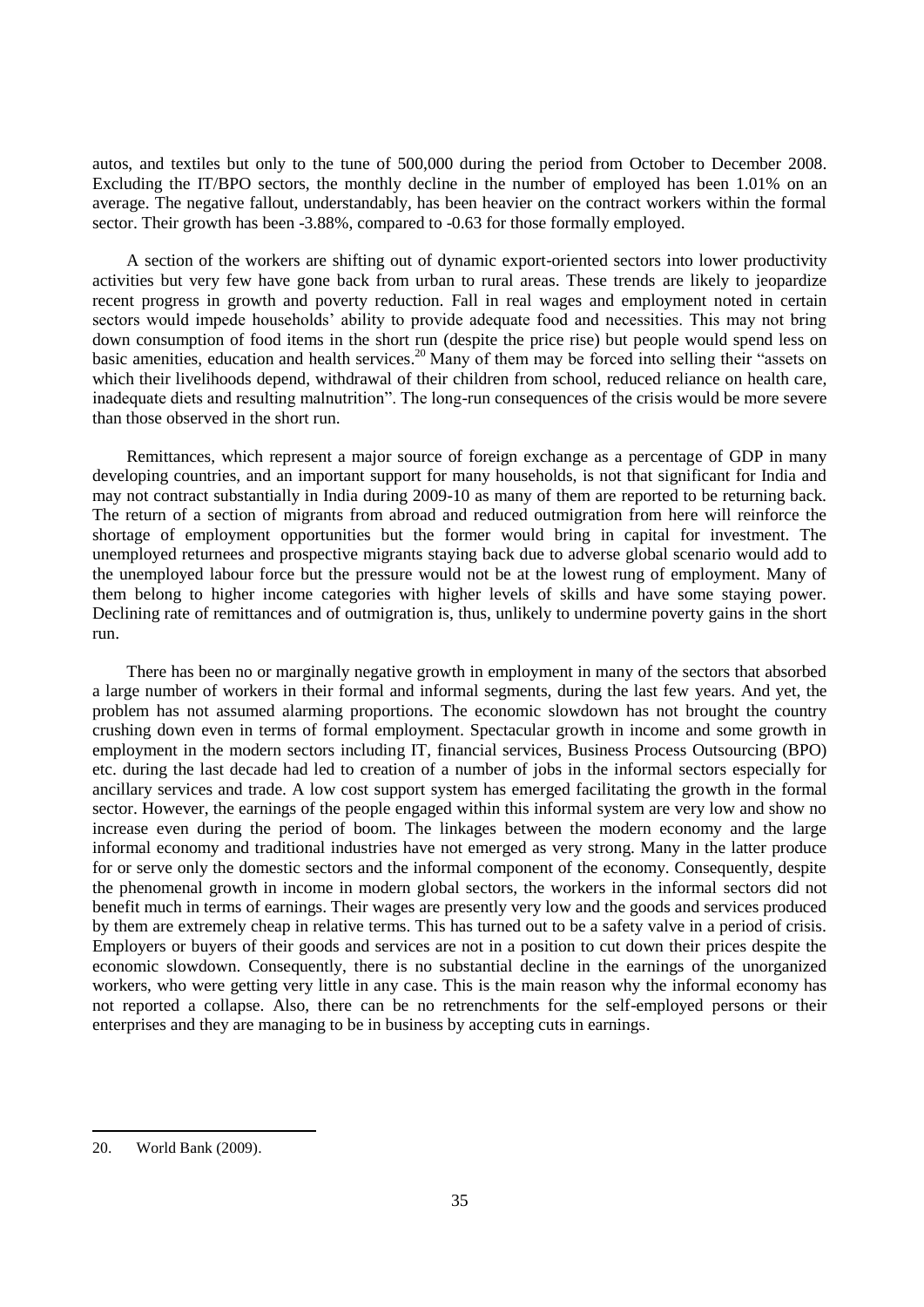### **7. Regulatory framework and policies for social protection of labour**

Indian Constitution provides for an overarching framework for regulation of conditions of work and promotion of livelihoods. The right to work is not a fundamental right and is included in the *Directive Principles* that lay down the broad directions of state policy. Further, 'labour' figures in the concurrent list in the Constitution, and consequently, it is within the regulatory domain of both the state and the central governments.

In the context of giving social security benefits to workers, India led the developing countries by initiating old age, health care benefits with the central government enactment of the Employees' State Insurance (ESI) Act, 1948, Employees" Provident Funds (EPF) Act, 1952, and Gratuity Act, 1991. ESI Act, enlarged the scope of the Workmen"s Compensation Act and Maternity Benefit Act (WCA & MBA) enacted before Independence of the country. All these make a provision for cash benefits and partial/total disability pension in case of industrial injury, besides provident fund and pensions but unfortunately restricted to the workers in organized sector. It is estimated that out of a workforce of about 460 million workers in the year 2004-05, about 34 million (almost 7.5%) are covered by these schemes noted above, linked with different occupational categories and types of employers. If one takes the view that old age and contingency benefits should be an essential feature of a legislated and occupational plans, the coverage would be even less - about 28 million employees. Surprisingly, of the 35 million workers in the organised sectors, only 30 million are covered under the Employee"s Provident Fund scheme.

Besides the legislated benefit system noted above, there is a plethora of Central laws that regulate conditions of work in the organized and unorganized sectors. These may be placed in three categories. One, laws that apply to all sections of the unorganised labour like Equal Remuneration Act, 1976 guaranteeing equal payment to men and women, Bonded Labour System (Abolition) Act, 1976 proscribing human trafficking and forced labour etc. The second category include laws that apply to some sections of the unorganised sector like Minimum Wages Act, 1948, Child Labour (Prohibition and Regulation) Act, 1986, Dangerous Machines (Regulation) Act, 1983, Inter-State Migrant Workmen (Regulation of Employment and Conditions of Service) Act, 1979 etc. The third set comprises those that pertain to the formal sector but can be extended to the unorganised Sector like the Maternity Benefit Act, 1961.

Most of the above mentioned laws apply to wage earners and home-workers and not to the selfemployed persons. Also, the physical working conditions of unorganised agricultural workers are not protected by law, except where state level laws exist. A few states have taken effective measures in this context, the important examples being the Maharashtra Mathadi, Hamal and Other Manual Workers (Regulation of Employment and Welfare) Act, 1969 and the Kerala Agricultural Workers Act, 1974. Similarly, the Shops and Establishments Acts enacted in most of the states regulate the daily and weekly hours of establishments, payment of wages etc., their scope and coverage varying significantly across the states. The implementation of the central and state labour laws takes place through Labour Departments in the states.

Informal sector presently accounts for over 440 million workers that do not benefit from most of the schemes. They do not have job security and social security and their wages and working conditions are determined by market conditions.<sup>21</sup> A small section of the informal sector workers are covered by government funded social protection measures. About 40 million landless agricultural workers are nationally covered by the term life group insurance plans and 8 million under various labour welfare schemes sponsored by the central and state governments. National Social Assistance Programme was initiated in 1995-96 by the Central Government primarily to assist senior citizens who do not have sufficient means of livelihood but this too has a limited coverage.

<sup>21.</sup> Planning Commission (2008*b*).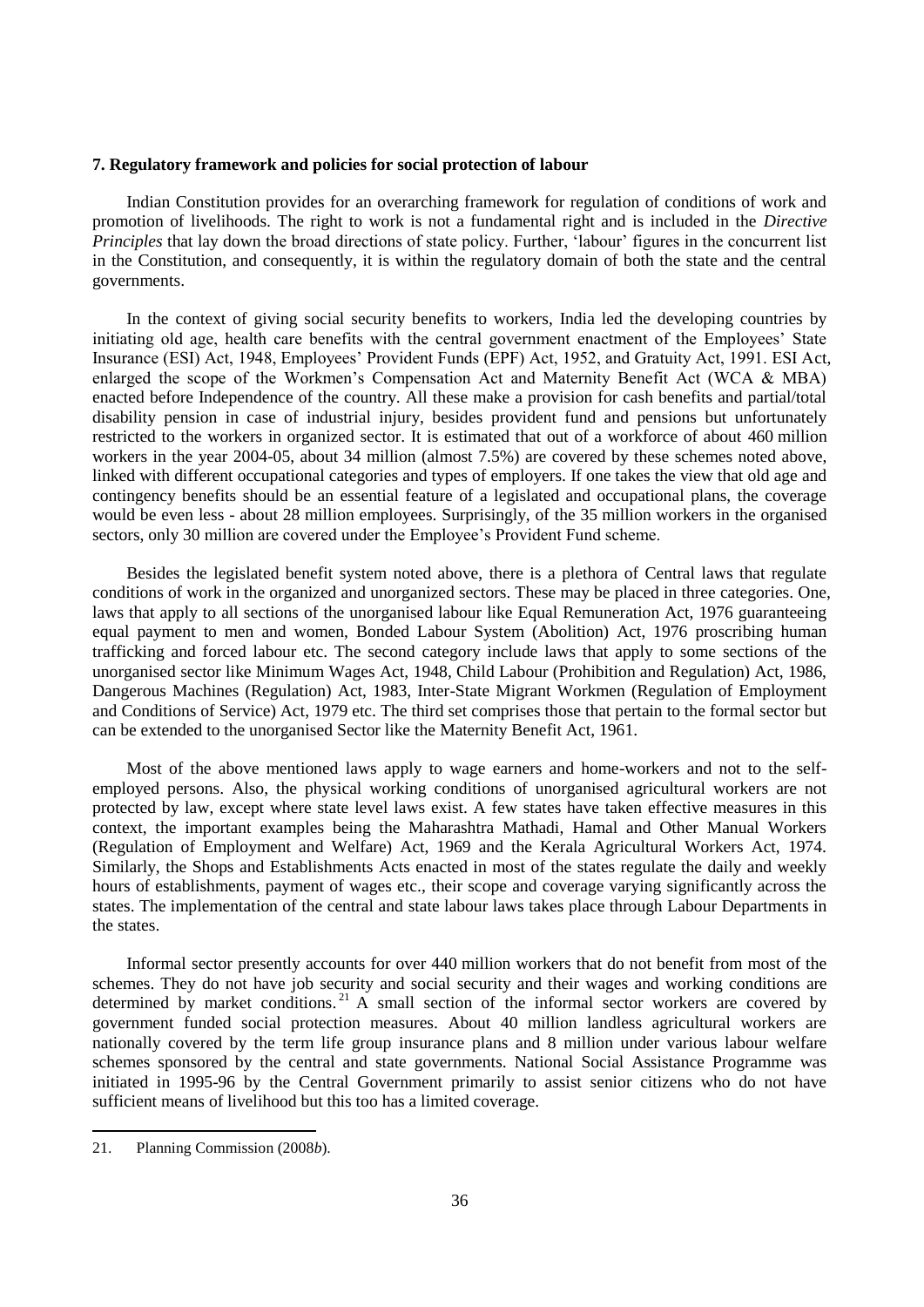The examination of the regulatory framework for ensuring minimum wages and conditions of work for unorganized wage workers shows that there exists no comprehensive regulation and the existing ones are grossly inadequate and ineffective. Most of the central and state government laws are applicable to certain sections of wage workers, their domain being restricted in terms of scope and coverage. These are poorly implemented because of the inadequacies of the implementation machinery.

These deficiencies notwithstanding, the central and the state governments have gone in for simplification of laws and procedures to reduce the burden of compliance within the framework of globalisation. The industries are being brought under voluntary codes of labour standards, particularly in modern upcoming production systems where commodity chains operate and actual production is outsourced to small-scale units or home workers. Here, the companies are getting associated with the world's largest voluntary corporate responsibility initiative namely the UN Global Compact through which United Nations is encouraging businesses worldwide to adopt sustainable and socially responsible policies.<sup>22</sup> At the end of 2005, less than 100 companies stood committed to its principles. Unfortunately, these principles exist more as statement of intent rather than constituting a system of monitoring or auditing the action plans. Further, these cover a very small fraction of the production system, extending to a segment of leather and textile sectors. Similarly, the Ethical Trading Initiative (ETI) - a tripartite alliance of NGOs, trade union organizations and global companies, envisaged to incorporate ethical business practices into the supply chain management has been in operation in India since the mid-2000s and yet has not been able to develop a critical mass and remains focused on the export-driven market.

The keenness of the central and state governments to promote business environment through relaxation of regulatory controls has diminished the pro-active enforcement of labour laws. The efforts at "simplifying" the existing laws and reducing "hassles of inspection" through adoption of voluntary codes of conduct is manifest in the fall in compliance of the regulations in recent years. The self-certification scheme adopted for attracting small industries has meant compliance being restricted to only large and registered companies. The latter were reluctant to encourage pro-active enforcement through inspections that could destroy the industrial climate.

The analysis carried out by National Commission on for Enterprises in the Unorganised Sector (NCEUS) shows that the non-observance of the laws is widespread across the states. About 70% of agricultural labourers are reported to be not receiving the minimum wages. The number of inspections, irregularities detected and prosecutions launched were negligible. NCEUS further points out that the Labour Department's could only verify the formal matters like registration of the establishments, their opening and closing hours and their observance of holidays and not so much the safety provisions or working conditions. The major reason for non implementation of the Acts<sup>23</sup> was the lack of awareness among the workers regarding existence of the laws and their rights. The Expert Group constituted by the National Human Rights Commission in 2000 and the institution of the Special Rapporteurs tried to breathe some life into the legislative system and give support to the grass root NGOs but their impact at the national level have not been substantial.

l

<sup>22.</sup> The Global Compact announced by the then UN Secretary-General [Kofi Annan](http://en.wikipedia.org/wiki/Kofi_Annan) and launched in 2000 is the world's largest [corporate citizenship](http://en.wikipedia.org/w/index.php?title=Corporate_citizenship&action=edit&redlink=1) initiative with two objectives: "Mainstream the ten principles in business activities around the world" and "Catalyse actions in support of broader UN goals, such as the [Millennium](http://en.wikipedia.org/wiki/Millennium_Development_Goals)  [Development Goals](http://en.wikipedia.org/wiki/Millennium_Development_Goals) (MDGs).

<sup>23.</sup> The Inter State Migrant Workmen (Regulation and Condition of Service) Act, 1979, for example, could not address the problems of migrant workers in a substantive manner as it has limited coverage of inter-state migrants recruited through middlemen and contractors engaged in establishments with five or more such workers. Similarly, the Bonded Labour System (Abolition) Act succeeded merely in creating a legislative framework but was hardly effective in terms of implementation has remained generally weak as noted by the Supreme Court.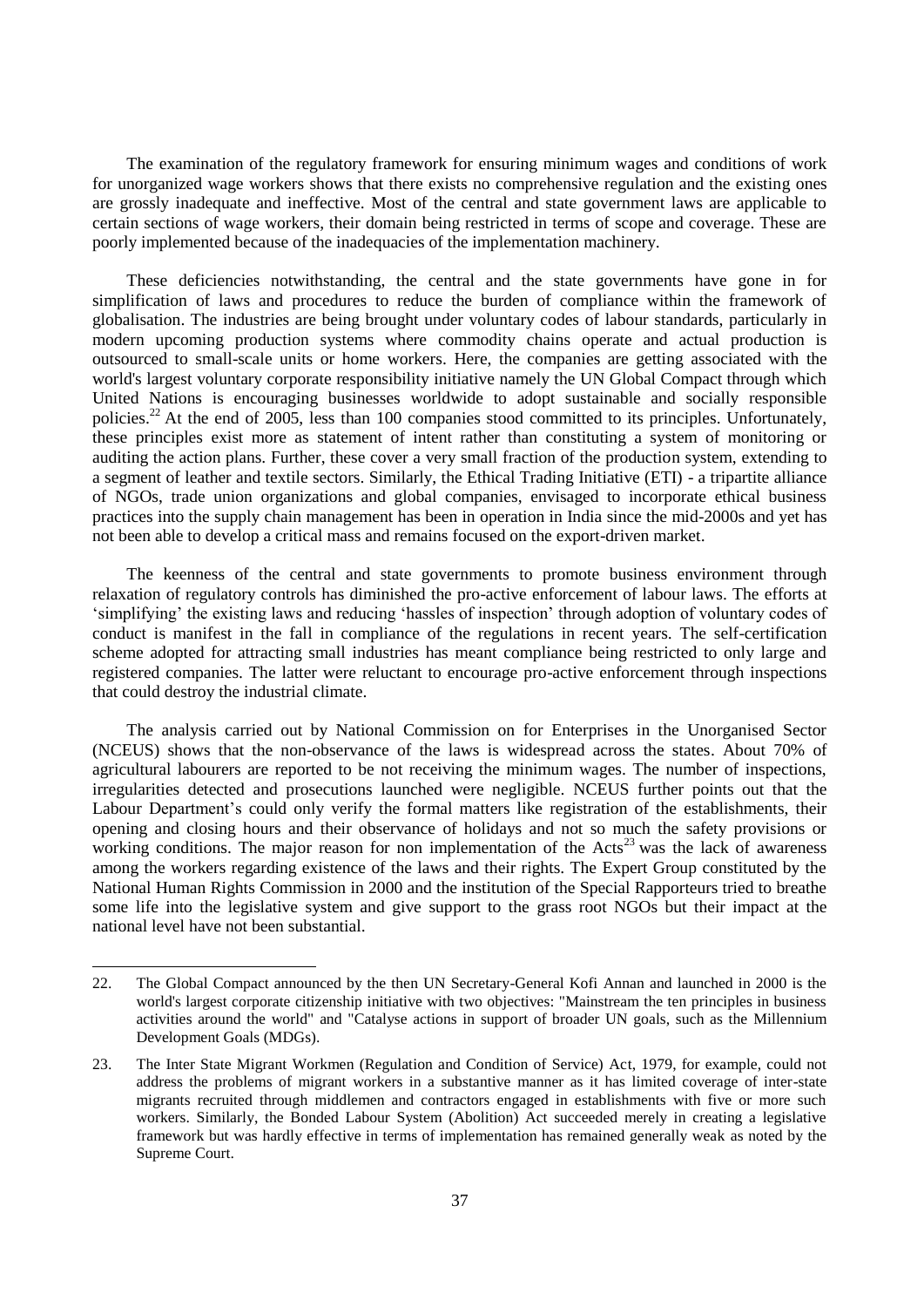Given this scenario and the changes in labour market, the feasibility of extending the present social security system to the entire population has suffered a setback. The first significant observable fact in the labour market is the stability in the share of manufacturing employment despite high industrial growth. This can be explained, at least partly, in terms of the enterprises subcontracting jobs to smaller units, often carried out at household level wherein underreporting of employment is high. Also, many organized sector units are employing people in an informal basis. Consequently, a larger section of manufacturing workers is getting excluded from the system of formal statistics in the nineties, compared to earlier decades. Some of them identify themselves under tertiary sector, which partially explains its increasing share in total employment.

Fragmentation of production process through subcontracting of jobs is responsible for a large section of manufacturing workers not being included in the employment register and standing exposed to serious exploitation. Further, the regulatory controls including labour inspections over tertiary sector is much more relaxed compared to manufacturing sector, largely due to difficulties of measuring the output or scale of operation in the former. Even the reporting on the number of units and workers are unsatisfactory, rendering the database for informal tertiary sector extremely tenuous.

Macro level studies reveal that a large part of the informal sector units is functioning at a low level of productivity with very little capital assets. These generally do not respond to economic stimuli or the demand and supply factors in the market. As a consequence, the increase or decrease in the number of units or employment has no bearing with increases in value added per worker or per enterprise. For them, being in business is not a matter of making profits but that of subsistence. In view of this volatile economic base of the informal units, it would be difficult to expect them to make contributions similar to the organised sector, particularly because the rate of contribution is very high, as noted above. Imposing these norms and standards on these units would force many to close down. Many of these units have gone out of business during eighties and nineties, even without having to meet these social security obligations. All these make modification of the existing social security system so as to extend the benefits to the entire labour force extremely challenging.

The major reasons for limited coverage of the regulatory mechanism and the legislative benefit plans not being extended to cover the informal sector can be summarized below:

- 1) The administrative machinery created for enforcement of the legal system is inadequate in relation to the large and dispersed nature of the workforce. Shortage of manpower, lack of proper training and infrastructural support to the officials seriously constrain its affectivity.<sup>24</sup> Besides, exclusive focus of the Labour Department on the organised sector and non participation of the representatives of unorganized sector limits it scope.<sup>25</sup>
- 2) Design and operating procedures of legislated benefit plans limit their extension to smaller units (with less than 20 employees), organisations providing intermittent employment and self employed persons. Only the large cities and a few medium towns have been brought under its coverage. Even here, assignment of membership numbers through the principal employer results in multiple accounts in case of casual, temporary, part-time and contract employees.
- 3) High rates of contributions (employee: 13.5% + employer: about 22.25% and government: about 2.00% totalling about 38% of salary, dearness allowance and other specified remuneration items)

<sup>24.</sup> The Institute for Studies for Industrial Development (ISID) came to these conclusions based on the empirical investigations in the states of Maharashtra, Uttar Pradesh, Andhra Pradesh and West Bengal, covering both the organised sector and the unorganised sector.

<sup>25.</sup> The Second National Commission on Labour (SNCL 2002).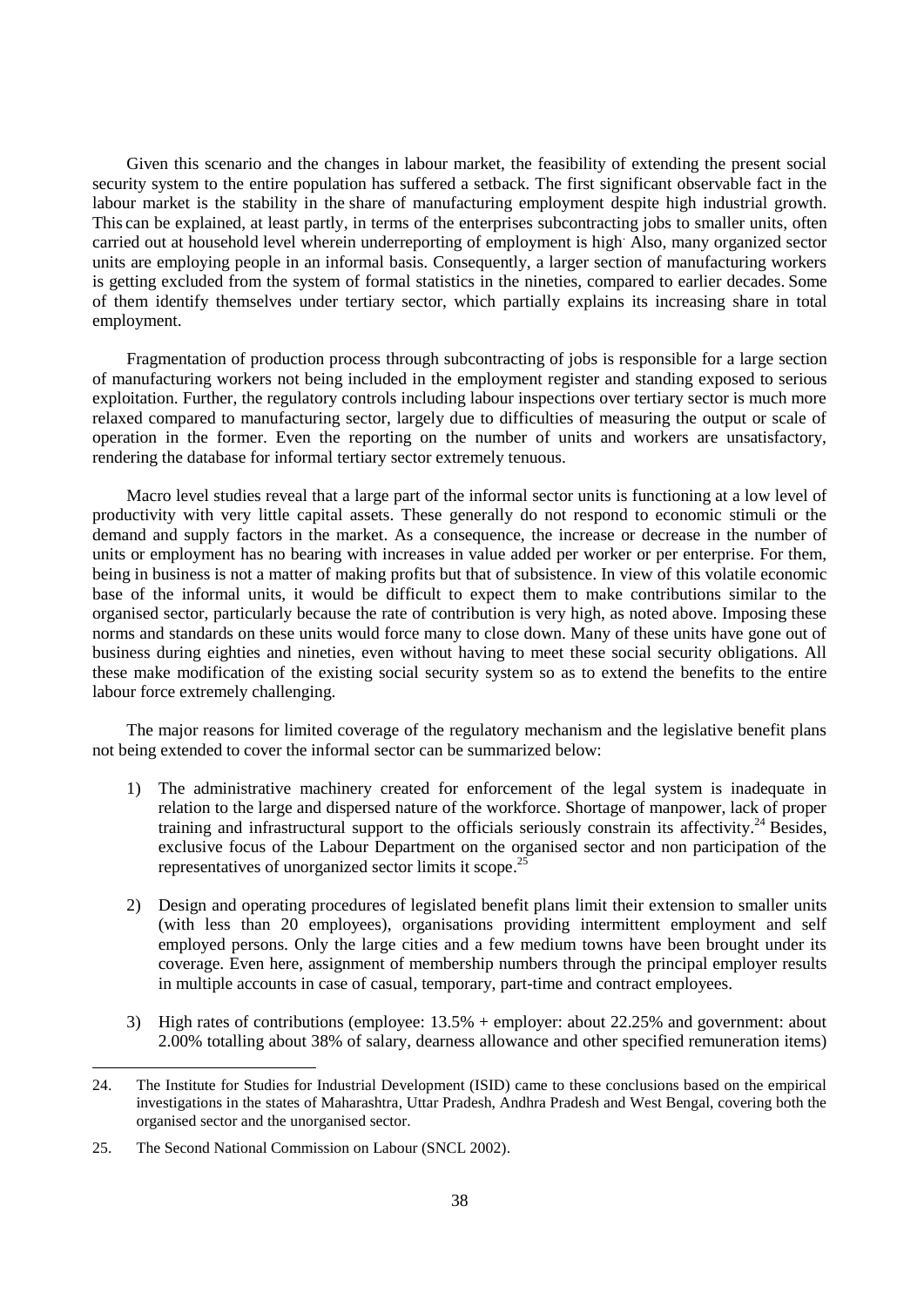for Provident Fund makes the programme unaffordable to smaller units as well as low paid employees. This prompts employees and employers to find ways to avoid and/or contain contributions. Many of the informal enterprises are reluctant to join the programme due to high costs involved.

- 4) The Provident Fund scheme has made withdrawals possible in case of retirement, termination of services, change of employment, serious illness, house construction, higher education, marriage and other ceremonies. In recent years average withdrawals from the employees' provident funds scheme has exceeded or has been around average settlement. This makes it unsuitable for the informal sector workers as they have pressing requirements all the time and would not be able to use it as a retirement cum medical exigency related benefit scheme.
- 5) Administrative charge of EPF scheme works out to be very high about 4.5% of contributions, even higher than that of mutual funds. In addition, an employer incurs expenditure around 2% of the salary in implementing and complying with its regulations. All these discourage the small entrepreneurs from opting for it.
- 6) Government follows a segmented approach through separate legislations to deal with employees in different sectors. A number of welfare funds have been established by Central and State governments with significant differences in contribution and nature of benefits. As this makes portability very difficult, informal sector cannot become a part of the plan because it is characterized by high uncertainty and mobility of labour force. Growing number of self-employed and smaller units with high turnover and relatively high mortality of units in the current period of globalization has rendered that even more difficult.

#### **8. Conclusions and a perspective for intervention in the labour market**

The overview of the trend and performance of economic growth in the context of changing macroeconomic scenario over the past three and a half decades reveals that the high growth in income and other economic indicators have been associated with increase in regional and social inequality. There has been systematic reduction in poverty but inequality in consumption expenditure has gone up both in rural and more significantly urban areas. Furthermore, poverty has got concentrated in a few regions and social groups where poverty alleviation is much more difficult.

Migration for employment from rural to urban areas emerges as a tool of poverty alleviation, irrespective of the size class of the city, type of work etc. Migrants into large cities have greater chance of alleviating their poverty than those going into smaller towns. Considering all urban areas together, migrants coming from other urban centres have a greater chance of being above the poverty line than those from rural areas. Education is a critical variable in poverty alleviation. Men with primary and secondary education constitute a major part of the (male) migrants in urban areas as employment opportunities for them have gone up. Illiterate unskilled males have less chance of putting their foothold in large cities or getting a job. However, for women, illiteracy is not a handicap, as they find employment in low productive service sectors including as domestic help.

The jobless growth syndrome of the nineties seems to be over as growth of employment has been high in recent years. India is enjoying demographic dividend which is likely to continue for the next couple of decades because of increasing proportion of people in 15-59 age group and higher work participation rates among the adults, particularly women, as compared to other countries. Much of the employment growth has been in informal sector, which is manifest in high growth in self employment.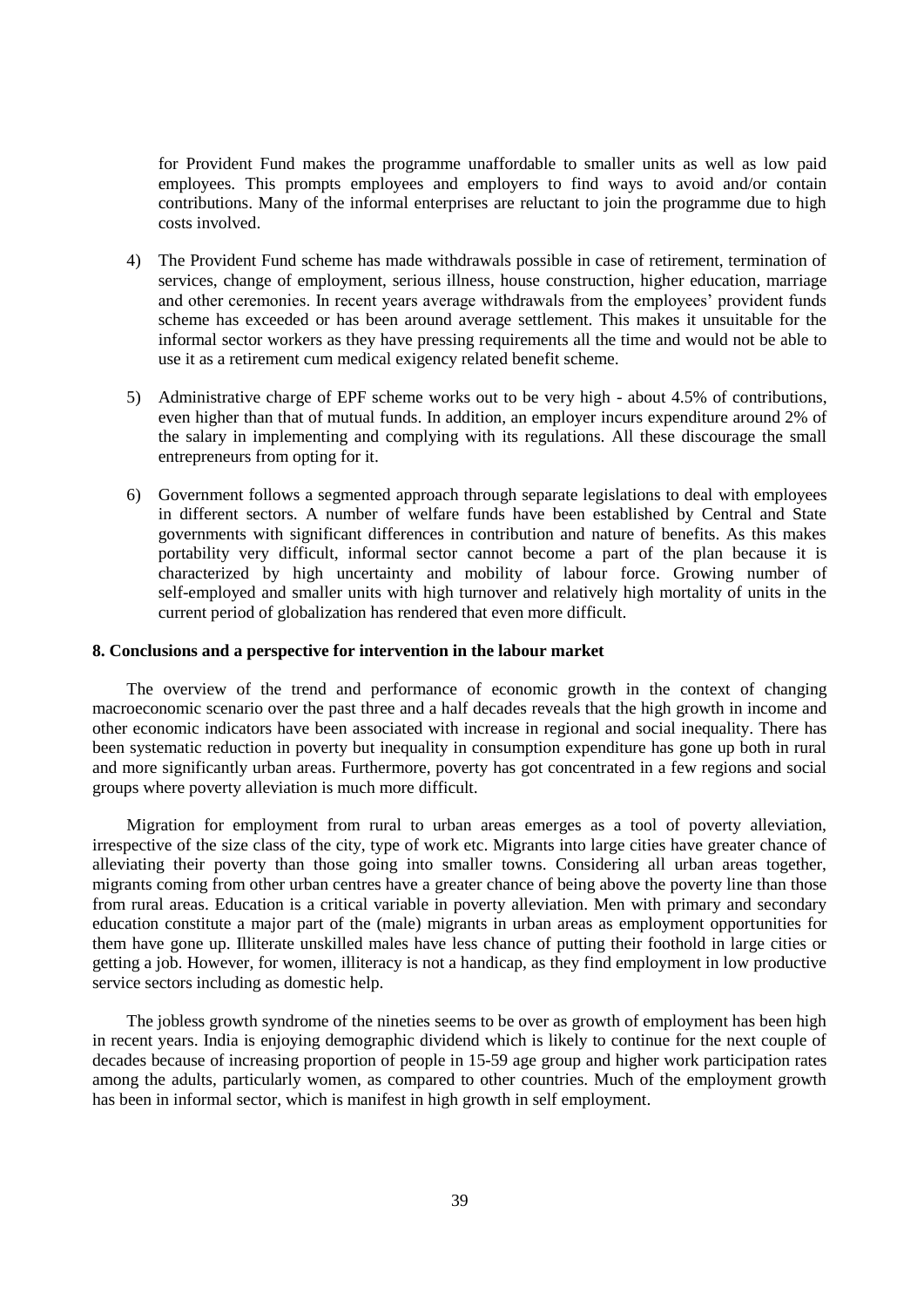The perspective that informal sector is the panacea for the problem of growing labour force stands seriously discounted. The liberalisation measures have put a large majority of small and traditional enterprises under serious strain, resulting in their liquidation unless they get linked with globalised sectors. Studies reveal that informal sector is an extremely heterogeneous category in terms of productivity, profitability and growth performance. A small segment within this sector is linked with the market and grows in response to increases in demand and profits (Kundu, Lalitha and Arora 2004). Many of the service sectors recording high growth in income have registered a corresponding growth in employment. However, most of them are being informally engaged and consequently not covered under the social security system. Because of the weak linkage between formal and informal sectors, majority of the informal sector people have not benefited through increase in real income.

Emergence of a low cost support system in urban areas seems to be the major factor behind the rapid growth of formal industries. A growing segment of workers in several modern industries are not in their official pay rolls and are thus deprived of the guarantee of minimum wages and social security benefits. Further, the informal units provide cheap intermediate products which enhance the efficiency of formal manufacturing and business. Also, it takes care of the households, mostly in upper and middle brackets, wherein both husband and wife work in global sectors, by providing them domestic help and allowing them to meet time specific demands of global business and services. This help has become available at odd hours at very low cost, compared to most developed countries.

The present social security system covers less than 10% of the total workforce, mostly belonging to the formal sector. The unorganised workers are covered in a piece meal fashion through various legislations. A large majority of them cannot afford to pay the contribution required under the system. The challenge of the social policy would be to bring these unorganised low productive activities, self employed and casual workers under a mandatory social security system. This requires a comprehensive legislation guaranteeing the minimum wages, basic conditions of work coverage of medical/accidental exigencies and old age security for all workers.

The NCEUS has suggested such a framework to cover the total labour force in the country. It has proposed two draft Bills Agricultural Workers' Conditions of Work and Social Security Bill, 2007 and Unorganised Non-agricultural Workers Conditions of Work and Social Security Bill, 2007 – for comprehensive coverage of the unorganised sector. This has resulted in presentation of Unorganised Sector Worker's Social Security Bill in the Parliament. This has been passed by both the houses of parliament in December 2008 and President has given her assent. This is expected to be notified after the elections. Although most of the conditions are similar, these take care of the specific issues being faced by the two different sets of workers. NCEUS has further observed that self-regulation has not led to an improvement in the working conditions of the workers making enactment and enforcement of legislation by national governments a necessity. The corporate codes should only be envisaged and crystallized as self-regulatory mechanisms, complementing the existing labour laws.

The NCEUS has also proposed fixing up of statutory National Minimum Wage by the Central Government that should be adequate to meet the minimum basic needs of the family of the workers. The state government has to ensure that the Minimum Wage fixed under the Minimum Wages Act, is not lower than the National Minimum Wage. It has also recommended the creation of a National Fund, which can play a catalytic role in the promotion of livelihoods of the unorganised workers. The Government has already introduced bills in the Parliament concerning social security and welfare of unorganised workers.

The existing legislated and occupational benefit plans presently enjoyed by the organised sector workers are under an urgent need for overhaul. These benefits need to be extended to entire labour force through a time bound program. This has become extremely important because of the declining role of joint family and other traditional arrangements for taking care of old and ailing persons, increasing number of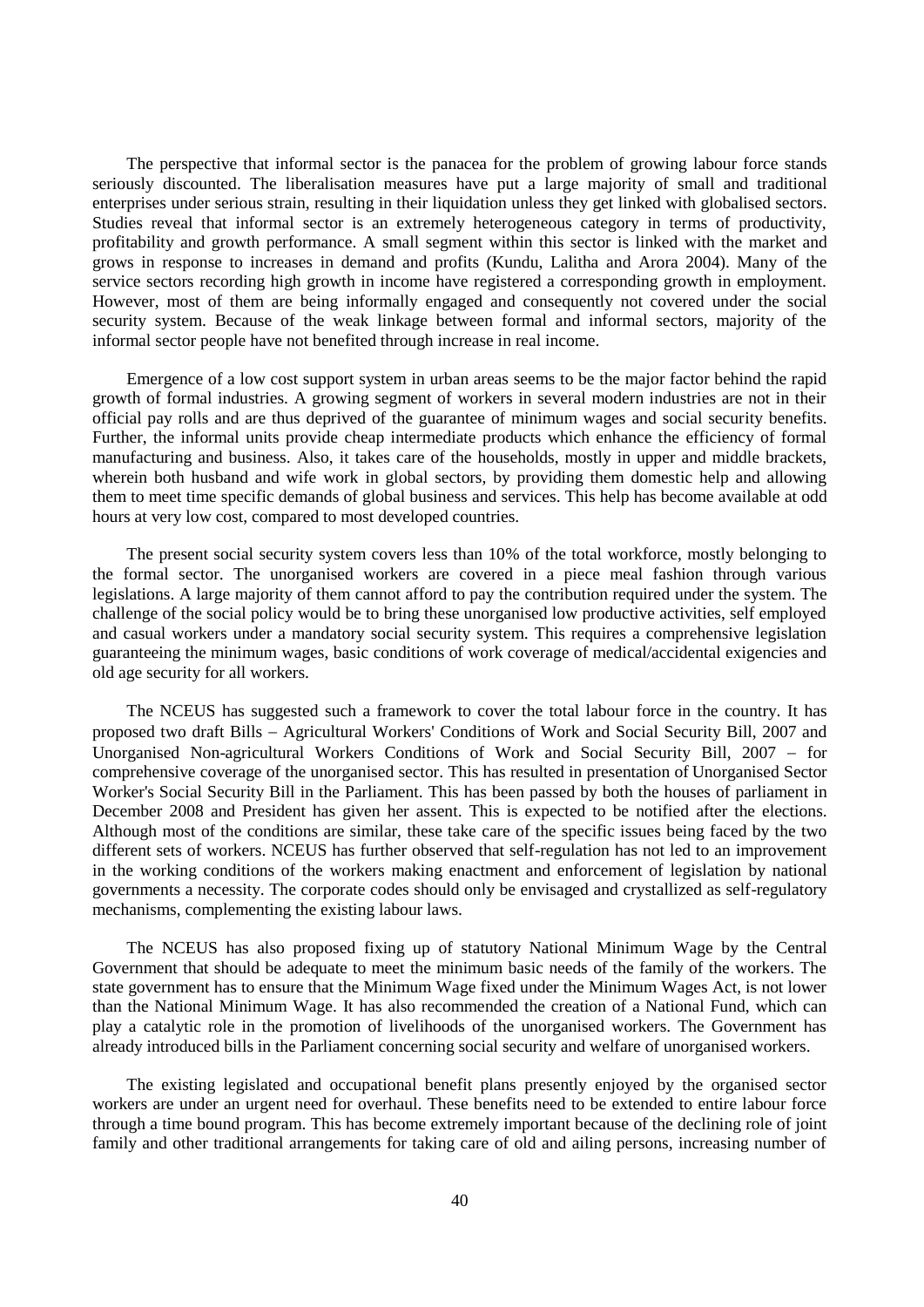small nuclear families and working spouses. Also, there has to be an old age and contingency pension and health/medical care as the percentage of aged would go up over the years. The overhaul of the system should mean bringing down the contributions of the workers and employers in small enterprises, including the self employed, within the level of affordability. The minimum core social security component needs to be defined modestly and be made mandatory to all. It could include only an indexed minimum pension for old age, disability and medical security and may not permit withdrawal for various social reasons. This must enjoy full governmental support, including payment of instalments during periods of unemployment/ailment and protecting the minimum pension amount indexed to price rise etc. so as to enable the workers in the lowest economic strata to remain covered. Contingency pensions must recognize needs of the disabled individual and/or dependent family members.

Workers at higher levels of income can have additional plans, besides the mandatory one, on a voluntary basis. Considering significant variations in health care expectations of employees in different categories, different levels of medical facilities seems unavoidable – starting from a primary health care centre to reasonable level of medical assistance. The contribution of the government in these supplementary plans can, however, be less and graded.

The extension of social security to all informal sector workers has been constrained by the absence of data that are comparable across industries and over time. These problems come in the way of making generalisations and formulating strategies for effective intervention. It would extremely be important to improve the quality of the data through better designing of the questionnaire and comprehensive coverage of the informal sector before the social security system can be designed and implemented at a national scale.

There has not been a major backwash effect of global economic crisis through reduction in wages or informal employment in India. Despite slowing down of growth in employment and profits in several globally linked sectors, the impact on macroeconomic figures is unlikely to be very high. A few of the small and medium enterprises liked to the formal sectors are, however, facing serious problems. Furthermore, although the earnings of the unorganized workers would not go down and the overall unemployment rate may not go up steeply in the short run (as these had not changed significantly during the period of economic boom), their access to health, educational and other social amenities may get drastically reduced, affecting their long term capability. Understandably, the government has launched several measures to boost up the internal demands and investment. A concerted effort is needed to support these for resumption of growth and job creation. The central government has allowed public sector financing institutions to raise massive funds for launching and strengthening infrastructural (for road and ports) and housing projects for implementation as public-private partnerships projects. Given the difficulties faced in these on account of the global credit crunch, additional resources should be made available through public agencies to refinance the loans. This will also help address the infrastructure bottlenecks and housing shortages that have been a huge constraint for long-term growth and responsible for various social problems. Attention must also be directed to protecting the poor through targeted social spending, expanding safety nets and strengthening their infrastructure assets including housing, health and educational facilities.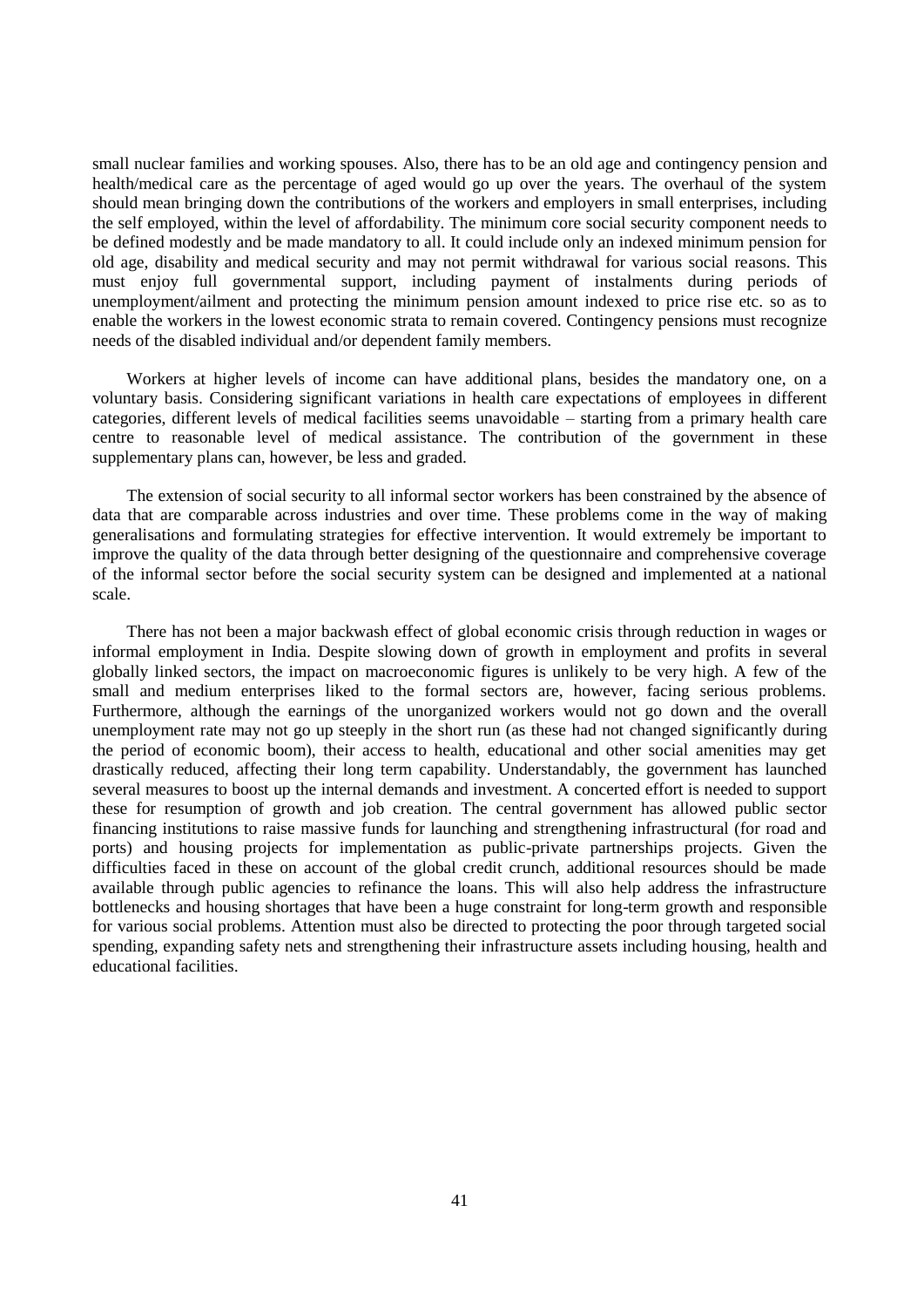## **REFERENCES**

- Ahluwalia, M. S. (2000),"Economic Performance of States in Post Reform Era", *Economic and Political Weekly*, May.
- Ahmad, Ahsan and Narain Ashish (2008), "Towards Understanding Development in Lagging Regions of India" *Paper Presented at the Conference on Growth and Development in the Lagging Regions of India,* Administrative Staff College of India, Hyderabad.
- Dubey, A, S. Gangopadhyay and W. Wadhwa (2001), "Occupational Structure and Incidence of Poverty in Indian Towns of Different Sizes", *Review of Development Economics,* Vol. 5, No. 1, pp. 49-59.
- Economic Advisory Council to the Prime Minister (2008), *Economic Outlook,* Government of India, New Delhi.
- EIAS (2006), "Stocktaking Study on the Implications for Europe of Asia"s Demographic Changes" The Guilmoto-van der Geest Report for the European Commission, Brussels.
- Government of India (2009), Report on Effect of Economic Slowdown on employment in India (October December 2008), Ministry of Labour and Employment.
- Himansu (2007), "Recent Trends in Poverty and Inequality: Some Preliminary Results" *Economic*  unemployment rate and *and Political Weekly,* Feb 10.
- International Monetary Fund (2009), *Latest IMF World Economic Outlook,* Media Statement by Wayne Swan, The  $29<sup>th</sup>$  January, 2009.
- Kundu, A. (2006), "Globalization and the Emerging Urban Structure: Regional Inequality and Population Mobility", *India: Social Development Report*, Oxford, New Delhi.
- Kundu, A., N. Lalitha, and S. Arora, (2001), "Growth Dynamics of Informal Manufacturing Sector in Urban India: An Analysis of Interdependencies, (with Lalitha, N. and Arora, S) in Kundu, A. and A.N. Sharma, (eds.), *Informal Sector in India*, Institute of Human Development, New Delhi.
- Kundu, A and N Sarangi (2006), "Urbanization and Growth Dynamics in India: An Analysis with Special Reference to Western and Central Regions" in R. Parthasarathy and S. Iyengar (eds.), *Paradigm and Challenges for Western and Central India*, New Delhi: Concept Publishing Company.
- ------------ (2007), "Migration, Employment Status and Poverty: An Analysis Across Urban Centres in India", *Economic and Political Weekly*, Jan 27.
- ------------ (2009), ""Inclusive Growth" and Income Inequality in India under Globalisation: Causes, Consequences and Policy Responses", *Country Policy Dialogues on Inequality*, UNDP Regional Office, Colombo.
- National Commission for Enterprises in the Unorganised Sector (2006): *Report on the Conditions of Work and Promotion of Livelihoods in the Unorganized Sector*, NCEUS, New Delhi.
- Nayyar, D. (2006), "Economic Growth in Independent India: Lumbering Elephant or Running Tiger?", *Economic and Political Weekly, April 15* .